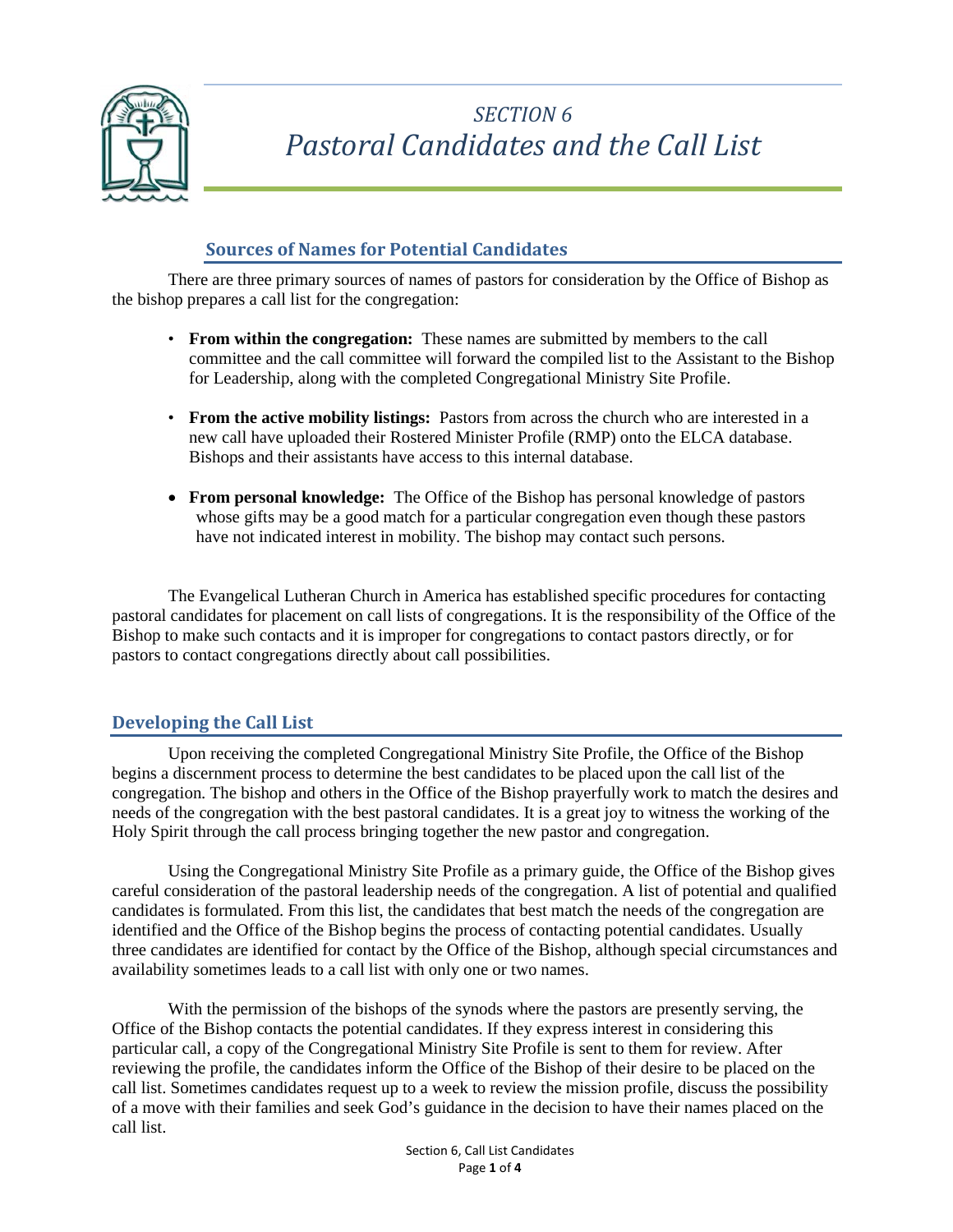If a candidate declines to have his/her name placed on the call list, the Office of the Bishop seeks the next best candidate to be added to the call list. This process takes many weeks and is delayed when candidates withdraw from consideration. There are personal and professional reasons why a candidate may decide not to be considered for a particular call situation. The Office of the Bishop can at times share the reasons why a candidate is not available for consideration; at other times, confidentiality may preclude such sharing.

Pastoral candidates are able to be on multiple call lists, including those in other synods, until they reach the point of being the primary candidate for a congregation. At this point they must withdraw from all other call lists.

### **When Members and Friends Lift Up Names of Potential Pastoral Candidates**

 It is not unusual for members or friends within the congregation to want to make a suggestion of a pastor whom they feel might make a good pastoral candidate. The call committee should share in an announcement or article to the congregation the following guidelines for making suggestions of potential candidates:

- All suggestions of names of pastors will be retained by the call committee and given to the bishop for consideration at the same time that the completed Congregational Ministry Site Profile is given to the bishop.
- In addition to the name of the pastor, it is helpful to provide the pastor's current congregation or address, if known, and a brief comment about why this pastor is being recommended for consideration.
- Absolutely NO CONTACT of pastors regarding their possible interest in the position should be made by members of the call committee, council or congregation. The bishop will give prayerful consideration to all pastoral candidates suggested by the congregation as well as other potential pastoral candidates.
- It is the responsibility of the bishop and the assistants to the bishop to prayerfully form a call list usually consisting of the names of three pastors.
- ONLY those candidates whose names are placed on the Call List will be contacted by the Call Committee.

#### **First Call Candidates**

Sometimes the Office of the Bishop will approach a congregation about considering a first call candidate (a recent graduate from seminary who is not yet ordained). The congregation council will be asked to give approval to the call committee and the Office of the Bishop to proceed in such a direction. The call committee will then receive the name of the first call candidate as a single name call list for interview and decision to recommend or not recommend the candidate to the council.

Should the congregation vote to call a first call candidate, an ordination service involving the bishop is needed in addition to an installation service. The ordination service is usually planned by the person being ordained and the Office of the Bishop and is sometimes held in a location apart from the calling congregation. In such a situation, an installation service will be planned at the congregation sometime after the candidate's ordination. At other times, the ordination service and the installation service will be combined into one service.

> Section 6, Call List Candidates Page **2** of **4**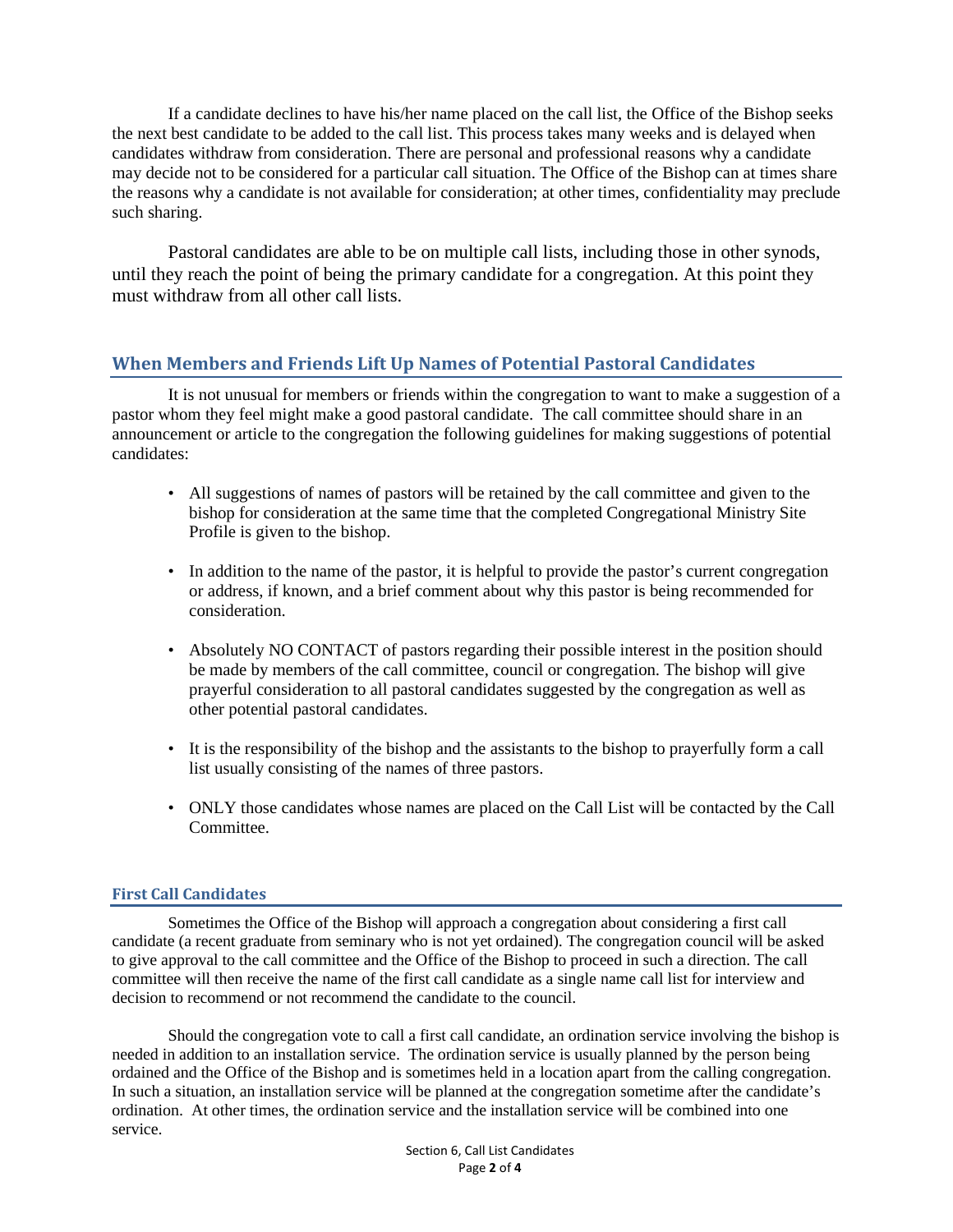#### **Filling Rostered Positions in a Multi-Staff Situation**

If there is more than one pastoral vacancy in a congregation, the senior pastor position will be filled first. The call committee's work focuses upon the leadership gifts needed in this position. Sometime after the new senior pastor has arrived and begun his/her ministry, the congregation, with the involvement of the senior pastor, and the Office of the Bishop may determine to initiate the process of calling an additional pastor. The council develops clear position descriptions for each rostered leader. It is understood that the senior pastor will serve as the head and supervisor of the ministry team. A new call committee is appointed for the calling of a second rostered person, and the senior pastor will serve on this call committee.

An exception to this policy is when there is the possibility of calling a clergy couple to serve as copastors of the congregation. In such situations, the Office of the Bishop approaches the congregation to determine their interest in calling a clergy couple and how responsibilities will be shared.

It is recommended that those on the pastoral staff, and possibly the entire staff, participate in a team ministry retreat or workshop once all members of the pastoral staff are in place.

#### **Calling an Associate or Assistant Pastor**

The process for calling an associate or assistant pastor follows the same procedures as the calling of a senior pastor except that the senior pastor is involved both in the process as a member of the call committee and in consultation with the Office of the Bishop regarding potential candidates.

The policy of the Florida-Bahamas Synod is that those serving in the roles of associate or assistant pastors, regardless of particular title, will be co-terminus with the senior pastor. Upon the resignation of the senior pastor, associate and assistant pastors will also submit their resignations to become effective no later than six months after the arrival of the new senior/lead pastor. The call documents will reflect this policy. The new senior pastor should be involved directly in building his/her new staff, which may or may not include additional pastors. The resource, *Team Ministry Calls*, is included at the end of this Section 6.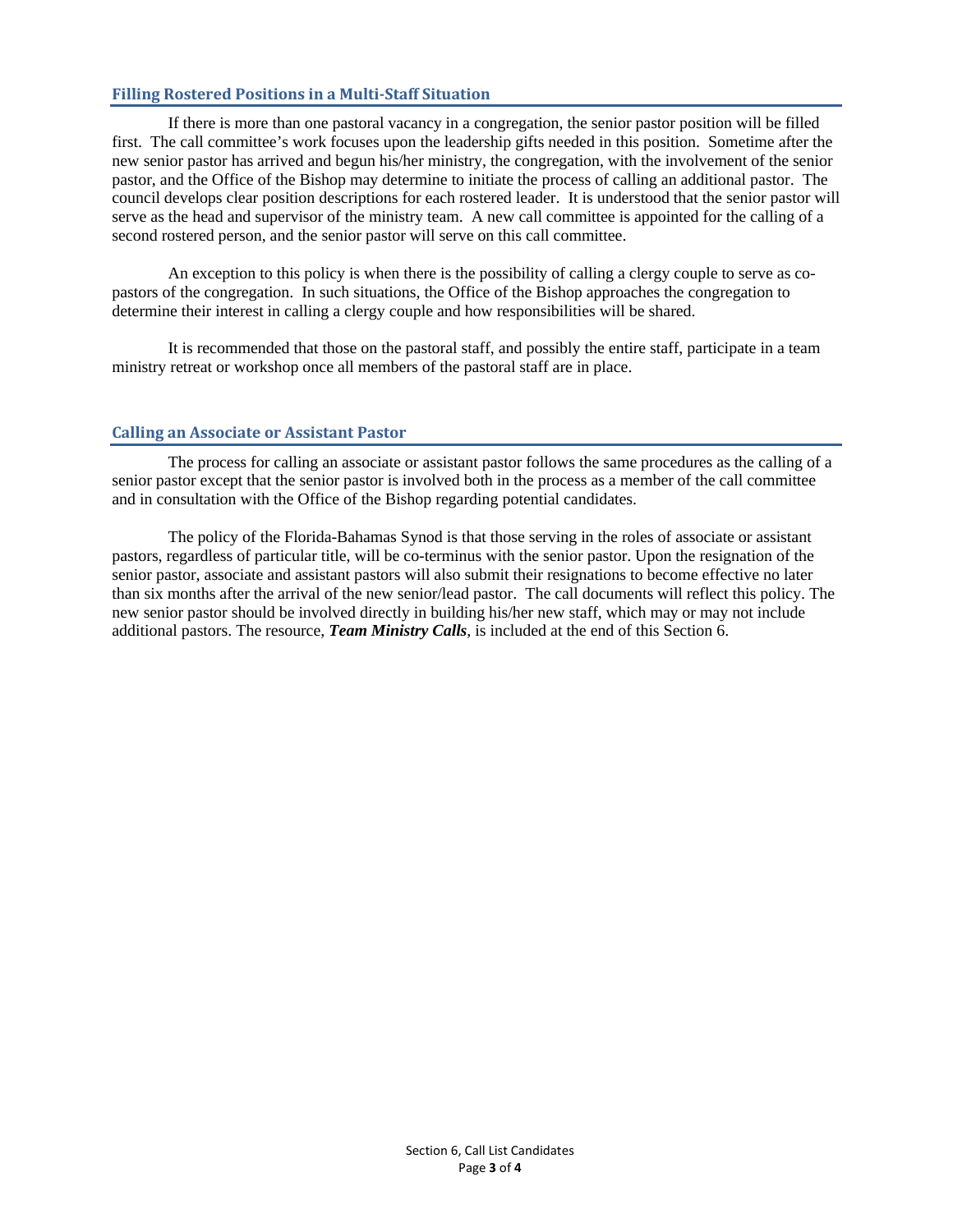Intentional Blank Page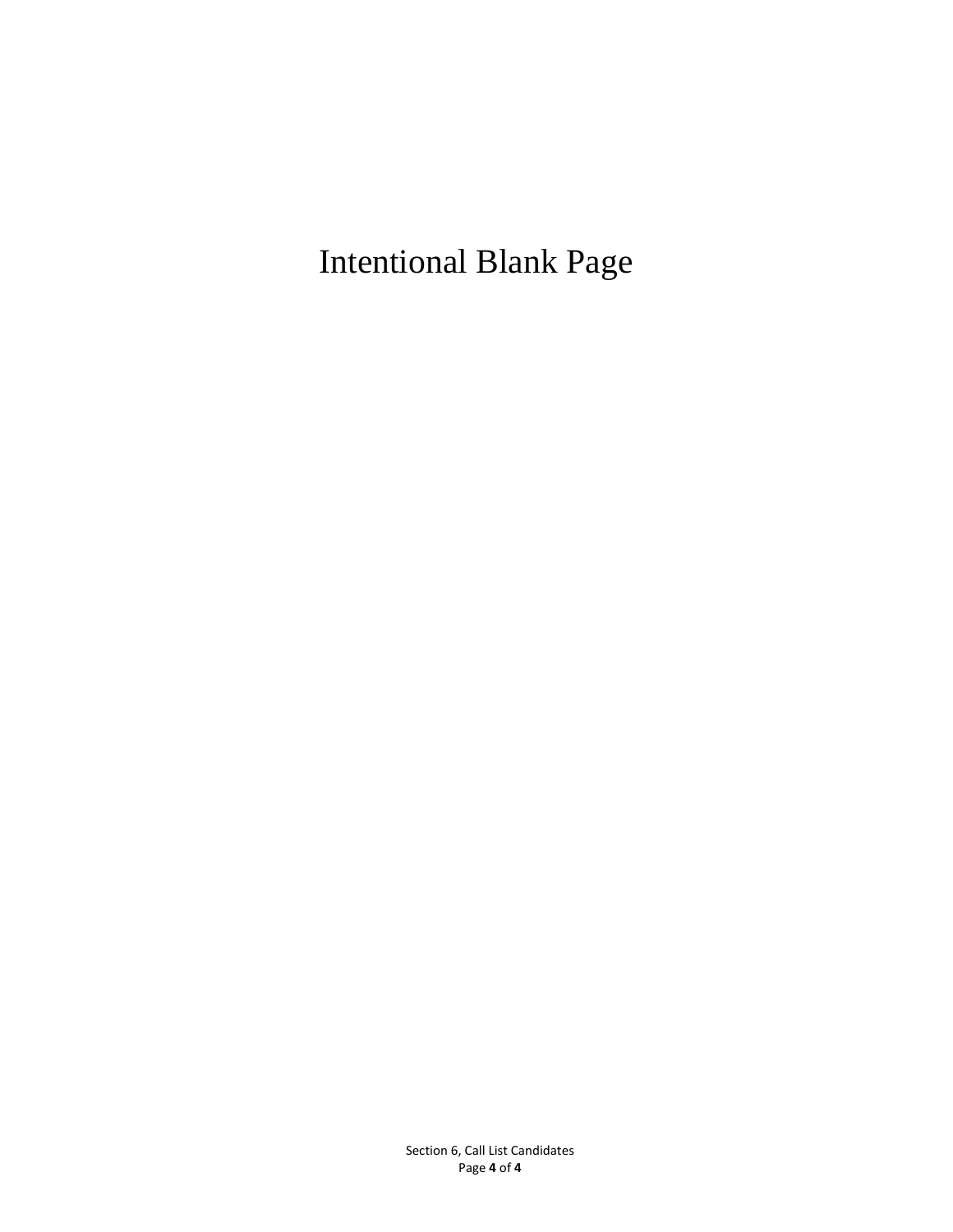## *Resource A Team Ministry Calls*

A Team Ministry is formed when more than one rostered person is called to serve within the same congregation or ministry setting. Team ministries work best when an environment is created in which respect, trust, cooperation, and collegiality is encouraged. Team ministries may include multiple numbers of pastors and deacons each called by the congregation for particular ministry. It is understood that the Senior/Lead Pastor is called to a position of greater responsibility for oversight and serves as the head of the staffing team.

Some important characteristics of healthy team ministries:

- All team members understand that they are called by God to serve in their particular roles
- Each team member prays for and respects the other team members
- Clear position descriptions are developed describing the responsibilities and accountability of each member of the team
- Team members possess skills and gifts that complement one another

### **Call Processes**

#### **Senior/Lead Pastor**:

- If there is more than one pastoral vacancy within a congregation, the senior/lead pastor position will be filled first.
- The regular call process is followed.
- The senior/lead pastor will be in place when a team ministry is formed. An exception is when a clergy couple is called to serve the congregation as co-pastors.

#### **Associate (Assistant) Pastor**:

- An associate (or assistant) pastor is understood to be fully a pastor of the congregation with a complete Word and Sacrament ministry even if that person is called to a position with specific program or ministry responsibilities.
- The senior/lead pastor will serve on the call committee for an associate pastor.
- Position descriptions for the senior/lead pastor and additional pastor(s) will be developed.
- The position descriptions will be included in the Congregational Ministry Site Profile that is developed by the call committee.
- When the congregation is asked to complete the Top 5 Ministry Tasks and Gifts survey, a copy of the associate pastor's position description should be included in the mailing to assist them in determining what gifts and skills might be best needed by the associate pastor.
- The calls of associate pastors will be coterminous with the call of the senior/lead pastor. The call document will reflect this policy of the Florida-Bahamas Synod.
- When the call of the senior/lead pastor ends, associate pastors submit their resignations effective no later than six months after the arrival of the new senior/lead pastor.
- The call documents should also state that associate pastors will not be available for the senior/lead pastor call should that position become open while the associate pastor is under call to this congregation.
- In exceptional cases, for the sake of mission and in consultation with the Office of the Bishop, the new lead/senior pastor and the council may evaluate the pastoral staffing configuration in light of current ministry needs and determine if an invitation will be made for the staff pastor(s) to remain on staff.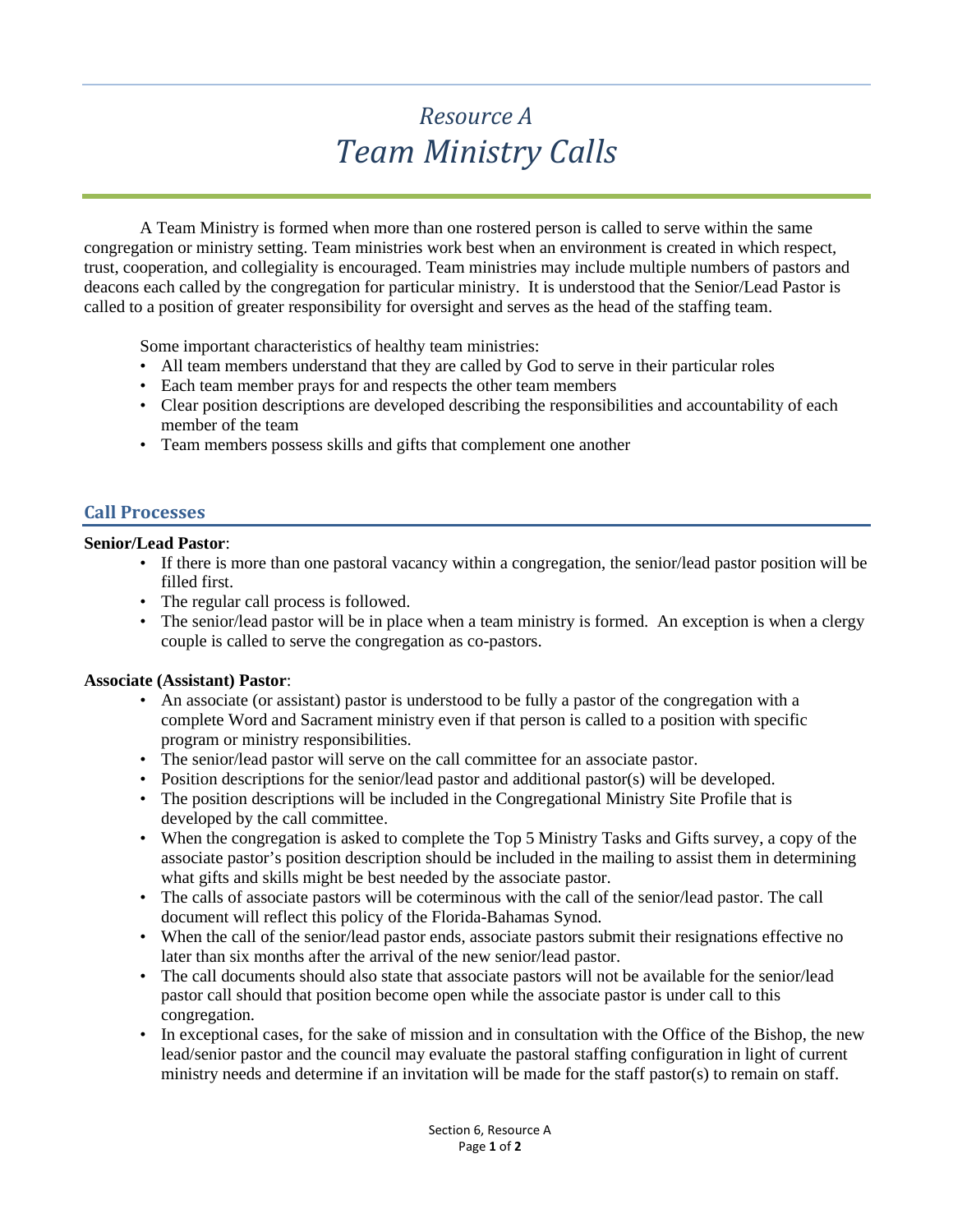#### **Deacons**:

- The senior/lead pastor will serve on the call committee for deacons.
- Position descriptions for the deacon, the senior pastor and other rostered leaders of the congregation will be developed.
- The position descriptions will be included in the Congregational Ministry Site Profile that is developed by the call committee.
- When the congregation is asked to complete the Top 5 Ministry Tasks and Gifts survey, a copy of the deacon's position description should be included in the mailing to assist them in determining what gifts and skills might be best needed of the deacon.
- The calls of deacons will be coterminous with the call of the senior/lead pastor. The call document will reflect this policy of the Florida-Bahamas Synod.
- When the call of the senior/lead pastor ends, deacons submit their resignation effective no later than six months after the arrival of the new senior/lead pastor.
- In exceptional cases, for the sake of mission and in consultation with the Office of the Bishop, the new lead/senior pastor and the council may evaluate the pastoral staffing configuration in light of current ministry needs and determine if an invitation will be made for the deacon to remain on staff.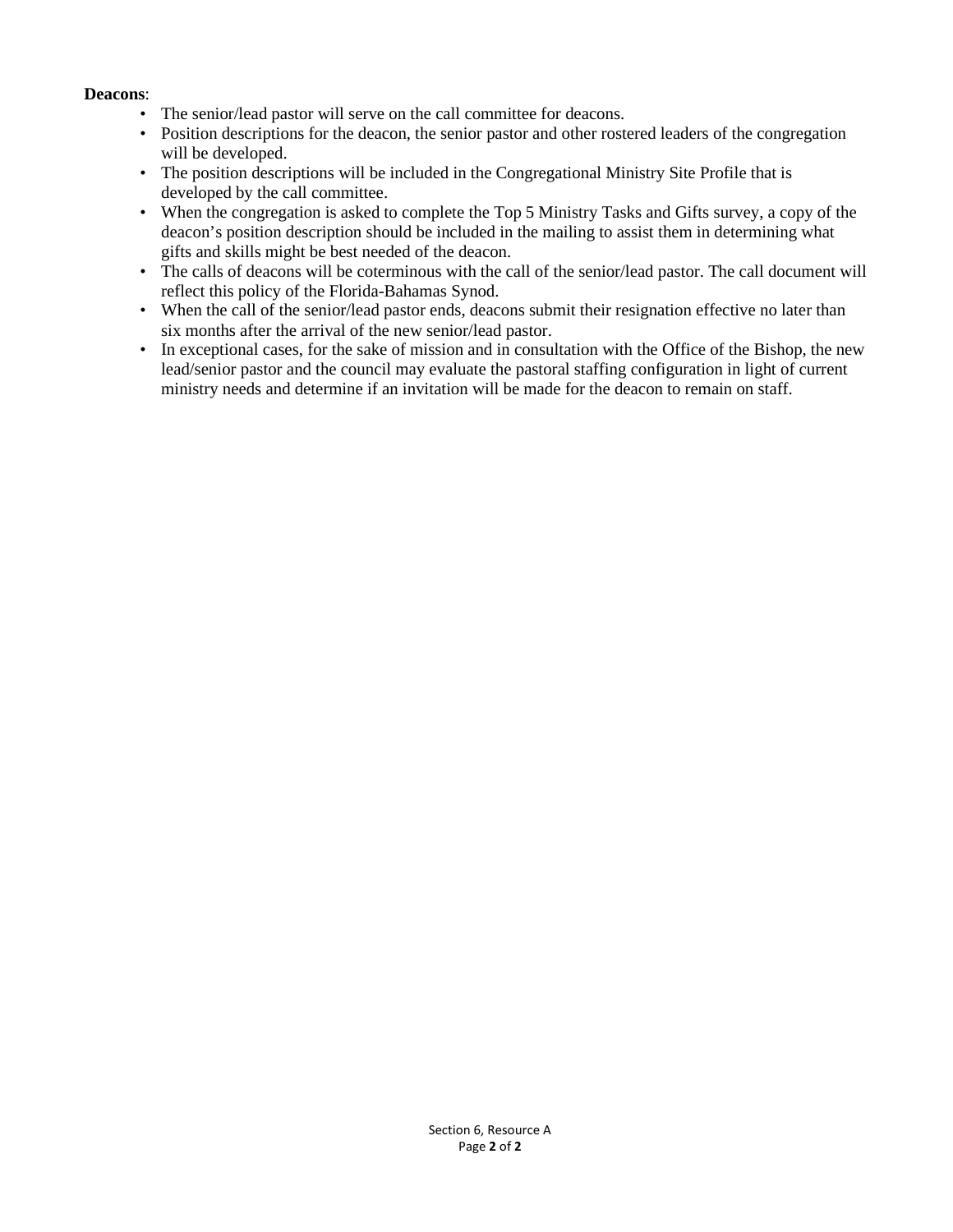

## *SECTION 7 The Interview Process*

### **Receiving the Call List**

A representative of the Office of the Bishop will normally email the call list of candidate names and their Rostered Minister Profile (RMP) to the chair of the call committee, although on occasion the names might be delivered personally. After the list is transmitted, the bishop's representative will review the interview process as well as the interview covenant (Resource A) with the call committee chair. The call committee will want to carefully read the information received about the potential candidates. Each candidate should be treated equally and fairly regardless of first impressions received from printed materials. The face-to-face interview can impact the committee's perception of a candidate.

Upon receiving the call list, the call committee members should reaffirm their commitment to confidentiality. The names and information about the candidates are NOT to be shared with spouse/partner, family, council members, or anyone else outside of the call committee. All committee members, particularly the chair and recorder, will be guarded in all their communications within the committee regarding candidate names, locations and other information about them. The committee also determines what might be included in the interview process beyond the personal interview itself. *This might include visits by a team from the call committee to the present churches of candidates to hear them preach. (Arrangements can be made through the Office of the Bishop to hear a candidate preach who is not presently serving in a congregation.)*

### **Setting Up the Interview Dates and Process**

Within two days of receiving the call list, the call committee makes a telephone call to each candidate to invite the candidate for the interview. The date, place, and anticipated length of the interview are worked out with each candidate. It should be noted that telephone interviews are *strongly discouraged* since that is a most difficult means of developing a relationship and fully learning about another person.

It is helpful to remember that the pastoral candidates are also in a discernment process and during the interview experience, they are carefully listening to the members of the call committee to learn more about the congregation and its mission.

When agreement to interview has been received from the candidate $(s)$ , the contact person for the call committee should indicate that a letter with details will follow and ask each candidate for his/her preferred mailing address and/or email contact information.

#### **Confirming the Interview and Arrangements**

A letter, or email, which promptly follows the phone conversation inviting a candidate to interview, confirms the place, time and expected length of the interview.

It is recommended that the first interview be with the pastor candidate only. If the pastor desires to bring along his/her spouse/partner, the congregation is not under obligation to pay for their travel expenses, but may offer to do so if finances will permit.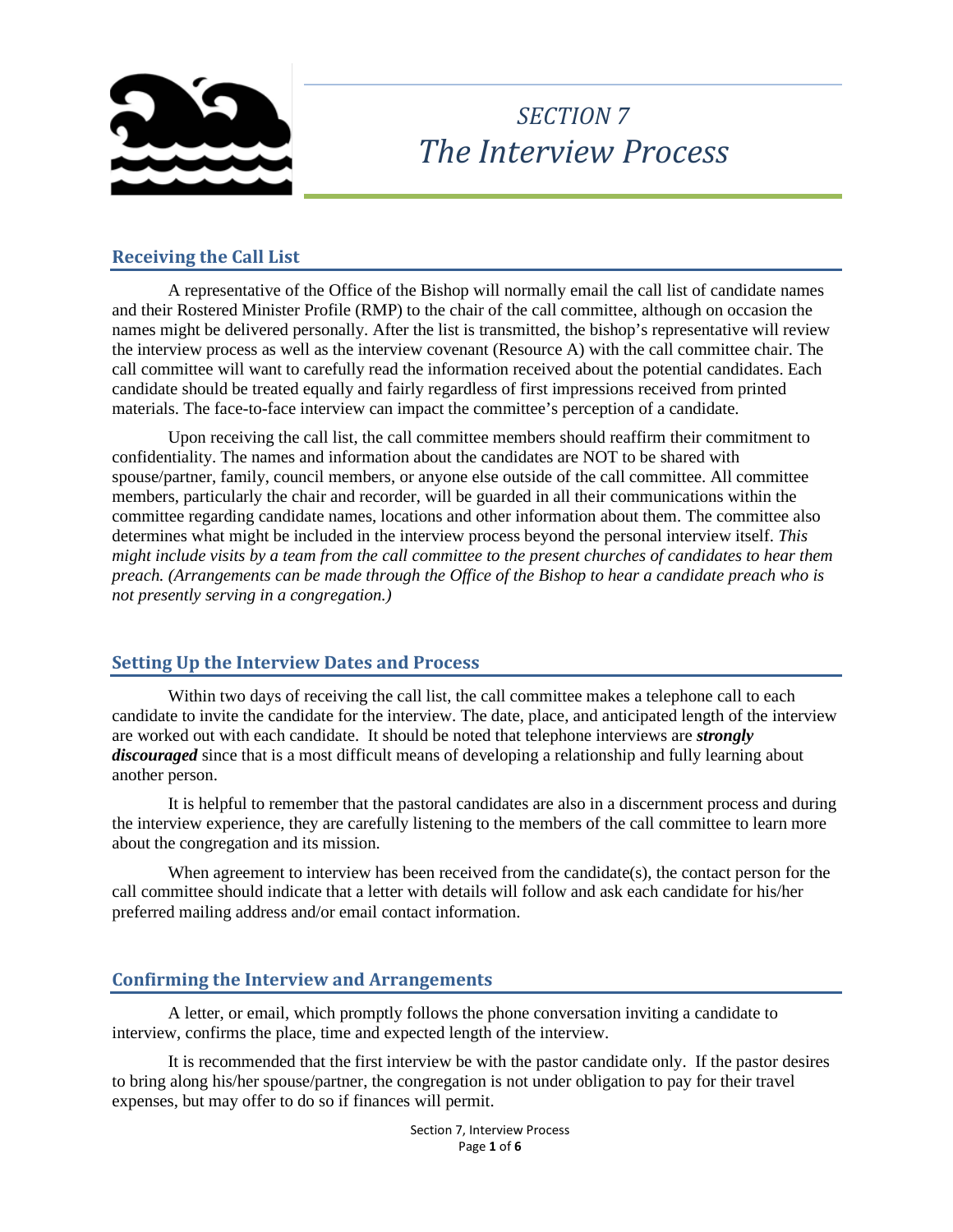[NOTE: After a candidate is identified as the Primary Candidate, it is encouraged that the spouse/partner accompany the candidate for the interview with the congregation council. During that visit, there is usually opportunity to meet many other members of the congregation.]

The confirmation letter should contain information about who will meet the pastor at the airport, if the pastor is flying, or travel directions to the place of lodging. If the candidate is being asked to lead a devotional at the start of the interview, the letter should indicate this with clarity about expectations regarding length and format.

The letter should also affirm the congregation's commitment to provide reimbursement for all expenses related to the pastor's coming for the interview. Prompt reimbursement should be made to the candidate following the interview.

Interview packets may be prepared and sent to each candidate prior to the interview. The packet could include items not included in the Ministry Site Profile such as a listing of the names of all the call committee members, a recent annual report, a congregational directory, worship bulletins, newsletters, a listing of staff and congregation council members, and the congregation's constitution and bylaws. The Chamber of Commerce may have a welcome packet with community information that might be shared as well.

#### **Hosting the Candidates**

One or two members of the call committee should be designated to serve as host(s) for the candidates. This often is the chair of the call committee and one additional person. The hosts will meet and welcome each of the candidates to town and share the general itinerary of their time together.

If overnight accommodations are needed for any of the candidates, arrangements at a motel should be made by the call committee with the room charge pre-paid by the congregation. Because of boundary and privacy concerns, pastor candidates should NOT be invited to stay in the homes of call committee members. The hosts will assist each candidate with check-in and clarify pick-up times. The candidate is escorted to the place of the dinner, the site of the interview, and then back to the place of lodging.

The hosts may also arrange for each candidate to have opportunity to tour the church facilities at times when it would be unlikely that staff or other congregational members would be present. Pastoral candidates are very interested in seeing the worship space, offices and facilities.

It is helpful for the committee to arrange for a tour of the greater community pointing out schools and places of interest. If the candidate(s) does not drive a personal car to the interview, it is a wonderful gesture to provide the candidates with the use of a car for personal touring of the area as time is available.

An informal dinner for the candidate and members of the committee prior to the interview serves the good purpose of helping to establish relationships and engage in informal conversation about families and communities.

The same hosts or perhaps two others from the call committee may be designated to meet the candidates the following morning for breakfast and transportation to the airport, or to provide a closure to the interview if the candidate is driving his or her own car.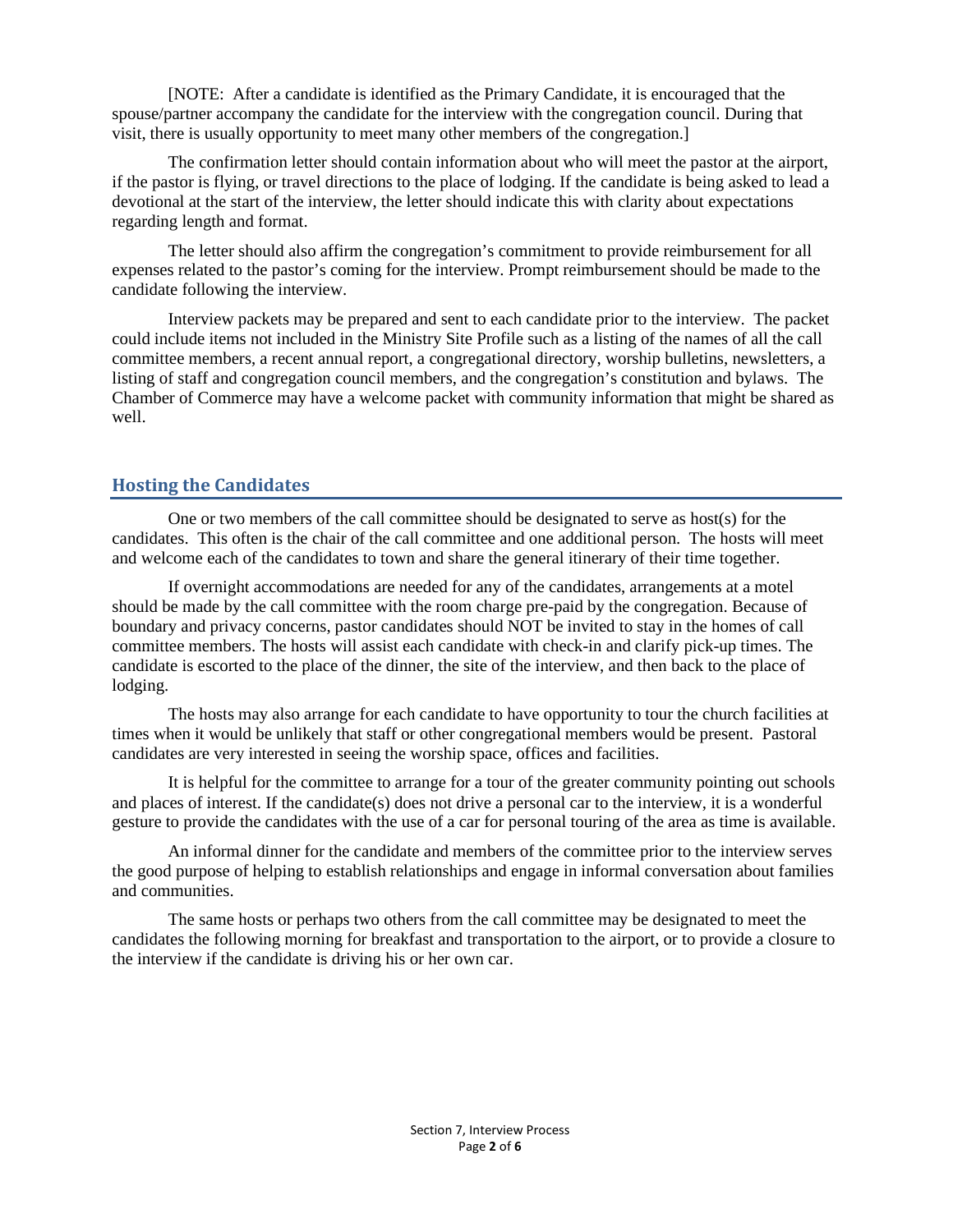#### **A Practice Interview**

The call committee may wish to do a "practice interview" using the interim pastor, a representative of the Office of the Bishop, or a neighboring pastor as the person being interviewed. A practice interview helps the committee to review its plan, sharpen the questions the committee desires to ask, and receive feedback about the experience from the one being interviewed in the practice interview.

The practice interview should be conducted as if it were a real interview with preparation done in advance. Plan ahead who will ask which question and what materials the committee will use to evaluate and assess the candidates. It is helpful to loan the pastor assisting in this practice interview a copy of the Congregational Ministry Site Profile in advance of the interview so he/she can also ask some fitting questions of the call committee. It is appropriate that an honorarium be given to the pastor equal to the amount paid to a supply pastor on a Sunday morning (the council should be able to provide information on this amount).

#### **The Interview Site**

Since it is desirable to interview each candidate in a similar fashion, it is recommended that all the interviews be held at the same location. A comfortable and informal atmosphere is preferred. The home of one of the call committee's members may be able to accommodate the candidate and all the members of the call committee for the interviews. If a home is not available, then consider a comfortable room at a nearby facility or the church. Refreshments should be served.

For each of the interviews, arrangements should be made with the candidate for transportation from the place of lodging to the place of interview. If the interview must be conducted at the church because of space, the call committee needs to assure that privacy and confidentiality are maintained. During the interview stage, it is not appropriate to introduce the candidates to other members of the church or to staff persons.

(NOTE: When a primary candidate has been recommended to the council, the council will introduce that candidate to congregational members and to the church staff if the council has voted to recommend the candidate to the congregation.)

#### **Planning the Interview**

The call committee will want to keep in mind its critical task of discerning God's will for the congregation and its pastoral leadership. The committee should consider important questions that they desire to ask each candidate, keeping in mind the leadership priorities and needs identified in the mission profile. Determine in advance who will ask which questions.

This helps to provide consistency and clear opportunities for comparisons of responses by the candidates. Sample questions are provided in a resource entitled Questions a Call Committee May Ask found at the end of this section. Consider some questions that will give insight into the candidate's faith and sense of calling.

Good questions will solicit valuable information about a candidate's past experiences, behaviors and ministry endeavors that might suggest what the candidate is likely to do again.

Questions that require only yes or no answers should be avoided. Asking follow up questions will help a candidate clarify answers. This also demonstrates that the committee is truly interested and seeking to understand what the candidate is saying.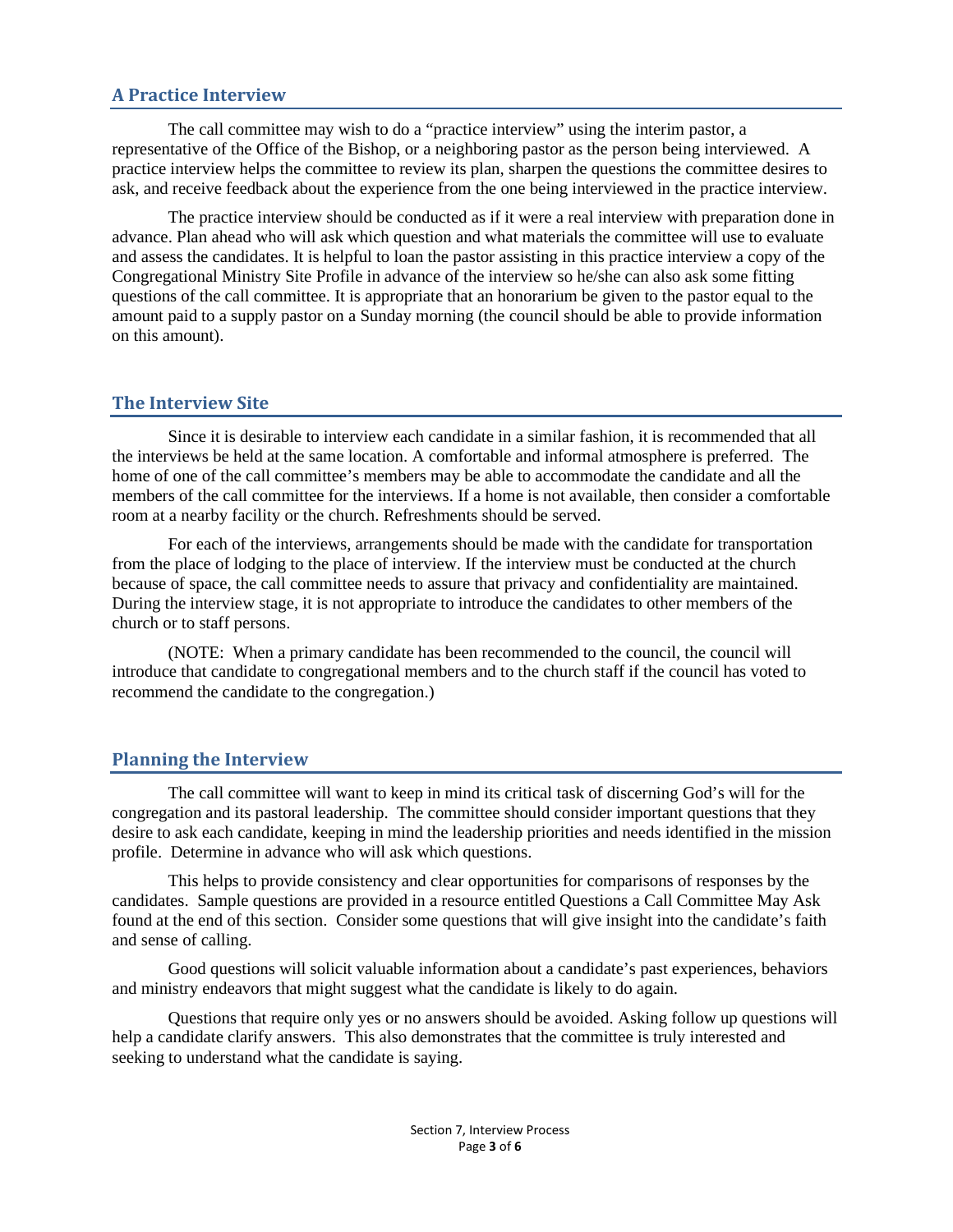When planning the interview, the committee should allow adequate time for the pastoral candidate to ask his/her own questions about the ministry of the church. This is a mutual interview process.

It is extremely important for the effective functioning of the call committee and in fairness to each candidate that all call committee members be present at each interview. For the interviews, members of the call committee should wear clothing similar to what is worn at Sunday morning worship. It is recommended that call committee members also wear name tags to assist the candidates. The length of time to be given to the whole interview should be determined in advance, announced at the start of the interview, and monitored by the chair.

#### **Conducting the Interview**

After gathering with refreshments and making informal introductions, the chair or the one designated to lead the interviews gathers the call committee and candidate together in a circle of chairs. If the candidate has been asked to lead devotions, the chair invites the candidate to do so. Otherwise, a member of the committee leads an opening devotional.

Each member of the call committee may share briefly some personal information about family, career and involvement within the congregation. The chair may ask the candidate to share "something about yourself" to provide opportunity for personal introduction.

The chair then reviews the plan for the interview including the general time parameters and shares with the candidate that his/her questions will also be welcomed throughout the interview. It is a courtesy to indicate to the candidate that members of the committee may be taking notes to assist with recalling comments after the interview.

The committee now asks the questions prepared in advance of the interview and listens carefully to the responses, asking for clarifications as needed. The chair helps to move the group along in a timely fashion. When the formal questions are completed, the chair invites the candidate to ask any questions that might be helpful to the candidate. A listing of questions, *Questions Candidates May Ask*, is included in the resources at the end of this section.

In concluding the interview, the chair may invite any additional questions or comments that anyone might like to share. The candidate is thanked for coming and participating in the interview. The chair indicates that the candidate may contact the chair should any additional questions or concerns arise in the days following the interview. The time together is closed with prayer. The hosts escort the candidate back to the place of lodging.

#### **Reflections on the Interview**

It is often desirable to schedule brief meetings of the call committee following each interview, especially if there is extended time between interviews. Members of the call committee can share their impressions and responses to the interview while the candidate's responses are still fresh in the minds of the members. Behavioral observations, highlights and concerns are also shared and recorded for later reference following the completion of all interviews. Further discussion and decisions about seeing the candidates lead worship and preach may be beneficial at this point.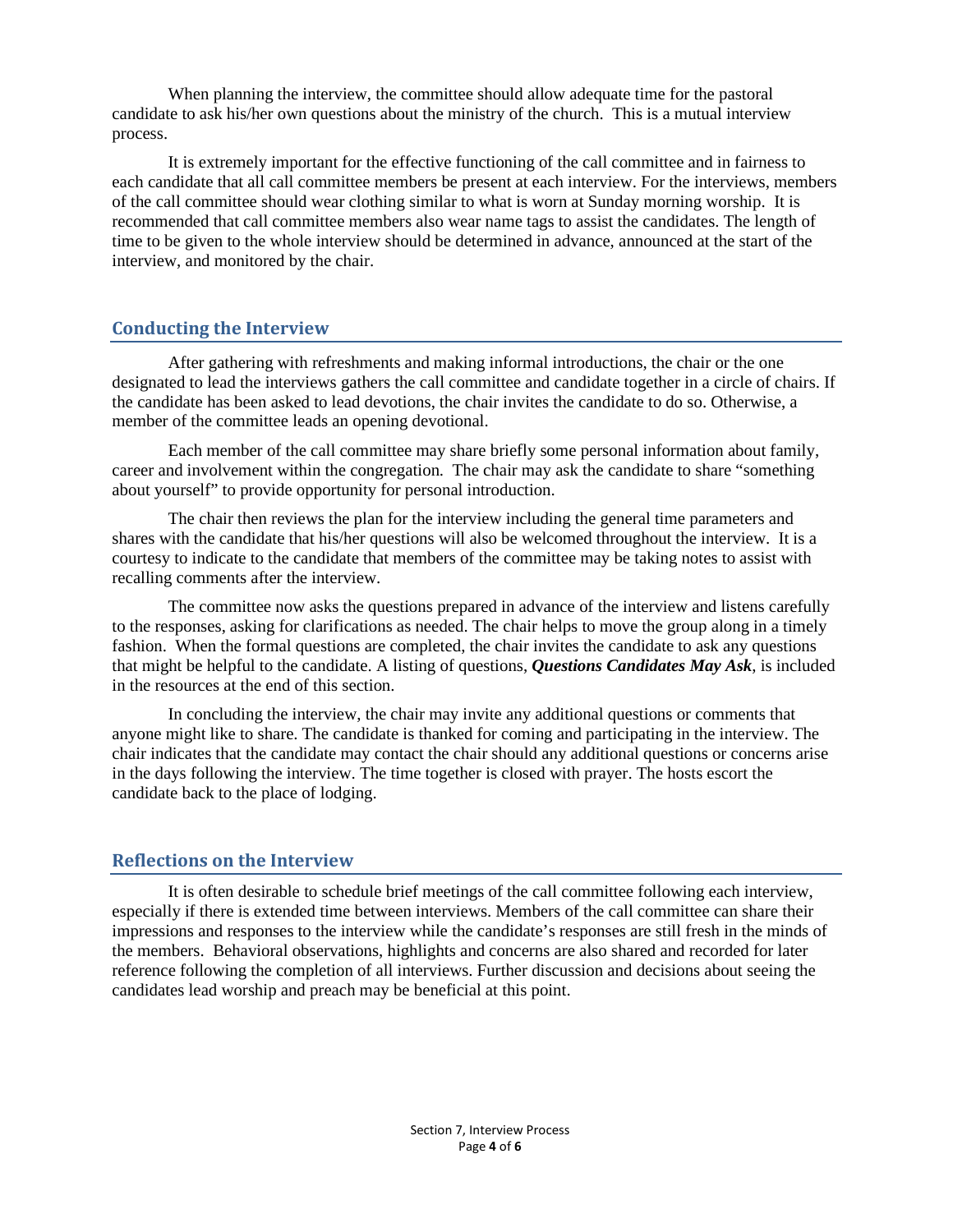### **Selecting the Primary Candidate**

The call committee has the holy responsibility and privilege of representing the congregation in discerning which candidate may lead the congregation in its mission and ministry.

Promptly following the conclusion of the interviews, the committee gathers to determine whether they are led by God's Spirit to present one of the candidates to the council for further interview and possible recommendation to the congregation for Call. The committee prays together asking for the leading of the Holy Spirit.

Complete agreement and consensus on one particular candidate may not be possible by the call committee. However, each member's thoughts, reflections and impressions should be respectfully received. It is particularly important to listen carefully to any on the committee who may be disagreeing with the majority. Remember that God speaks to us through our common voices and is present "where two or three are gathered in my name" (Matthew 20.18).

A suggested way to proceed is to review the top leadership needs of the congregation and reflect upon each candidate in relationship to each leadership need. Review responses to the questions that were asked by the committee during the interviews and those asked by the candidates. Consider perceived strengths and weaknesses.

Test the thinking of the call committee by sharing around the circle each member's perception of each candidate answering the question "What is the Spirit telling you about this candidate?" Share concerns as well as positives. Members may then be invited to share the candidate that is their preference. If there is not full consensus, invite further conversation.

Asking for the Spirit's guidance, the call committee should determine if there is enough consensus on one candidate to present that candidate to the council as the primary candidate for consideration as the next pastor of the congregation.

If a candidate receives majority support in a call committee vote, then he/she becomes the "Primary Candidate," and the name of that candidate, along with the materials related to that candidate, are presented to the council. At the time the chair presents the name to the council, other members of the call committee may also be present to answer questions about the candidate selected and reasons for the selection.

The identities and mobility papers of the other candidates remain confidential and are not shared with the council but returned to the Office of the Bishop or collected and destroyed by the call committee chair.

#### **No Candidate Selected**

If the call committee declines to forward one of the candidates to the council, then a decision is reached to release all candidates under consideration and to request a new call list from the Office of the Bishop. This decision and the reasons for the decision are shared with the council and the Office of the Bishop. The committee chair is charged with the responsibility of contacting the Office of the Bishop to request a review followed by a new call list.

A representative of the Office of the Bishop will usually meet with the call committee and a representative of the council to review expectations and determine what additional traits or qualities the committee may be seeking in the candidates for the next call list.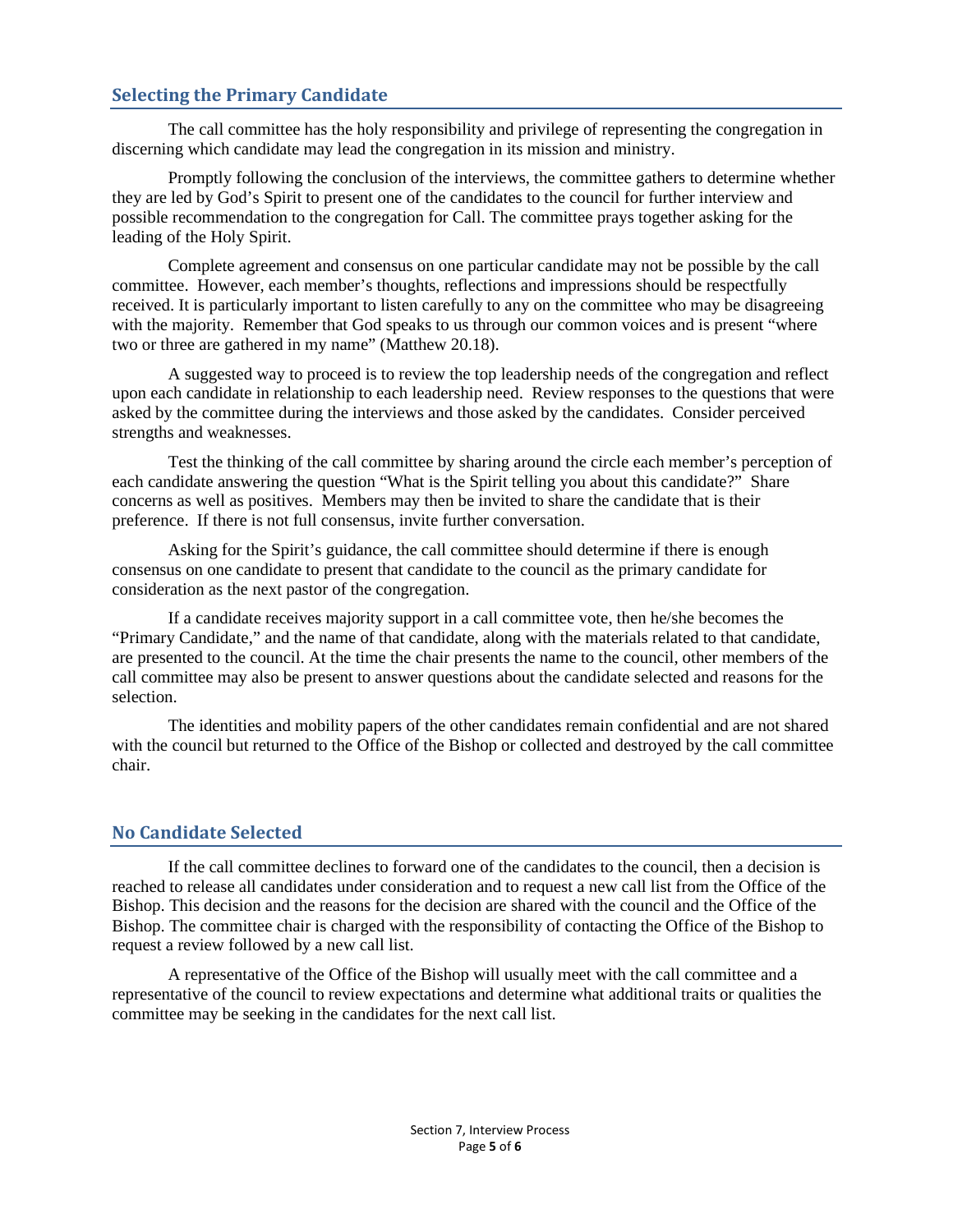### **Follow-up Contact with Each Candidate Released**

The call committee should send a letter of appreciation to all candidates thanking them for their willingness to be interviewed. A sample letter, *Release of a Candidate*, is included in the resources at the end of this section. It is helpful to share with the candidates specific reasons why the candidate was not identified as the Primary Candidate.

It is crucial that the call committee immediately notify candidates who are no longer under consideration for the position of pastor of this congregation. The release of candidates should also be communicated to the representative of the Office of the Bishop assisting the committee in this process. This prompt response not only informs the candidate but also makes it possible for that candidate to be considered in a different call situation.

Any expense reimbursement not made at the time of the interview should be included with this letter. Mobility papers for the other candidates are either returned to the dean or are to be shredded locally by the call committee chair.

#### **A Pastor Withdraws from the Process**

Sometimes a pastoral candidate will decide to withdraw his/her name from further consideration in a congregation following the interview with the call committee, or even further along in the call process. The candidate's reasons may be for personal or professional and are most often shared with the call committee.

On occasion, a candidate will withdraw from the process because of troubling insights or concerns regarding the congregation's health, vision or ministry. Normally a representative of the Office of the Bishop will meet with the call committee and a representative of the council to discuss the concerns raised and to determine any needed direction. The concerns may need to be addressed before proceeding further into the call process.

Upon learning of the withdrawal of the candidate, the Office of the Bishop will work with the congregation to resume the call process as soon as feasible and possible.

#### **The Primary Candidate**

The chair of the call committee will want to immediately notify the pastoral candidate who has been selected as the Primary Candidate in order to congratulate him/her on behalf of the committee. The chair informs the Primary Candidate of plans to present the candidate's name to the congregation council and indicates that the council president or a representative of the council will be contacting the candidate soon to set dates to interview with the council. This notification should be by phone and could be followed by a letter of appreciation. Any expense reimbursement not made at the time of the interview should be included with this letter.

After presenting the name of the Primary Candidate to the council, the call committee entrusts the call process to the members of the council. The call committee remains available for assistance and for resumption of duties should the Primary Candidate not be approved by the council or if the candidate withdraws from the process.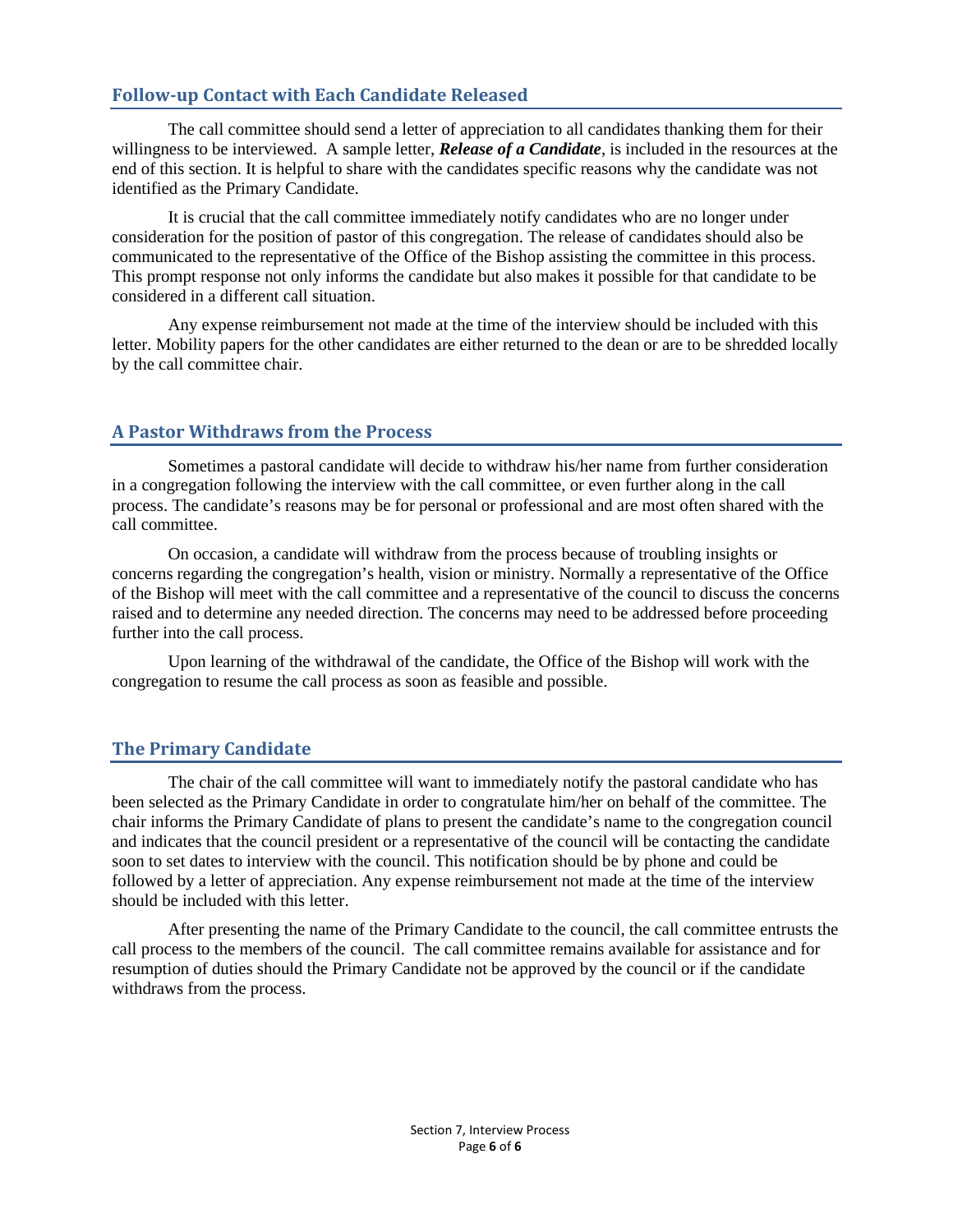## *Resource A Interview Covenant: Call Committee*

The call committee of \_\_\_\_\_\_\_\_\_\_\_\_\_\_\_\_\_\_\_\_\_\_\_\_Lutheran Church in \_\_\_\_\_\_\_\_\_\_\_\_\_\_\_\_\_\_\_ and the Florida-Bahamas Synod through Office of the Bishop commit together in the following Interview Covenant:

After a time of prayer upon receiving the call list, the call committee (generally the chair) will make contact with all of the candidates within 48 hours of receiving the call list in order to set up a date for each interview.

(*Transition Manual, Section 7, page 1*)

- Scheduling Interviews: It is best to have unrushed time for each interview, while not being overly lengthy. Please have only one interview in a day, and preferably only up to two interviews in a week. This provides paced time for the Call Committee to really focus and take in all opportunities associated with each candidate's interview, plus time for prayer and discernment related to each interview.
- The call committee will:
	- 1. Treat all the pastoral candidates equally and fairly, regardless of first impressions received from printed materials;
	- 2. Use the same interview format offering the same interviewing/visiting opportunities for all candidates on the call list; and
	- 3. Decide if they will travel in pairs to hear the candidates preach or seek preaching arrangement of closer proximity through the dean or representative.

(*Transition Manual, Section 7, page 1*)

- Upon receiving the call list, the call committee members will reaffirm their commitment to confidentiality. Pastors' name and information are not to be shared with spouses or partners, family, council members or anyone else outside of the call committee. All committee members, particularly the chair and recorder, will be guarded in all their communications within the committee regarding candidate names, locations and other information about them. (*Transition Manual, Section 7, page 1*)
- Within four to six weeks of receiving the call list, the call committee will have interviewed all candidates on the call list and will either:
	- 1. Identify a pastoral candidate as the primary candidate for the council to interview and release other pastoral candidates from consideration,
	- 2. Or the call committee may discern and decide that there is not a pastoral candidate suitable for their recommendation to the congregational council, release all the candidates and following a review with a representative of the Office of the Bishop, request another call list.

(*Transition Manual, Section 7, page 5 & 6*)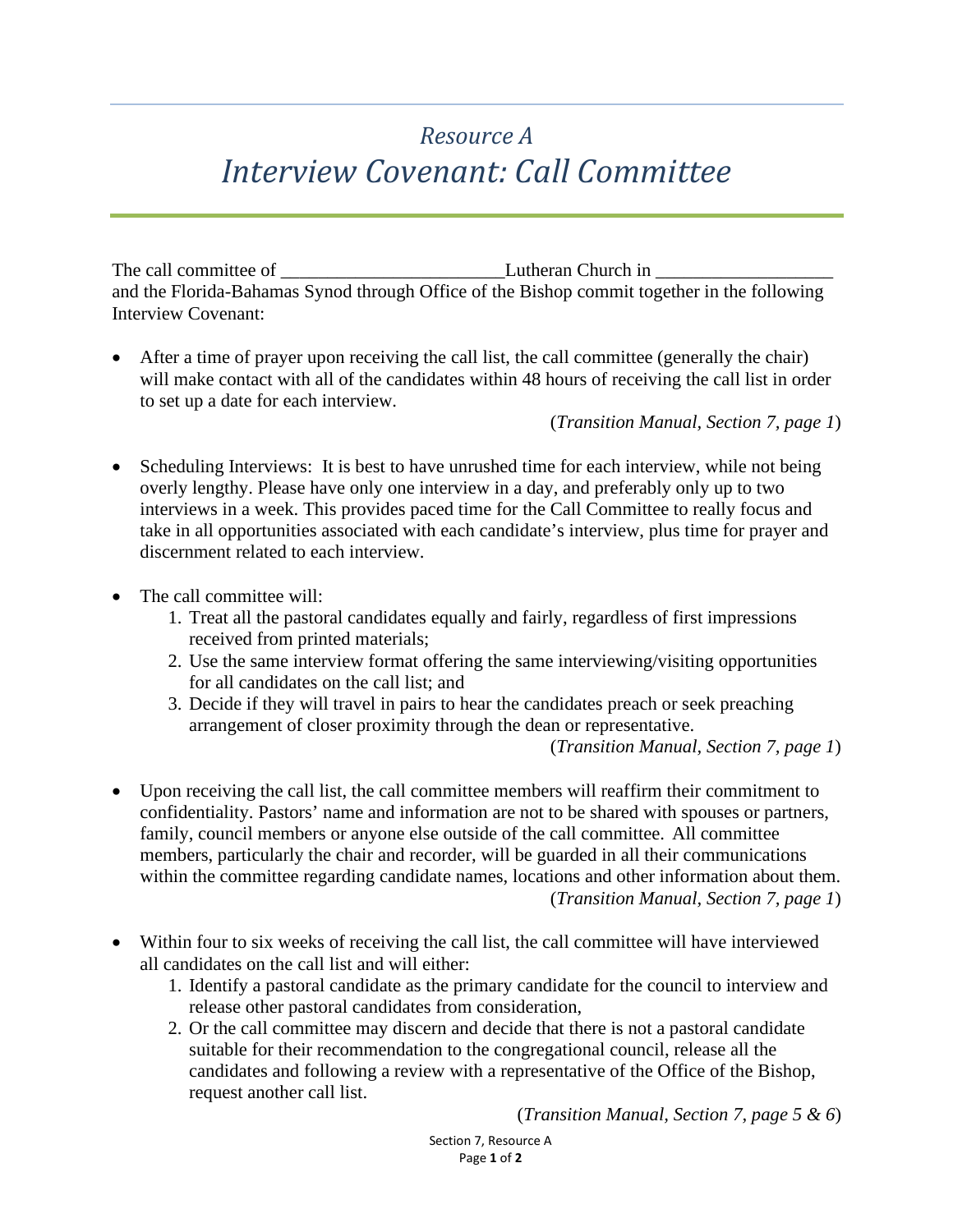• The congregation affirms its commitment to provide prompt reimbursement for all expenses incurred by the pastoral candidates related to the interview.

(*Transition Manual, Section 7, page 2*)

| Name (legible signature), Call Committee Chair | Date |
|------------------------------------------------|------|
| Lutheran Church                                |      |
| , Florida                                      |      |
| Names of remaining Call Committee members:     |      |
| Name (legible signature)                       | Date |
| Name (legible signature)                       | Date |
| Name (legible signature)                       | Date |
| Name (legible signature)                       | Date |
| Name (legible signature)                       | Date |
| Name (legible signature)<br>Conference Dean or | Date |
| Representative of the Office of the Bishop     |      |

Florida-Bahamas Synod, ELCA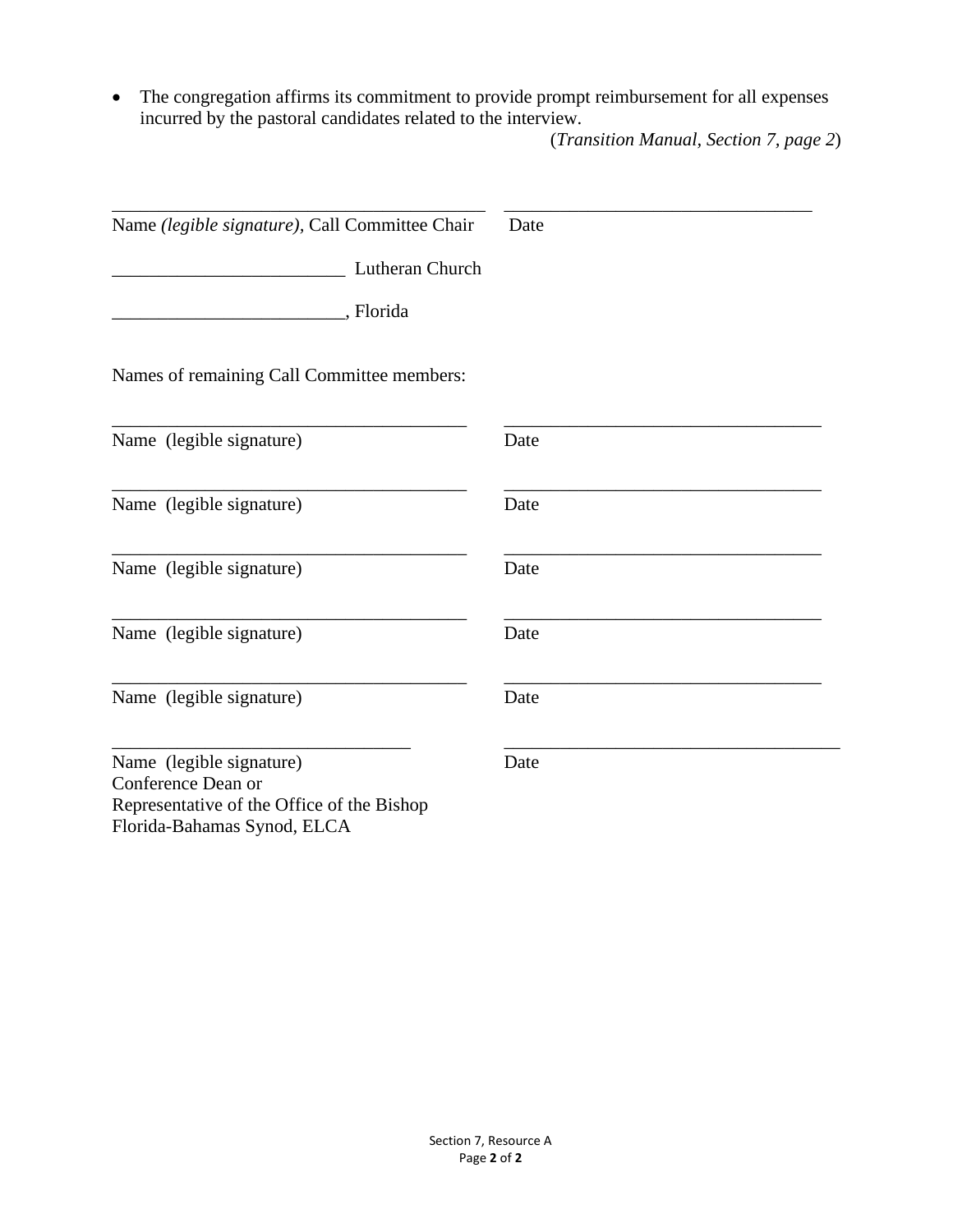## *Resource B Questions a Call Committee May Ask*

As the call committee decides on questions to ask each pastoral candidate, the committee should be mindful of the leadership needs identified in the Congregational Ministry Site Profile and the time restrictions of the interview. From the long list of possible questions, the committee needs to identify or create 8 to 10 questions that will shape the primary part of the interview and determine who on the committee will ask each question. The following question examples are related to each leadership skill and ministry area; some may be combined into one question. The committee will note that some questions are actually invitations to make comments: The committee must be selective.

#### Worship / Preaching

- 1. Share some thoughts about the worship life of a congregation and your leadership of worship.
- 2. Describe how you prepare for sermons and your style of preaching.

#### Evangelism / Witness

- 1. Describe a recent example where you encountered an unchurched person in your community and shared your faith with that person.
- 2. What kind of guidance and training do you provide members of your congregation for reaching unchurched persons in the community?

#### Stewardship

- 1. Describe the development of your personal sense of Christian stewardship.
- 2. How have you helped members in your congregation grow in their personal stewardship?

Teaching the Faith / Interpreter of Theology

- 1. Share how you have helped adults evaluate their faith development and grow in their faith.
- 2. Give examples of how you have shared your understanding of the Bible and Lutheran theology with adults who lack background in the Lutheran faith.

#### Administrator / Leader

- 1. How do you empower others in ministry? Describe steps you normally take to recruit, train and encourage lay persons for leadership roles within the church and community.
- 2. How would you describe your style of leadership as it relates to the work of the congregation?
- 3. Tell about a period in your ministry when you had to manage multiple demands upon your time and work and how you determined priorities and maintained balance in your life.

#### Social Ministry / Outreach

- 1. Share an example of how you have helped persons within a congregation to become aware of community needs and participate in action and advocacy to meet those needs.
- 2. Describe how you have encouraged and led your congregation in getting to know and become involved within the community.

#### Interpersonal Climate

- 1. Give examples of how you help others to feel secure, trusted and open with you.
- 2. When pressure mounts and conflict arises, describe how you react and deal with those who may have strong feelings different than your own. Provide an example from your ministry.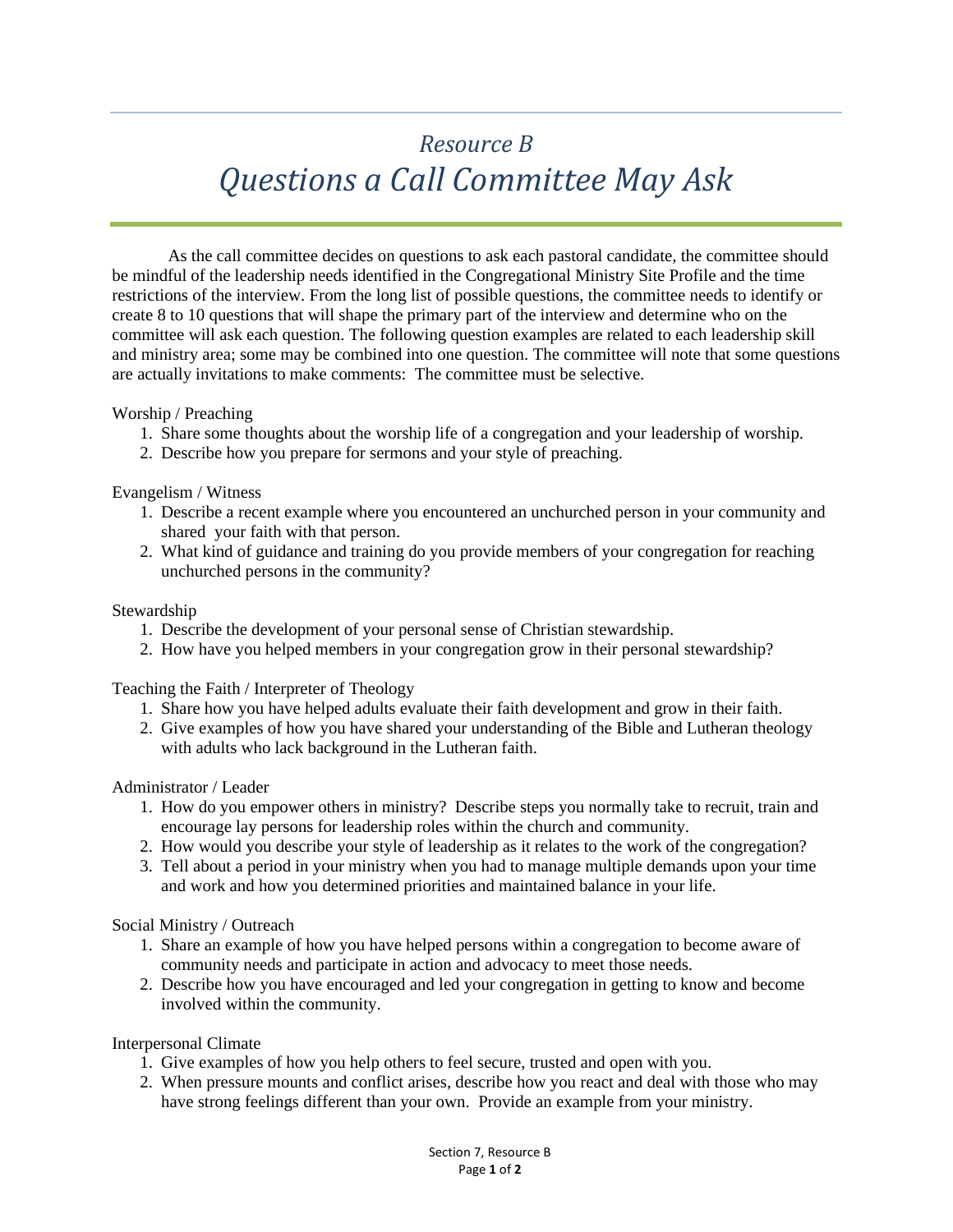Ministry in Crisis / Counseling

- 1. How have you established and used boundaries to strengthen your ministry to persons in crisis or in need of counseling?
- 2. Describe your special gifts and limitations in the area of ministering to persons in crisis.

#### Innovator

- 1. Describe your approach to introducing new ideas in the congregation.
- 2. Think back to a situation in your ministry that was stagnate or failing, and describe how you were able to work with others to revitalize it.

#### Denominational Leadership

- 1. Describe how you have guided your congregation into understanding and appreciation of their relationship to the synod and churchwide expression of the church.
- 2. What have been your favorite and most meaningful involvements in the work of the church beyond the local congregation?

#### Children and Youth Ministry

- 1. What is your approach to teaching children and young people about the Christian faith and involving them in the life of the church?
- 2. Share an event or experience you had of a ministry connection with youth.

#### Your Call to Ministry

- 1. Briefly describe the events which led you to prepare for the ministry.
- 2. In what ways has your call to ministry changed over the years? What words would you use to describe your ministry and why?

#### Personal Growth

- 1. Describe some of your most important accomplishments and how you went about reaching those goals.
- 2. How do you work at making yourself more effective in your ministry?

#### Family and Recreation

- 1. Tell us something about your family and how you assure balance between your call to ministry and your personal life.
- 2. Briefly describe ways in which you care for yourself physically, emotionally, socially and spiritually.

#### Other Questions

Consider carefully other questions that might be most helpful to the call committee in determining which candidate would make the best pastor for the congregation.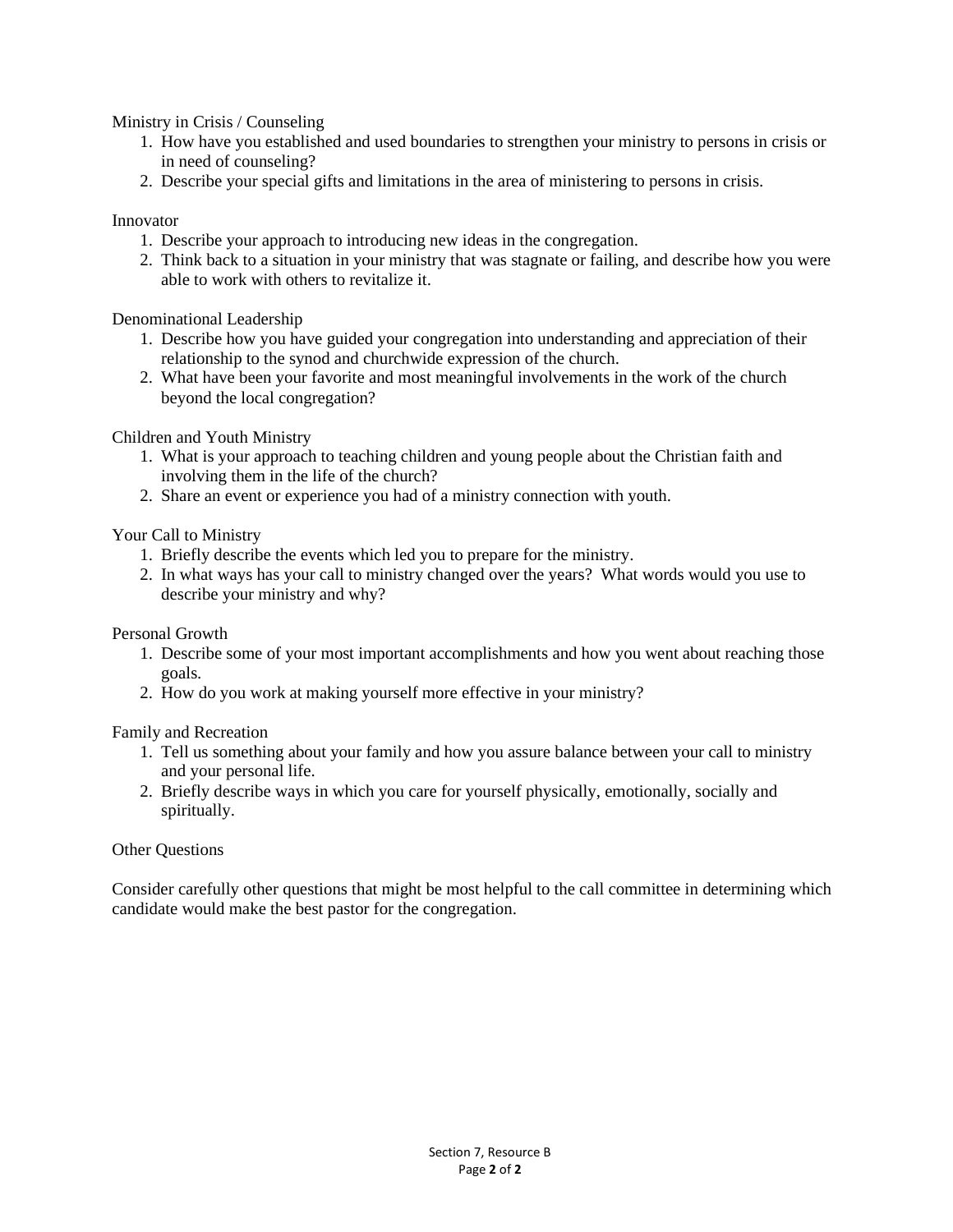## *Resource C Questions Candidates May Ask*

An effective interview works two ways, with the candidate also bringing questions and concerns to the call committee about the congregation, its mission and vision. The candidate may also have questions related to the Congregational Ministry Site Profile. The following questions are some examples that could be asked of the call committee by a perspective pastoral candidate.

- 1. What is the mission of your congregation and how are you personally involved in that mission? Does the congregation have a Mission Statement? What is it? What does it mean to you?
- 2. Describe the worship and music practices of the congregation including the frequency and methods of celebrating holy communion. What are the congregation's expectations for worship? What is the openness to creativity?
- 3. What is the role of staff and what is the role of the laity in your congregation?
- 4. How many people are involved in leadership roles? How are lay people involved in worship?
- 5. In your opinion, how are decisions made in your congregation?
- 6. What long and short term goals has the congregation adopted? What are the most important goals for the congregation in the next three years?
- 7. Describe the sense of partnership and involvement of the congregation with the conference, the synod and the churchwide expression of the Evangelical Lutheran Church in America.
- 8. Does the congregation normally have members attend the Synod Assembly and conference meetings?
- 9. What is the congregation's commitment to ELCA Mission Support/benevolence?
- 10. What is the congregation's attitude toward the pastor's participation in community affairs and in the life and ministry of the whole Church?
- 11. In what ecumenical and inter-church activities has the congregation been engaged?
- 12. Do members visit the sick and assist with the pastoral care of members and friends?
- 13. What do you see as the possibility of growth for this congregation and why?
- 14. Describe the congregation's education and faith development programs.
- 15. Describe the sense of unity within the congregation.
- 16. How does the congregation respond to change and how are changes made?
- 17. Describe the ministries and programs of the congregation.
- 18. When was the congregation's constitution last updated?
- 19. How would you describe the congregation's financial situation? Does income meet expenses? What shape does the stewardship program take?
- 20. Describe the congregation's evangelism program and its outreach and invitation to the unchurched.
- 21. Describe the youth ministry program and how are the youth involved in the congregation?
- 22. What part do family members of a pastor have in the congregation?
- 23. Are there any unresolved conflicts that I should know about in considering a call to this congregation?
- 24. How does this congregation and leadership address conflict?
- 24. Why did the previous pastor leave?
- 25. What is the salary and compensation package that I might expect at this congregation?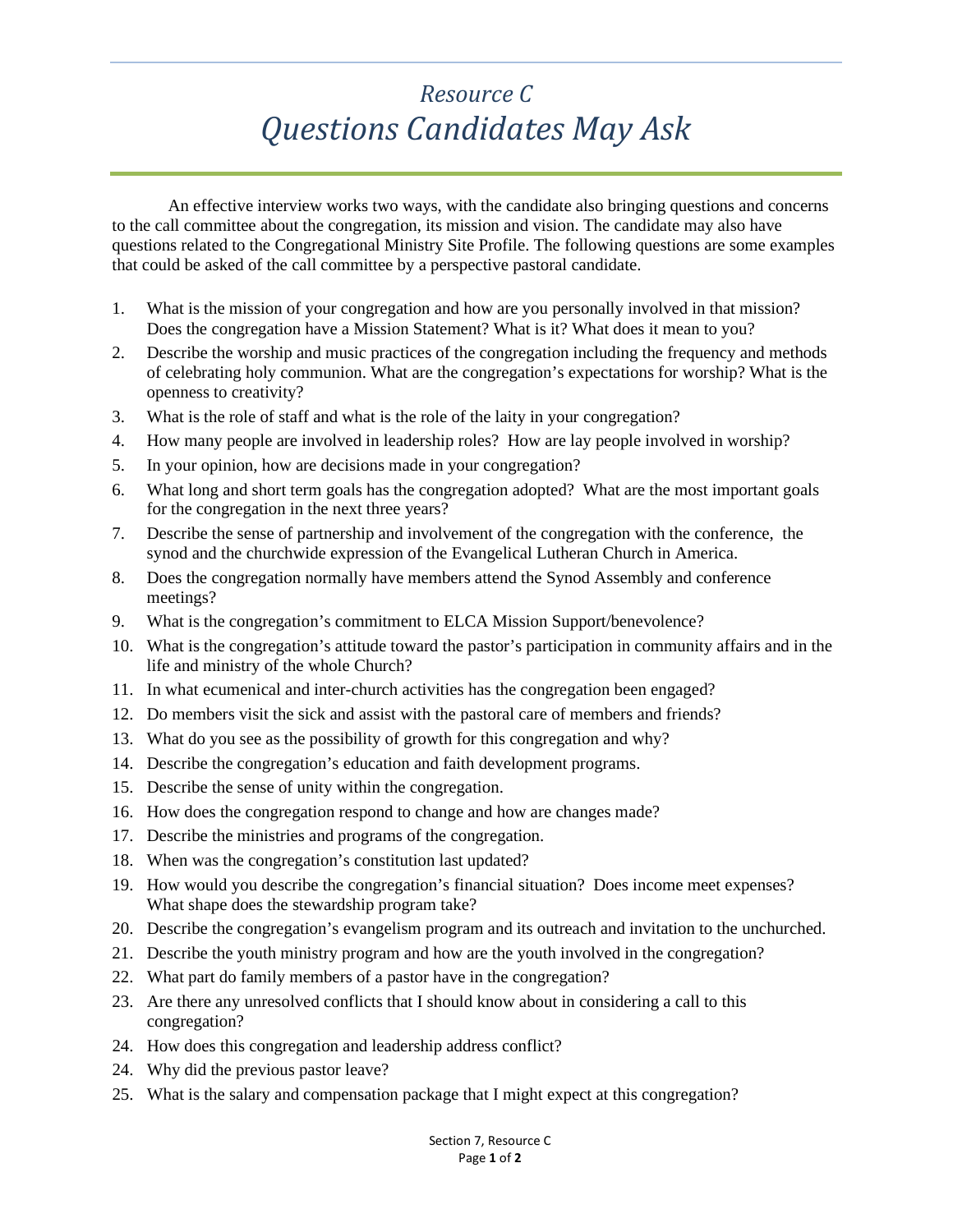Intentional Blank Page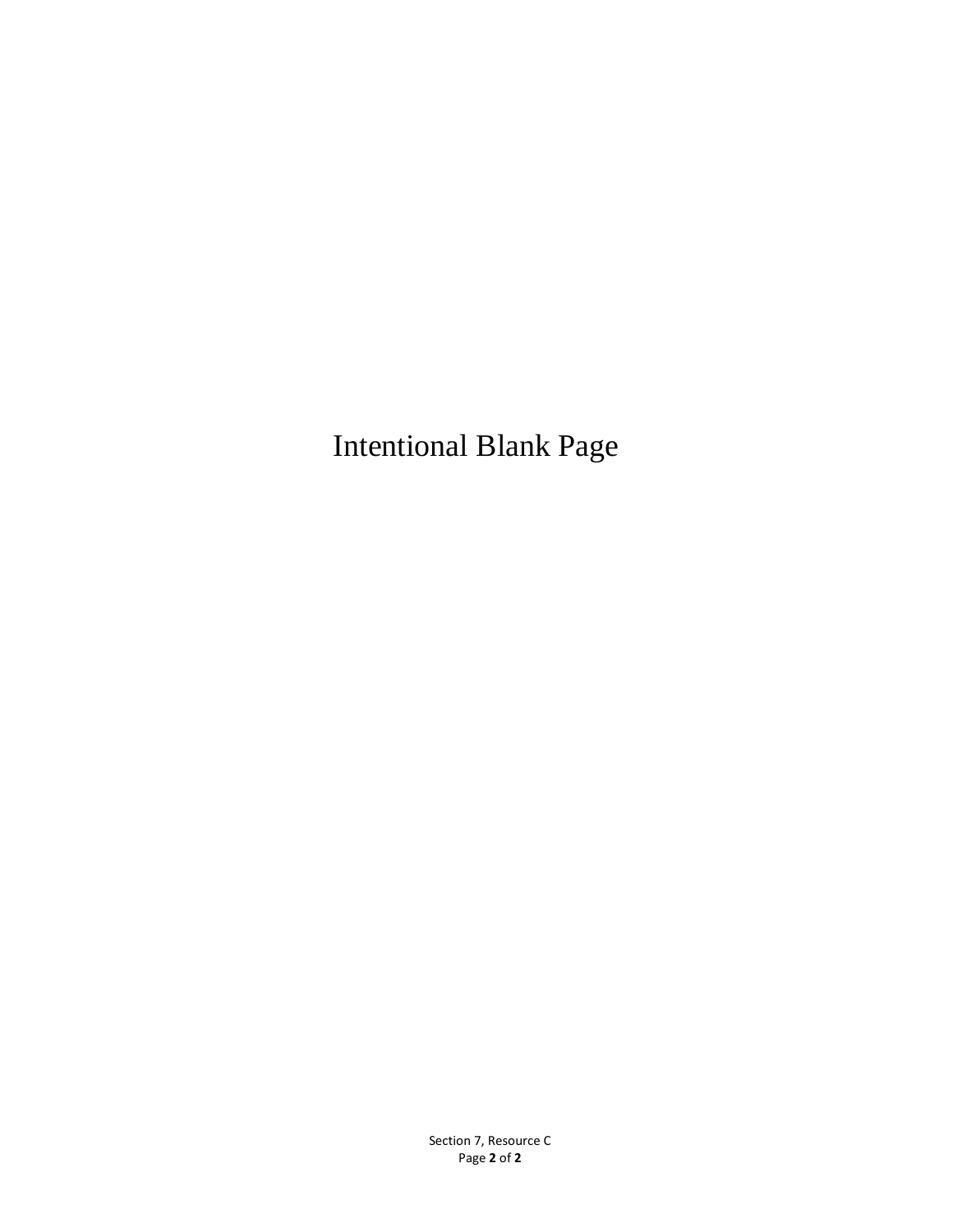## *Resource D Sample Letter – Release of a Candidate*

Date

The Rev. *(Full Name of Pastoral Candidate)* Address City, State, Zip

Dear Pastor *(Last Name)*,

On behalf of the Call Committee of *(Name of Congregation)* Lutheran Church, I want to express our sincere appreciation for the opportunity to meet and visit with you on *(day and date)*. We thought it was a very helpful and informative interview. It certainly allowed us to gain a clearer perspective regarding your many gifts as a pastor and we thank you for that. We particularly appreciated your comments about.... *(share a highlight or two)*.

After careful and prayerful discernment, it is our decision to release you from further consideration as pastor of this congregation. We hope that you will not interpret this decision as a personal reflection on your skills as a pastor. We have made this decision based upon our assessment of the current leadership needs of this congregation and our effort to find the person who best meets these needs. It seemed to us that.... *(share a reason or two why this pastor did not seem to be the best candidate; this is good feedback to candidates)*.

If you have questions or concerns about the interview, we would be happy to discuss them with you. You may contact *(person on Call Committee to contact)* at *(phone number)*.

Sincerely yours,

*Signature* 

Name of Letter Writer Call Committee

cc -Bishop of the Florida-Bahamas Synod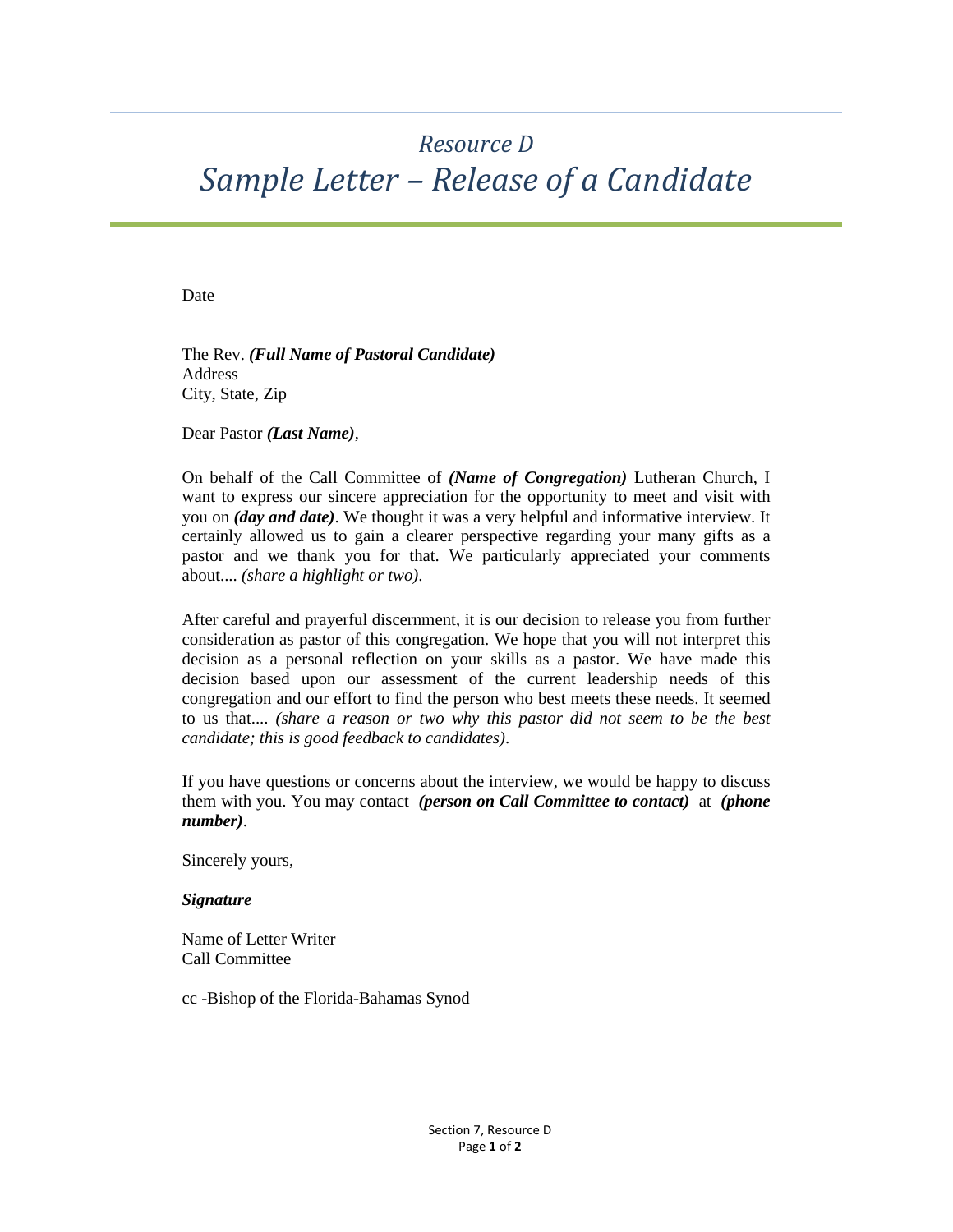Intentional Blank Page

Section 7, Resource D Page **2** of **2**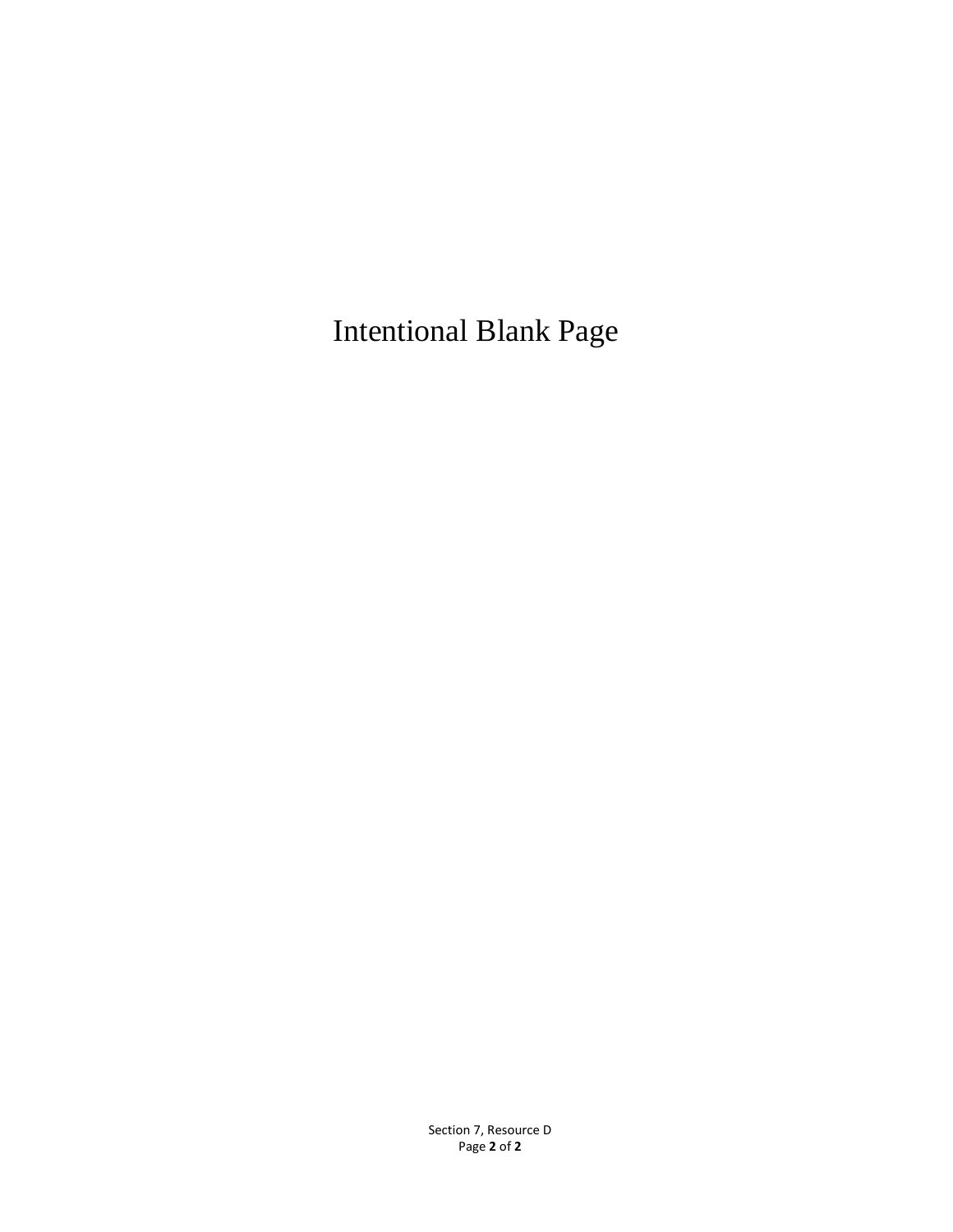

## *SECTION 8 Meeting and Calling a New Pastor*

## **The Council Receives the Recommendation**

When the call committee has decided on a primary candidate, a meeting of the congregation council is scheduled to receive the recommendation. At the start of this meeting, the president of the council will review matters of confidentiality with the whole council. All information about the candidate and the candidate's location are not to be shared beyond the council with spouses/partners, families, or the congregation at large until a decision has been made whether to recommend the candidate to the congregation. All council members, particularly the president and secretary, will be guarded in all their communications within the council regarding the candidate's name, location and other information. Pastor-candidates place a great deal of trust in the ability of council members and call committees to keep confidences so as not to hinder their present ministries if they were not to receive a new call. The Interview Covenant for Congregation Councils (Resource A) is reviewed and signed by all members of the congregation council and then returned to the Office of the Bishop.

The members of the call committee, or perhaps the chair of the call committee and one or two others, meet with the council to share the name and Rostered Minister Profile information about the primary candidate. The call committee provides thorough information about the interview of this candidate and reasons for choosing this candidate as the primary candidate. The names and information about the other candidates remain confidential and are not shared with the council. The council seeks any information from the call committee that will assist them in accepting the recommendation.

It is now the congregation council's responsibility to continue the process of discerning God's will for this congregation and its next pastor. After meeting and interviewing the primary candidate, the council determines whether to recommend the candidate to the congregation for Call as the congregation's new pastor.

### **The Council's Initial Meeting with the Primary Candidate**

The council schedules a meeting with the primary candidate following similar guidelines described in Section 7 for hosting and interviewing a candidate including the confirmation of all arrangements. The members of council will want to determine in advance some of the questions that they desire to ask the candidate during their time together. The pastor's spouse/partner may also be invited to travel with the candidate to this interview in order to meet the council, see the church facilities and tour the community. Only the candidate, however, is interviewed; the spouse/partner is not interviewed.

On this visit, the candidate may be introduced to members of the staff and possibly some additional congregational leaders. Since the council has not yet voted to recommend this candidate to the congregation for Call as its new pastor, introductions should not be extensive.

It is critical that sometime during this visit by the candidate, the president and perhaps one or two others meet with the candidate privately to discuss and negotiate an acceptable compensation package that would later be approved by the whole council and recommended to the congregation if this candidate is recommended to the congregation for Call.

Fairly soon after the interview, the council will meet to share impressions, pray together and discern whether God is leading them to make a decision to recommend this candidate to the congregation for Call. Each council member might share a response to the question "What is the Spirit telling you

> Section 8, Meeting & Calling a Pastor Page **1** of **8**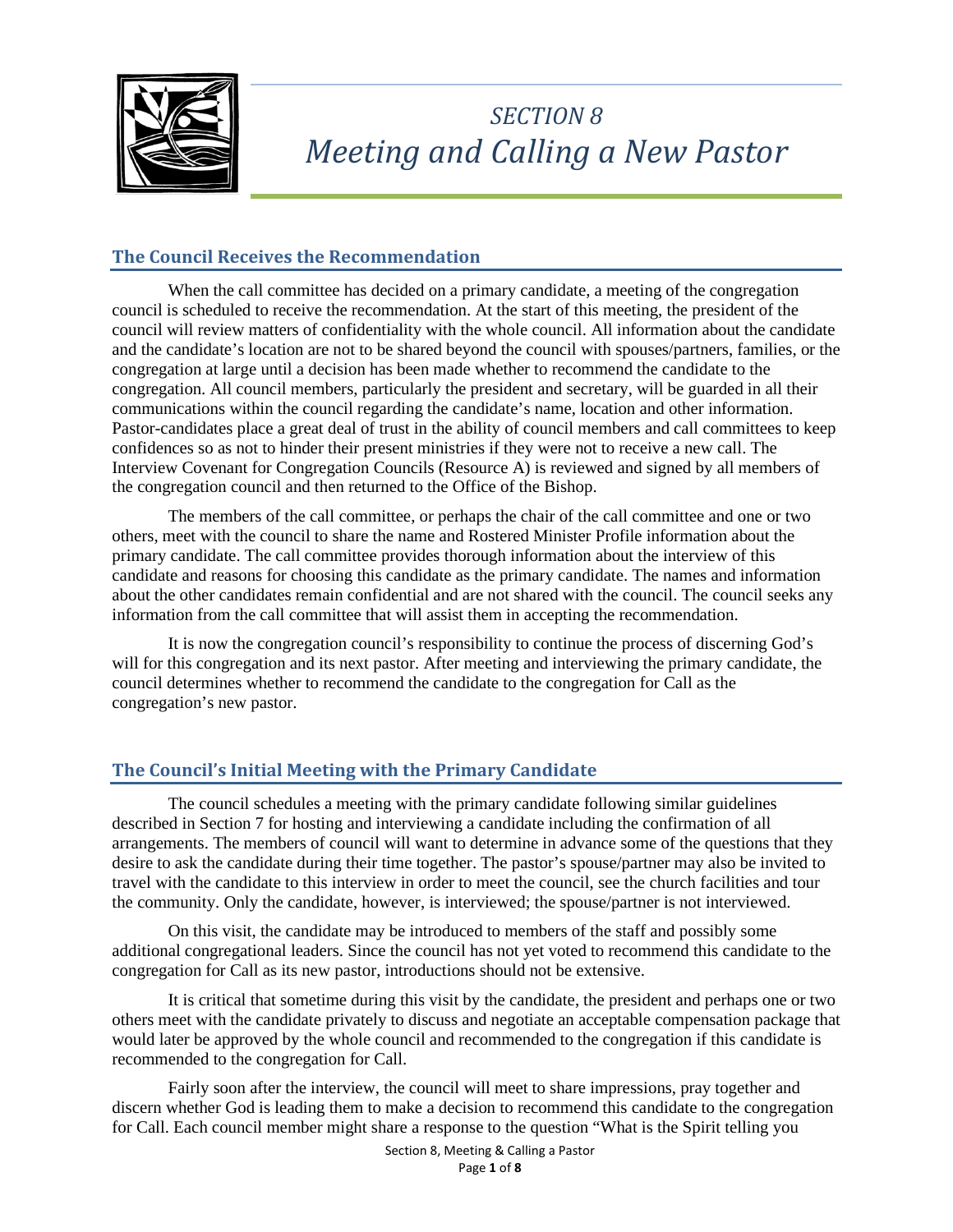about this candidate?" Share concerns as well as positives. Those involved in the compensation negotiation will share the results of that private conversation with the pastoral candidate. Then, asking for the Spirit's guidance, the council votes on the question of recommending this candidate to the congregation for Call as its new pastor. The vote requires a simple majority; a full consensus of the council may not be possible. The council also votes to recommend the compensation package to the congregation.

In a timely manner, the council president conveys to the primary candidate the decision of the council by phone and by written communication copied to the bishop. If the decision is positive, this letter might also include details of the arrangements to have the pastor and his/her spouse/partner return for a reception with the congregation sometime prior to the weekend of the Congregational Meeting to vote on extending the Call.

#### **When the Council Declines to Recommend**

If the vote to recommend the primary candidate to the congregation fails, then the candidate's name will be released and the call committee asked to request a new call list from the Office of the Bishop. Reasons for the decision are shared with the call committee and the Office of the Bishop to assist all in the preparation of a new call list and new interviews. The council president should send a letter of appreciation to the candidate thanking him/her for participation in the call process and sharing specific reasons why the council chose not to recommend the candidate for Call. A *Sample Letter for Release of a Candidate* is included in the resources at the end of Section 7.

#### **Compensation Package**

It is the responsibility of the congregation council to negotiate with the candidate a clear and precise understanding of the compensation package. The council should thoroughly review the resource, *Compensation Guidelines for Rostered Leaders*, provided by the Florida-Bahamas Synod and available on the website: fbsynod.com (In the search box, type "compensation guidelines" and click search. Select the guidelines for the current year.) This resource assists the council in its meeting and conversation with the candidate. Following the council's interview with the candidate, the president of the council, and possibly one other council member, meet with the candidate to negotiate an acceptable compensation package that would later be approved by the whole council and recommended to the congregation.

It is the expectation of the Office of the Bishop that pastoral compensation packages meet or exceed the guidelines. If both parties agree to compensation below minimums, the compensation needs to be reviewed annually, making adjustments to meet minimum guidelines. Raises are to be considered separately from adjustments to meet guidelines.

Also expected is a sabbatical following four to seven years of ministry. (See Compensation Guidelines for more information).

A copy of the document, *Definition of Compensation, Benefits, and Responsibilities of the Pastor*, is included at the end of this section along with the guide, *Steps for Completion of the Compensation Form*. The council will complete this form using the figures agreed upon by the candidate and the council. As soon as possible, a copy of this form should be sent to the Office of the Bishop for review **prior** to the congregational reception to meet the candidate. The bishop reviews the form to assure that it is in good order for presentation for approval at the congregational meeting. The council may contact Portico (formerly Board of Pensions) for assistance in calculating pension and health benefits for the compensation package at (800) 352-2876 or by visiting their web site at [www.porticobenefits.org.](http://www.porticobenefits.org/)

The Letter of Call and the Definition of Compensation & Benefits documents are a legal and binding contract: "continuing mutual relationship and commitment" between the congregation and the pastor. Modifications to the compensation are done in mutuality, with agreement between both parties.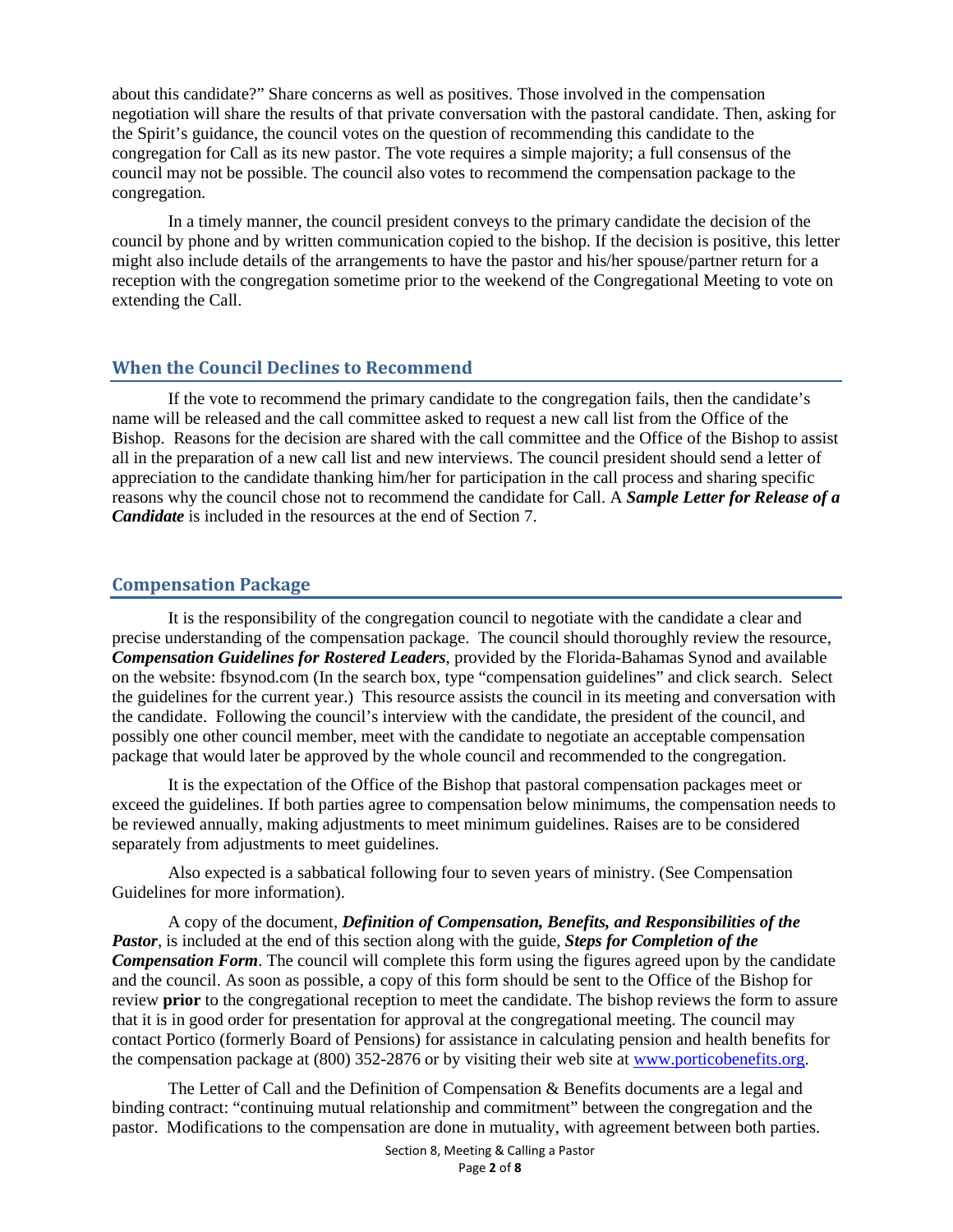Read and review "Definition of Compensation, Benefits, and Responsibilities of the Pastor" document in the resources at the end of this section.

#### **Congregation Reception to Meet the Candidate**

It is desirable that the members of the congregation have opportunity to meet the Primary Candidate (and spouse or partner) at an informal reception on a different weekend than the congregational meeting to vote to extend a call. This reception should be carefully coordinated with the candidate who will likely be serving under Call to another congregation at this time. It is usually preferable to plan this reception for an evening in order that the candidate may return to lead worship at his/her present church. The reception provides opportunity for the candidate to socialize with members and perhaps bring greetings to those present. It is not a time for staging additional group questions and answers, nor should this reception be construed as yet another interview.

Sometimes, if the candidate is able to be present for a Sunday morning to be introduced, it is strongly recommended to refrain from having the candidate preach to avoid the sense that the congregation is making its decision based upon one sermon. The call committee has already experienced the preaching and worship leadership of the candidate.

The congregation reception to meet the candidate should never be on the same day as the congregational meeting. It is inappropriate for a candidate to be present when the voting is taking place. Besides being awkward for the candidate, the members of the congregation may feel compelled to vote favorably for a candidate who is awaiting word in a nearby room of the church. The congregation deserves opportunity to reflect upon the time spent with the candidate and to pray about how they experience the Holy Spirit might be guiding them in the discernment process.

#### **Sharing Information about the Primary Candidate**

Because of matters of confidentiality, it is preferred that the council use direct mailing to the congregational members to share information about the reception to meet the candidate, the congregational meeting, and personal information about the candidate. Newsletter mailing lists usually include many, including other pastors and congregations, who are not part of the congregation membership. E-mail is too readily forwarded. The candidate should be asked to provide a brief bio to share with the congregation.

#### **Setting Up the Congregational Meeting**

The special congregational meeting to call a pastor is an important event in the life of a congregation, and the council should attend carefully to the details related to such a meeting. The congregation's constitution (chapter 10) will provide information about properly calling a special congregational meeting, the necessary notice to voting members, and the quorum of membership required. The council president should coordinate this meeting date with the Office of the Bishop to assure that a representative of the bishop can be present as required by the constitution. (Interim Pastors/Term Call Pastors should not be present at the congregational meeting.)

The council president will want to arrange in advance for someone to provide devotions at the opening of the congregation meeting. If desired, the president may request in advance that the representative of the Office of the Bishop provide this devotional.

The direct mailing to notify members of the date and time of the meeting (and perhaps also the date and time for the reception to meet the candidate) may include a brief statement from the call committee as well as information about the candidate's experience, special gifts and qualifications.

> Section 8, Meeting & Calling a Pastor Page **3** of **8**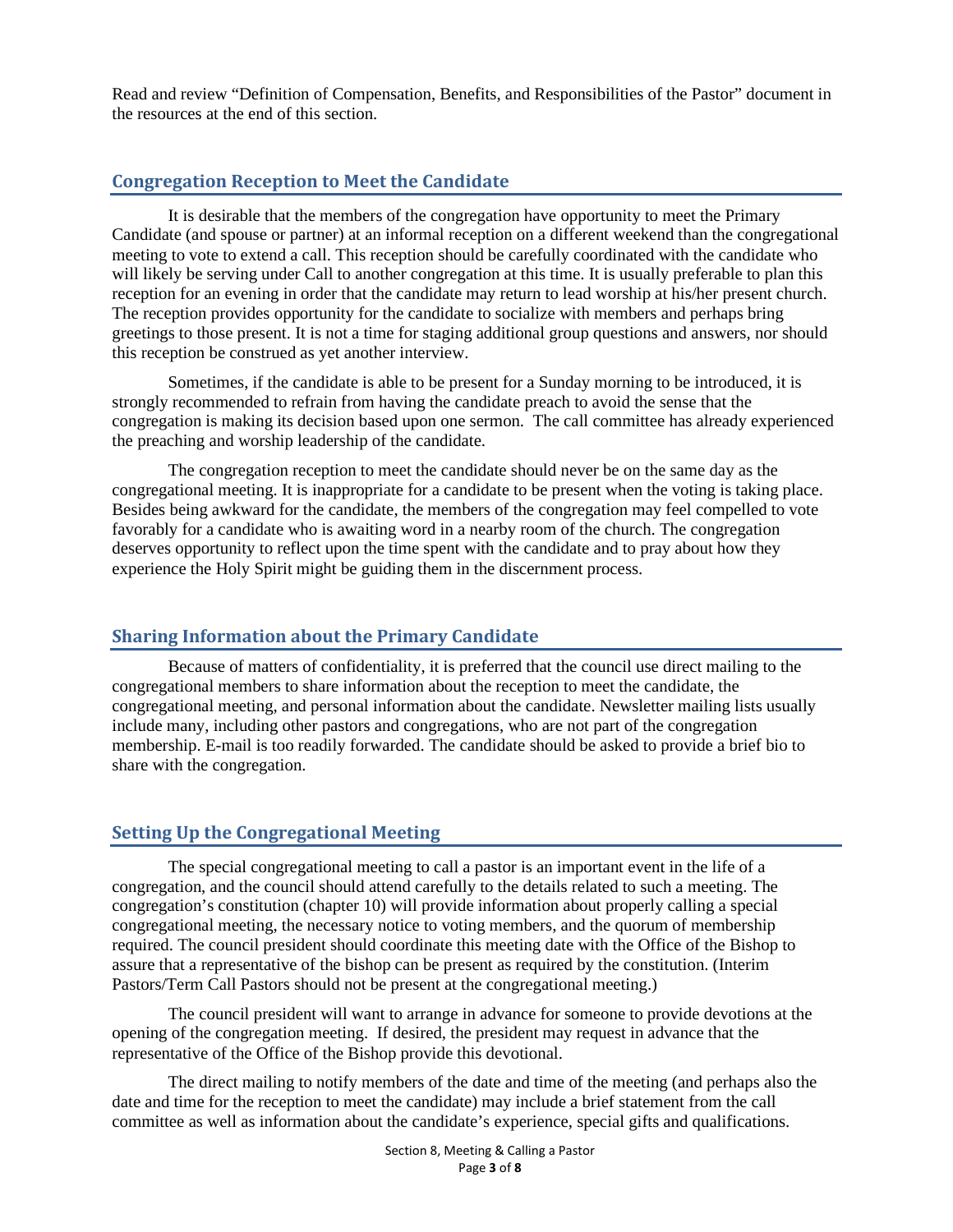The only business to be conducted at this special congregational meeting is a vote to extend a Call to the candidate. This one vote will also ratify the compensation package as approved and presented by the congregation council. Details about this meeting follow in this section of the manual.

#### **Voting Members**

A Voting Member is a confirmed member of this congregation, who during the current or preceding calendar year has communed in this congregation and has made a contribution of record to this congregation (\*C8.02.c. of the congregation's constitution).

Associate members of this congregation do not have voting rights (\*C8.02.d.), but may be granted voice and discussion privileges at the congregational meeting. However, the meeting should not be postponed to await the return of Associate Members from the north.

In preparation for the congregational meeting, the council may desire to print out a listing of all eligible voting members. The secretary or council designee(s) may greet members as they arrive for the meeting and invite qualified voting members to sign in or have their names checked off. This process also assists in establishing that a proper quorum is present (C10.04 of the congregation's constitution provides information about the quorum of membership necessary).

Unless otherwise specified in C10.05 of the congregation's constitution, voting by proxy or by absentee ballot is not permitted. If such voting is permitted, such ballots would be counted toward the necessary quorum.

#### **The Congregational Meeting**

The resource, *Outline for a Congregational Meeting to Call a Pastor*, may be found in the resources of this section. The president, or chair of the meeting if other than the president, will want to establish before the start of the meeting that the required quorum is present.

The meeting is called to order, the purpose of the meeting is announced, the presence of a quorum to do business is affirmed, and the chair calls upon the one asked to prepare devotions. If the representative of the Office of the Bishop has been asked to lead the devotions, the president will first introduce this person. If the representative of the Office of the Bishop is not doing devotions, he/she is introduced following the devotions. The role of this person is to represent the presence of the bishop, to bring greetings, to certify the vote, and to deliver the official Letter of Call form should the vote be positive.

- **Tellers**: Three persons should be appointed to serve as tellers to distribute, collect and count the ballots. The representative of the Office of the Bishop will serve as an observer to the work of the tellers. As the ballots are counted, they are numbered sequentially in order to preclude errors of double counting or omission of a ballot. All ballots are to be kept for one year from the date of the meeting with notation that they may be destroyed after the anniversary date. Invalid ballots and ballots marked "abstain" are not included in the number of total ballots cast or the calculation of the number of ballots needed for election.
- **Motion for the Call of the Pastor and Discussion**: The secretary of the council is invited to present the motion for the Call of the pastor (including the compensation package as approved and presented on behalf of the council). Information about the proposed candidate should be presented to the congregation. Some members of the call committee or council could be invited to share specific information or their personal positive impressions.

The secretary or council designee is invited to present the compensation package as recommended by the council. The council presents detailed information about the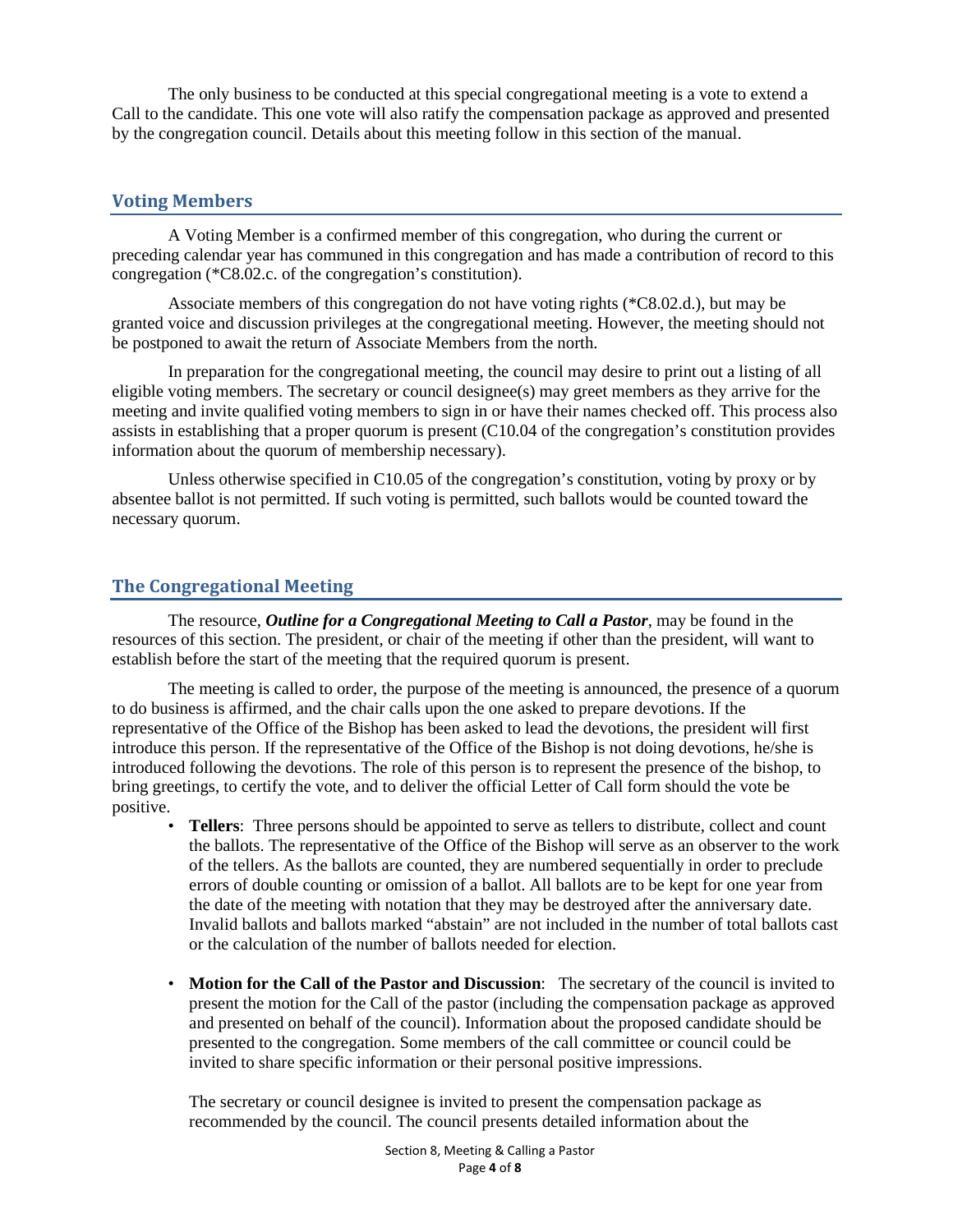compensation package indicating that this package has been negotiated with the candidate and reviewed by the bishop.

The congregation is then invited to address the chair with any questions about the proposed candidate and the compensation package. The chair may invite others from the council or call committee to respond to the questions. It is appropriate that members ask why this particular candidate was selected as Primary Candidate; however, it is inappropriate for the call committee to reveal anything specific about the other candidates that were interviewed.

• **The Vote to Call the Pastor**: The vote to Call a pastor will be by written (private) ballot. This one vote will also ratify the compensation package as approved and presented by the congregation council. The ballots should be pre-printed to include the motion to Call the candidate (with full name preceded with the title "The Rev.") to serve as pastor (or specific position) of the congregation (name).

The ballot invites the voter to check one of two options: Yes or No. A two-thirds majority is required. The ballots are distributed only to the voting members present at the meeting. Voting members are instructed to mark their ballots and then hold them up for collection by the tellers. When all ballots are collected, the voting is declared closed. After the counting of the ballots, the head teller reports the result of the voting to the chair who announces the result to the congregation.

• **If the Motion to Call the Pastor is Carried**: If the vote to Call the pastor receives the necessary two-thirds majority, the chair announces that the congregation has called this candidate to serve as their pastor.

NOTE: A motion to "make the vote unanimous" requires another written (private) ballot and the result must be a unanimous vote. It is preferred to avoid such a vote since those who originally voted "no" will feel pressured to vote differently and the pastor is deprived of the actual vote, which is often helpful information.

• **If the Motion to Call Fails**: If the motion to Call the pastor fails to receive the necessary twothirds majority of valid votes cast, the chair announces that the congregation has voted *not* to Call this candidate as its next pastor.

The congregation is informed that the council will meet with a representative of the Office of the Bishop to discuss the continuation of the call process. Usually the same call committee is asked to reconvene to work with a new call list.

The congregational meeting moves to adjournment.

#### **The Letter of Call**

The representative of the Office of the Bishop will normally bring a *Letter of Call* form (sample in resources at end of this section) to the congregational meeting. Immediately following the meeting, the officers of the council (president and secretary) will sign the Letter of Call and the *Definition of Compensation, Benefits, and Responsibilities of the Pastor* (see sample in resources at end of this section), which will reflect the compensation package approved by the congregation.

This call letter is then forwarded to the bishop for signature along with a copy of the *Definition of Compensation, Benefits, and Responsibilities of the Pastor*. The bishop will send the signed documents to the pastor who has up to four weeks to respond.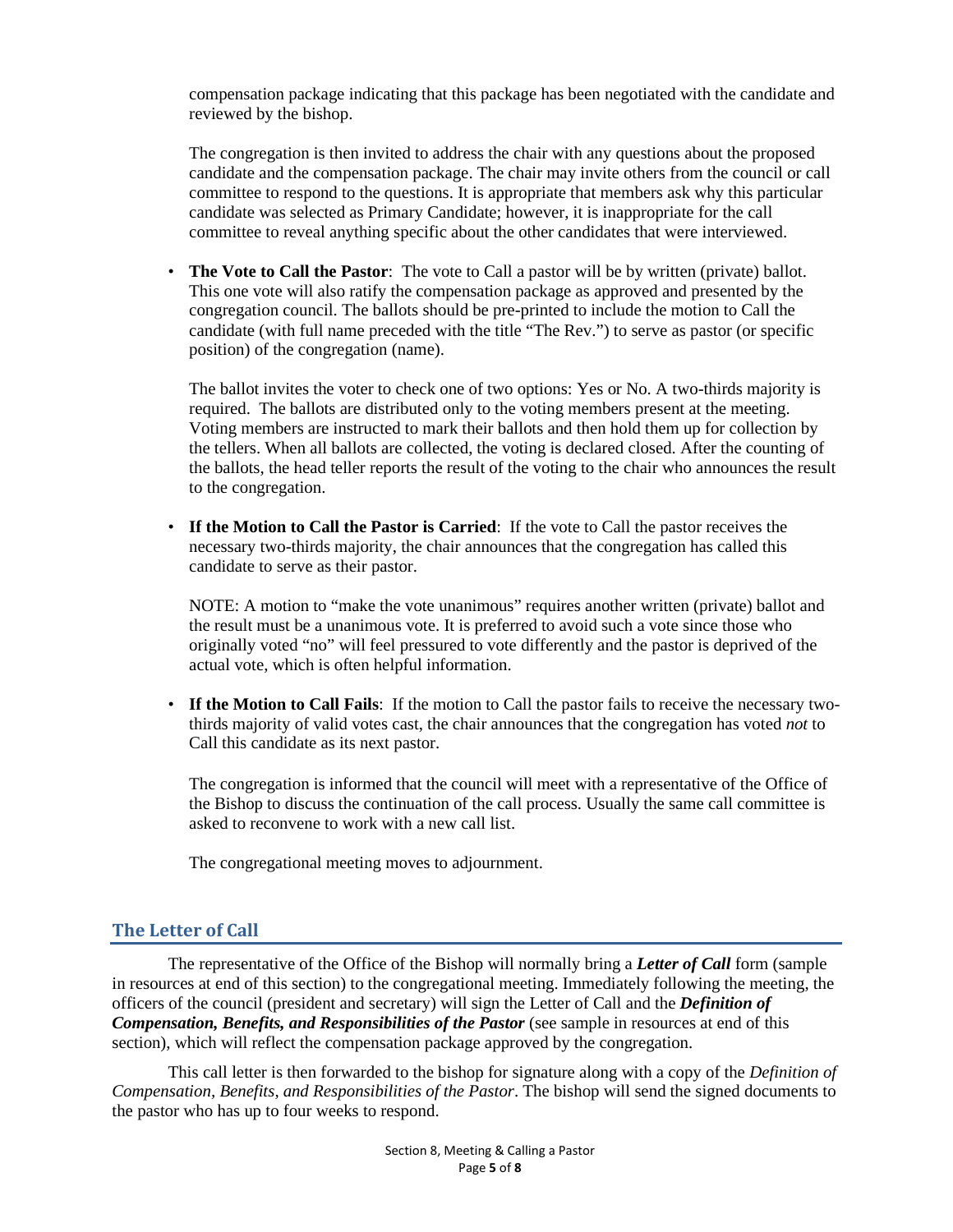### **Notifying the Pastor of the Congregation's Decision**

The council president phones the candidate immediately following the congregational meeting and informs him/her of the results of the vote, sharing with the pastor the actual voting totals. If the motion to Call received the necessary two-thirds majority, the president informs the pastor that the Letter of Call is being signed and will be sent to the bishop for signature and forwarding to the pastor. The president may then indicate the congregation's excitement and anticipation, as well as assuring the pastor that the congregation will remember him/her in their prayers as the pastor decides about accepting the Call.

If the motion to Call the pastor did not receive the necessary two-thirds majority vote, the president expresses the council's regrets, shares any information that might explain why the congregation chose not to extend the Call, and expresses the congregation's best wishes for the pastor's continued ministry in other settings.

The president also shares with the pastor that a letter of notification will also be following in the mail. Copies of two sample letters, Letter Informing Pastor of Call and Letter Informing Pastor that a Call Was Not Extended are included as resources at the end of this section.

#### **The Pastor's Response to the Call**

As soon as the council receives the pastor's letter of acceptance or learns of the pastor's declining the Call, the council sends an announcement to the members of the congregation. A copy of the pastor's letter of acceptance could be included with the announcement. In accepting, the pastor should indicate the desired starting date, usually within one to two months. Any variance needs to be negotiated between the council and the pastor. A copy of the pastor's letter of acceptance or decline of the Call should be conveyed promptly to the Office of the Bishop.

#### **When a Call is not Extended or Accepted**

When the motion to Call a candidate does not receive the necessary two-thirds vote, or when the pastor declines to accept the Call, the council will meet again with a representative of the Office of the Bishop to discuss the continuation of the call process.

If the Call was not extended, this meeting will include a discussion of reasons why the congregation chose not to call the recommended candidate.

If the Pastor chose not to accept the Call after receiving it, the council and the representative of the Office of the Bishop will discuss any information available that might indicate why the pastor chose to decline the Call.

The council and the representative of the Office of the Bishop may discuss whether there are matters that need to be addressed prior to continuing the call process. Any decisions that are made are shared with the congregation.

Usually the same members who have served on the call committee are asked to reconvene their work. There may be some committee changes should any of the call committee's members express a desire not to continue such service, or should the council have reason to request some changes. This is also an opportunity to change chairs, if that is desired.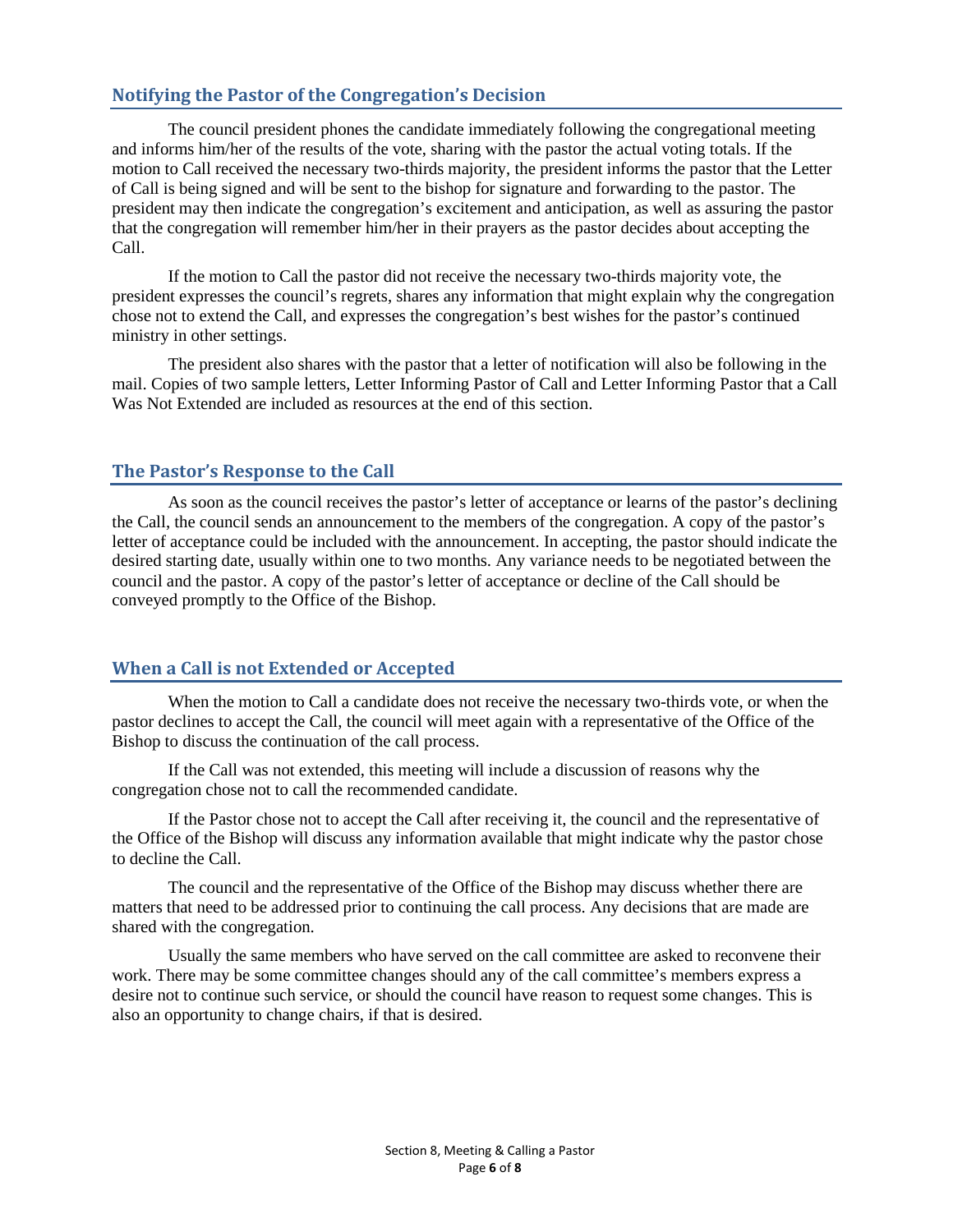### **Reviewing the Process: The Spirit's Leading**

When a Call is not extended or when a Call is not accepted by the pastor, it is important to remember what the call process is about. It is about discerning God's will for this congregation and who will be called to serve as its pastor.

The call process is filled from beginning to end with opportunities for the Spirit to lead and to inform those who are participating in the process. The Spirit works with the council, the call committee, the Office of the Bishop, the congregation and those who become pastoral candidates. All involved must be aware of the holy work that they are doing and the awesome privilege and responsibility of seeking to discern God's will.

Even in disappointment or negative decisions, God is present and steadfast in love. The people of God are assured that God will continue to work to prosper the mission and ministry of each congregation.

*The Spirit leads. It is for God's people to follow.*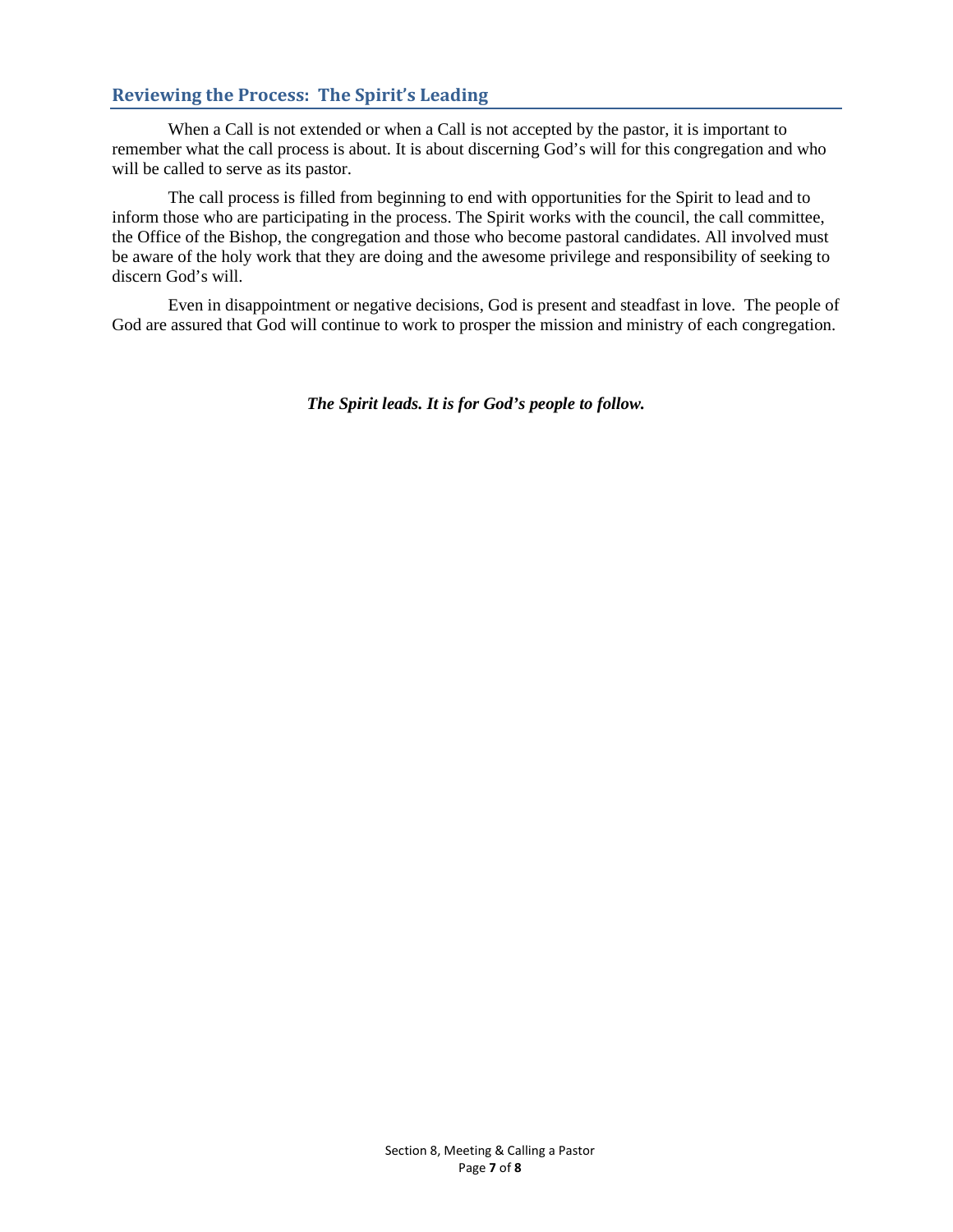Intentional Blank Page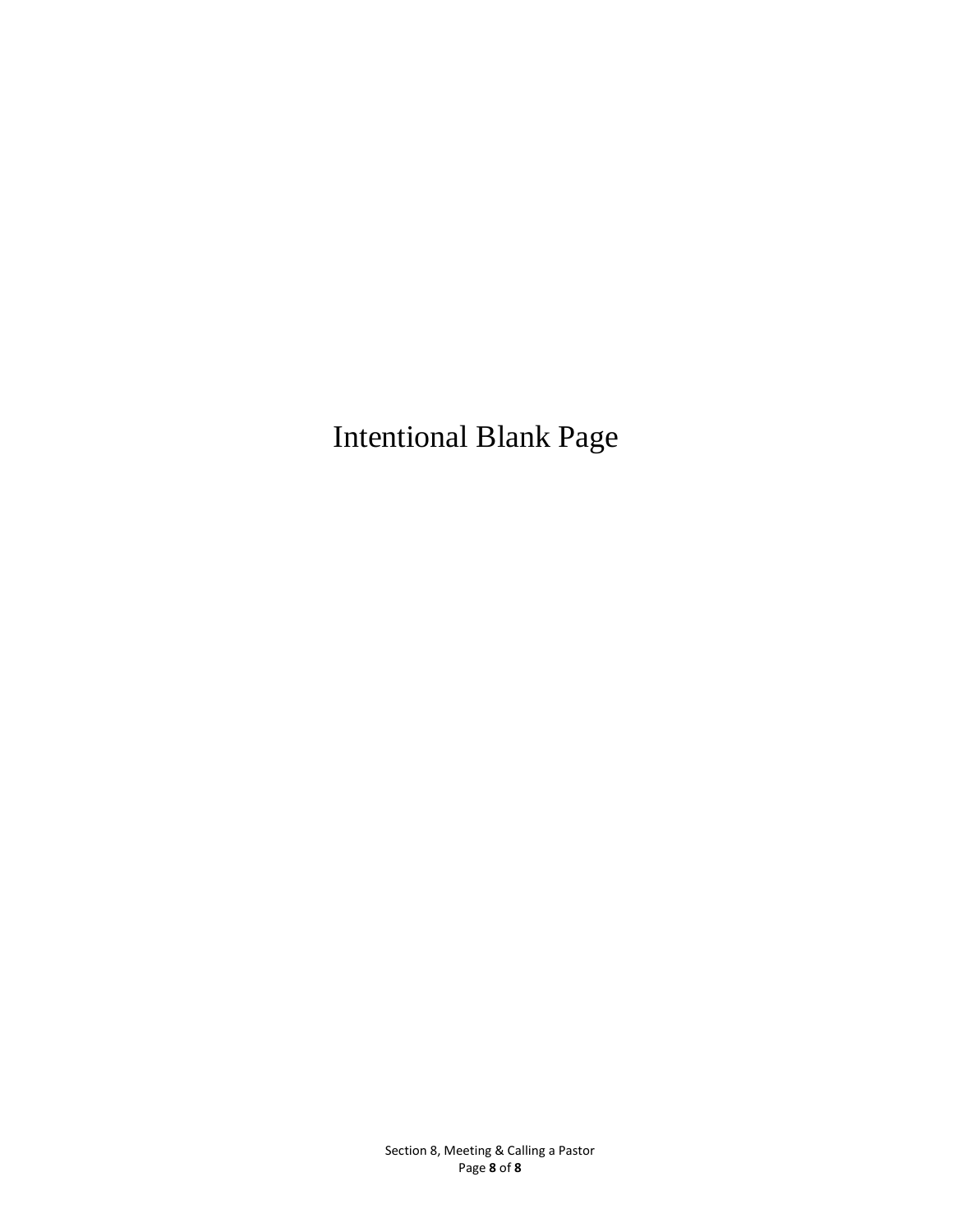## *Resource A*

# *Interview Covenant: Congregation Council*

The congregation council of Lutheran Church in \_\_\_\_\_\_\_\_\_\_\_\_\_\_\_\_\_\_\_ and the Florida-Bahamas Synod through Office of the Bishop commit together in the following Interview Covenant:

• After a time of prayer upon receiving the name of the primary candidate, the council (generally the president) will make contact with the candidate within 48 hours in order to set up a date for the interview.

(*Transition Manual, Section 8, page 1*)

• Planning for the Interview: It is best to have unrushed time for the interview, while not being overly lengthy. Members of council will want to determine in advance some of the questions that they desire to ask the candidate. Be sure to provide time for the council to have prayer and discernment following the interview.

(*Transition Manual, Section 8, page 1*)

- During the visit of the primary candidate:
	- 1. The candidate will be received by the council with openness to discerning God's will for this congregation and its next pastor within the interview and in the time before and after.
	- 2. The candidate may be introduced to a limited number of staff members or perhaps other congregational leaders, as seems appropriate, while keeping in mind that this is still a confidential part of the process prior to the decision for recommending a candidate to the congregation.
	- 3. The candidate's spouse/partner will meet the council outside of the formal interview, if the opportunity occurs.
	- 4. The president and perhaps one or two others will meet with the candidate privately to discuss and negotiate an acceptable compensation package that would later be approved by the whole council and recommended to the congregation if this candidate is recommended to the congregation for Call.

(*Transition Manual, Section 8, page 1*)

• Upon receiving the name of the primary candidate, members of the council will reaffirm their commitment to confidentiality. The pastor's name and information will not be shared with spouses or partners, family, or anyone outside of the council or call committee. All council members, particularly the president and secretary, will be guarded in all their communications within the council regarding the candidate's name, location and other information.

(*Transition Manual, Section 8, page 1*)

• Following the interview and the council decision on recommendation for Call, the president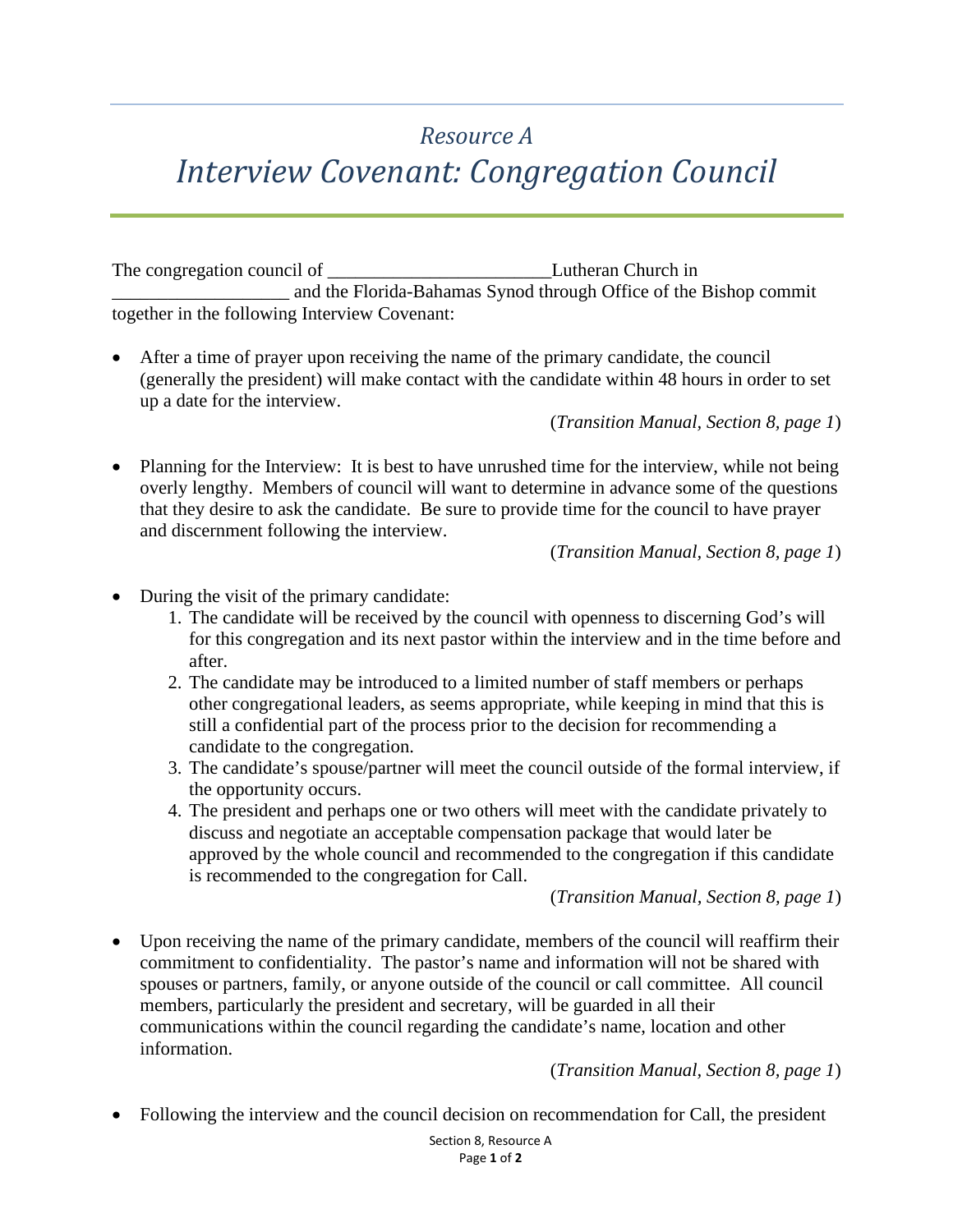will in a timely manner convey that decision to the candidate by phone and in writing and copied to the Office of the Bishop.

(*Transition Manual, Section 8, page 2*)

• The congregation affirms its commitment to provide prompt reimbursement for all expenses incurred by the pastoral candidate related to the interview.

(*Transition Manual, Section 7, page 2*)

| Date |
|------|
|      |
|      |
|      |
|      |
| Date |
|      |
|      |
|      |
|      |
|      |
|      |
|      |
|      |

Conference Dean or Representative of the Office of the Bishop Florida-Bahamas Synod, ELCA

\_\_\_\_\_\_\_\_\_\_\_\_\_\_\_\_\_\_\_\_\_\_\_\_\_\_\_\_\_\_\_\_\_\_\_\_\_\_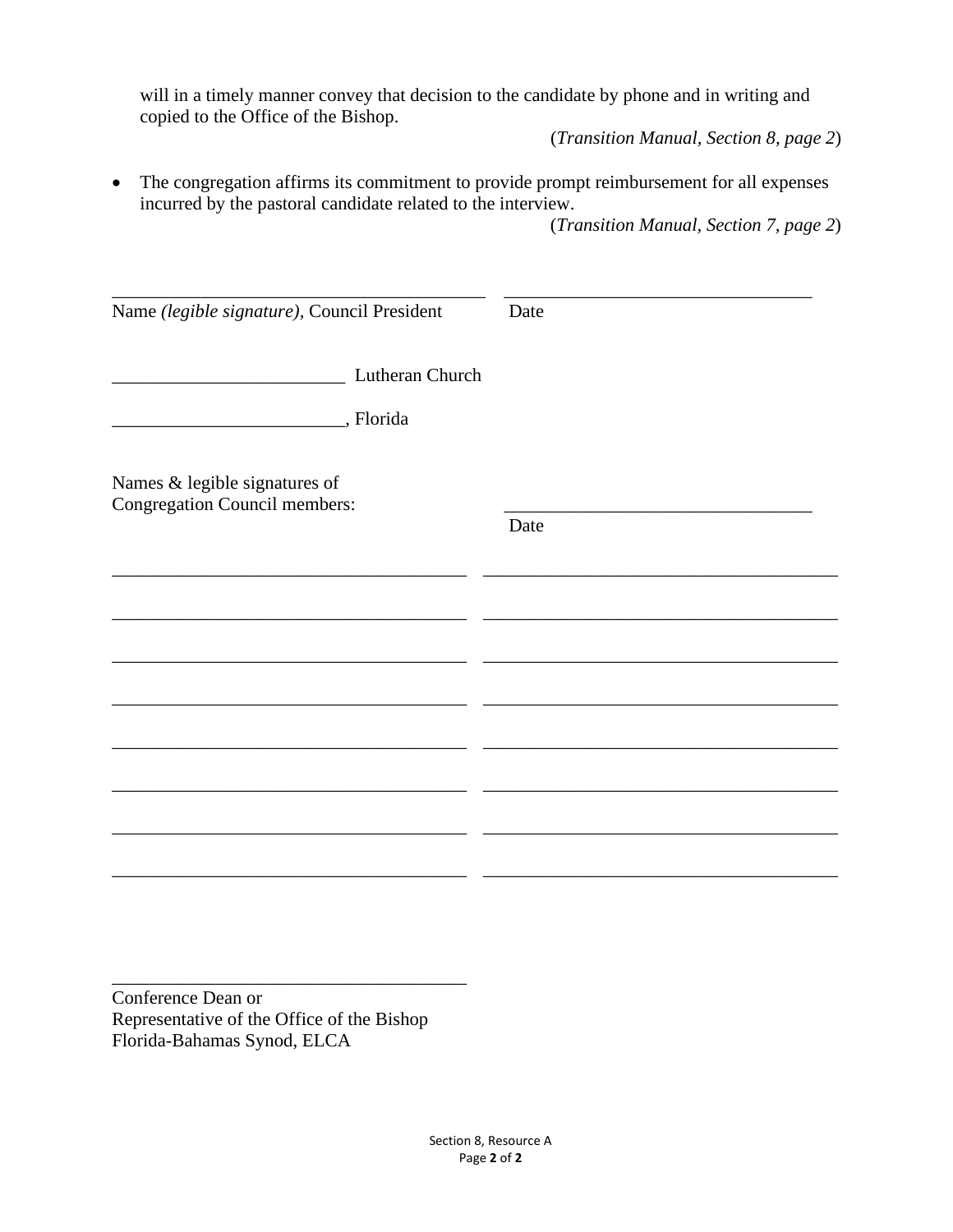

## **Definition of Compensation, Benefits and Responsibilities For Deacon Under Call**

| Prepared by    |      |              |
|----------------|------|--------------|
|                | Name | Congregation |
| For            |      |              |
|                |      |              |
| For the Period |      | to           |
|                |      |              |

#### **A. COMPENSATION**

The congregation will provide the following annual compensation:  $\frac{1}{2}$ 

#### **B. PENSION AND OTHER BENEFITS**

The congregation willsponsor the deacon in the Pension and Other Benefits Program of the Evangelical Lutheran Church in America, which provides retirement, disability, survivor, and medical-dental coverage. (*Sponsorship will include medical-dental coverage* for the individual's spouse and children unless they have other employer-provided group medical insurance coverage and the individual consents to waiving medical-dental coverage for them under the ELCA Pension and Other Benefits Program.)

|    |                       | ELCA Pension at % of defined compensation                   |                                                                                    |                        |  |
|----|-----------------------|-------------------------------------------------------------|------------------------------------------------------------------------------------|------------------------|--|
|    | 2.                    | ELCA Medical and Dental Insurance (check one below):        |                                                                                    |                        |  |
|    |                       | $\Box$ Member only                                          | $\Box$ Member and Children                                                         | $\Box$ Coverage Waived |  |
|    |                       | $\Box$ Member and spouse                                    | $\Box$ Member, spouse & children                                                   |                        |  |
|    | 3.                    | Other Insurance or benefits:                                |                                                                                    |                        |  |
|    |                       |                                                             |                                                                                    |                        |  |
| C. | <b>EXPENSES</b><br>a. | Automobile and travel allowance                             | The congregation will provide for the following expenses related to this ministry: |                        |  |
|    | b.                    | Other professional expenses                                 |                                                                                    |                        |  |
|    | c.                    | Expenses for official meetings of the synod, as reimbursed  |                                                                                    |                        |  |
|    | d.                    |                                                             | Continuing education (\$1000 recommended; minimum \$700 from calling source)       |                        |  |
|    | e.                    |                                                             |                                                                                    |                        |  |
|    |                       | Pay the moving expenses to this field of service as follows |                                                                                    |                        |  |

#### **D. AGREEMENT**

- 1. Vacation time of \_\_\_\_\_\_ days per year, including \_\_\_\_\_\_\_ Sundays
- 2. Paid sabbatical leave of\_\_\_\_\_\_ months after each four years of service in the same ministry setting.
- 3. Continuing education time of weeks per year *(recommended minimum of two weeks per year that may be accumulated up to three years, as reflected in a continuing-education agreement developed by the deacon and congregation council)*
- 4. Participation in a First-Call Theological Education Program, where applicable
- 5. Ongoing care through a Mutual Ministry Committee
- 6. Up to two months of continued salary and contributions to the ELCA Pension and Other Benefits Program in a 12-month period in the event that the pastor is physically or mentally disabled
- 7. Maternity/Paternity or Adoptive leave of weeks with full salary, housing and benefits (Recommended 6 weeks; 4 weeks minimum)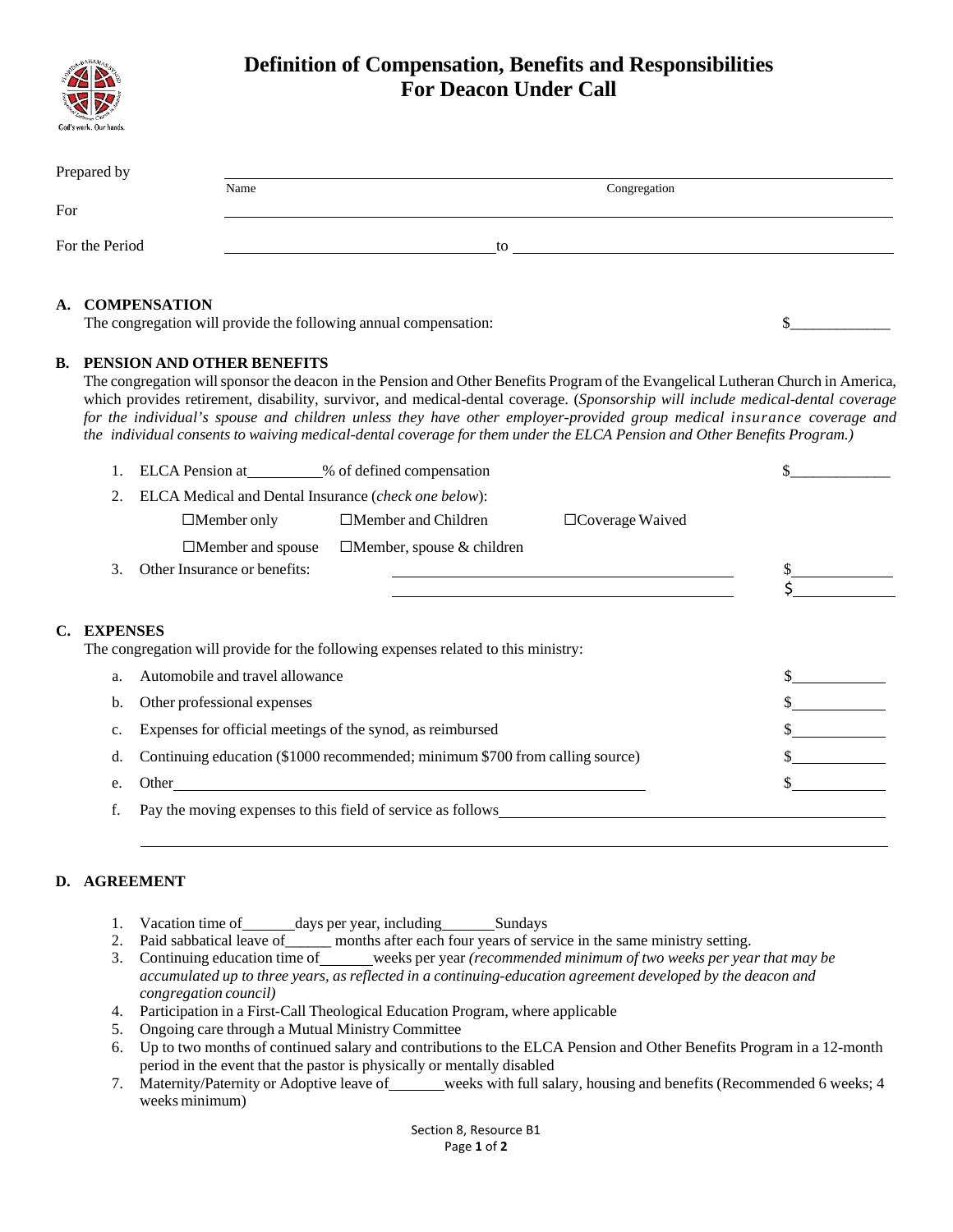#### **E. OTHER PROVISIONS**

Special emphases of the deacon and special encouragement by the congregation:

1. During this time period, the deacon will give special attention to the following:

2. The congregation will encourage and support this deacon's ministry in the following ways:

#### **F. OTHER MATTERS**

Such as accountabilities, service on synodical or churchwide boards and committees, work in church camp programs, or other such details.

#### **G. COTERMINOUS CALL**

Calls of deacons are coterminous with the ending of the call of the senior/lead pastor. See attached document on Team Ministry calls for additional details.

I certify that the necessary approvals of the congregation and congregational counsel have been granted for the provisionsset forth above.

Congregation President

Date

I certify that I accept the above statement:

Deacon

Date

Section 8, Resource B1 Page **2** of **2**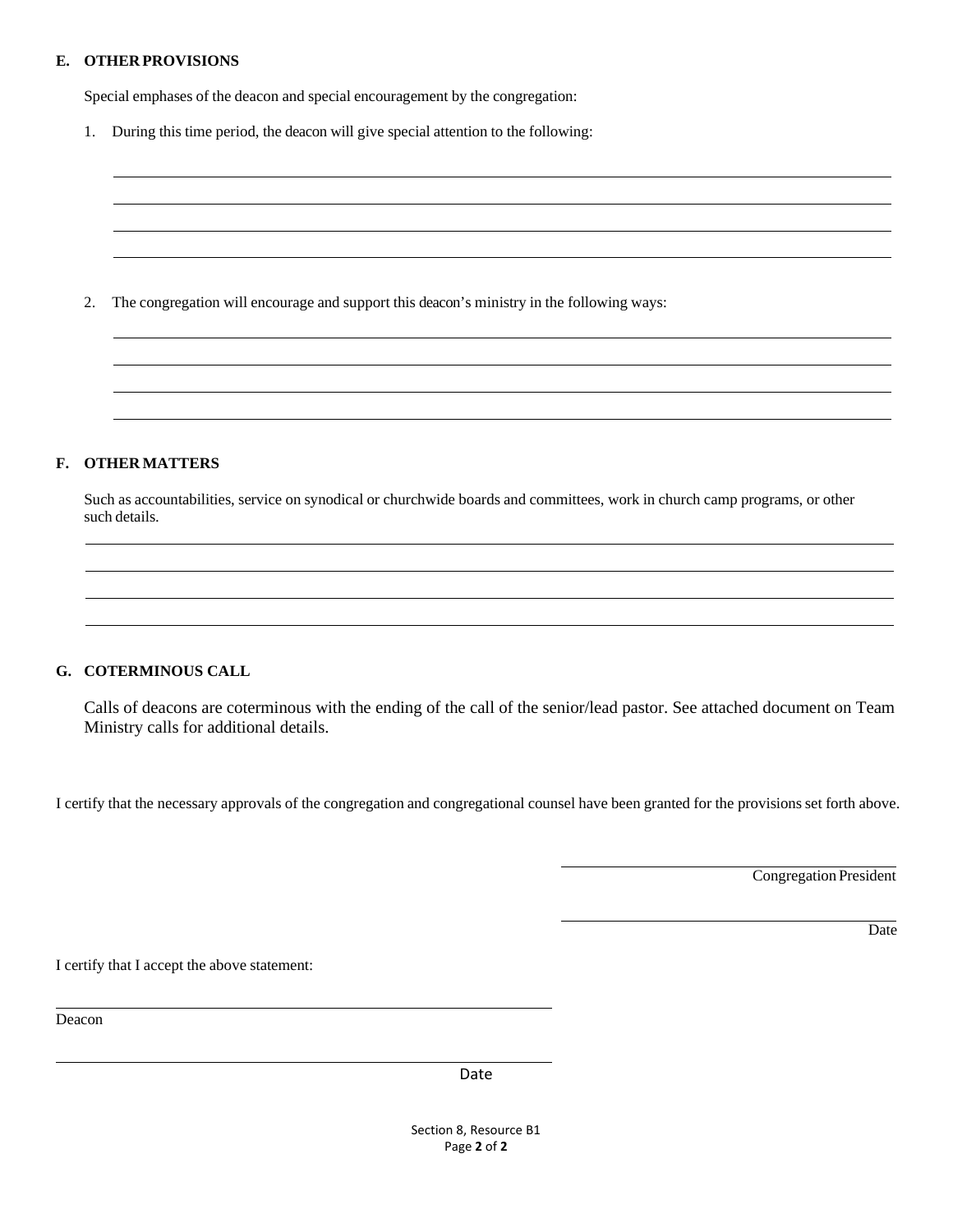

#### **Definition of Compensation, Benefits, And**

#### **Responsibilities for Pastoral Service**

| Prepared by                                                                                   |                                                               |  |  |
|-----------------------------------------------------------------------------------------------|---------------------------------------------------------------|--|--|
| For The Reverend                                                                              |                                                               |  |  |
| For the Period                                                                                |                                                               |  |  |
| <b>COMPENSATION</b><br>A.<br>The congregation will provide the following annual compensation: |                                                               |  |  |
|                                                                                               | <b>Base Cash Salary</b>                                       |  |  |
| 2.                                                                                            | Housing Allowance <i>(if provided)</i>                        |  |  |
| 3.                                                                                            | Self-employed Social Security payment allowance (if provided) |  |  |
| 4.                                                                                            | If a parsonage or other housing is provided:                  |  |  |
|                                                                                               | a. Utilities allowance                                        |  |  |
|                                                                                               | b. Furnishings allowance                                      |  |  |

c. Housing equity allowance  $\frac{1}{2}$ 

#### **B. PENSION AND OTHER BENEFITS**

The congregation will sponsor the pastor in the Pension and Other Benefits Program of the Evangelical Lutheran Church in America, which provides retirement, disability, survivor, and medical-dental coverage. (*Sponsorship will include medical-dental coverage* for the individual's spouse and children unless they have other employer-provided group medical insurance coverage and the individual consents to waiving medical-dental coverage for them under the ELCA Pension and Other Benefits Program.)

|    |                 | ELCA Pension 12% of defined compensation                                                    |                                  |                        |  |
|----|-----------------|---------------------------------------------------------------------------------------------|----------------------------------|------------------------|--|
|    | 2.              | ELCA Medical and Dental Insurance (check one below):                                        |                                  |                        |  |
|    |                 | $\Box$ Member only                                                                          | $\Box$ Member and Children       | $\Box$ Coverage Waived |  |
|    |                 | $\Box$ Member and spouse                                                                    | $\Box$ Member, spouse & children |                        |  |
|    | $3_{-}$         | Other Insurance or benefits:                                                                |                                  |                        |  |
|    |                 |                                                                                             |                                  |                        |  |
| C. | <b>EXPENSES</b> |                                                                                             |                                  |                        |  |
|    |                 | The congregation will provide for the following expenses related to this pastor's ministry: |                                  |                        |  |
|    | a.              | Automobile and travel allowance                                                             |                                  |                        |  |
|    | b.              | Other professional expenses                                                                 |                                  |                        |  |
|    | c.              | Expenses for official meetings of the synod, as reimbursed                                  |                                  |                        |  |
|    | d.              | Continuing education (\$1000 recommended; minimum \$700 from calling source)                |                                  |                        |  |
|    | e.              | Other                                                                                       |                                  |                        |  |
|    |                 | Pay the moving expenses to this field of service as follows                                 |                                  |                        |  |

#### **D. AGREEMENT**

- 1. Vacation time of \_\_\_\_\_ days per year, including \_\_\_\_\_\_\_ Sundays
- 2. Paid sabbatical leave of \_\_\_\_\_\_\_ months after each four years of service in the same ministry setting.
- 3. Continuing education time of weeks per year *(recommended minimum of two weeks per year that may be* accumulated up to three years, as reflected in a continuing-education agreement developed by the rostered person and *congregation council)*
- 4. Participation in a First-Call Theological Education Program, where applicable.
- 5. Ongoing care through a Mutual Ministry Committee.
- 6. Up to two months of continued salary and contributions to the ELCA Pension and Other Benefits Program in a 12-month period in the event that the pastor is physically or mentally disabled.
- 7. Maternity/Paternity or Adoptive leave of weeks with full salary, housing and benefits (Recommended 6 weeks; 4 weeks minimum).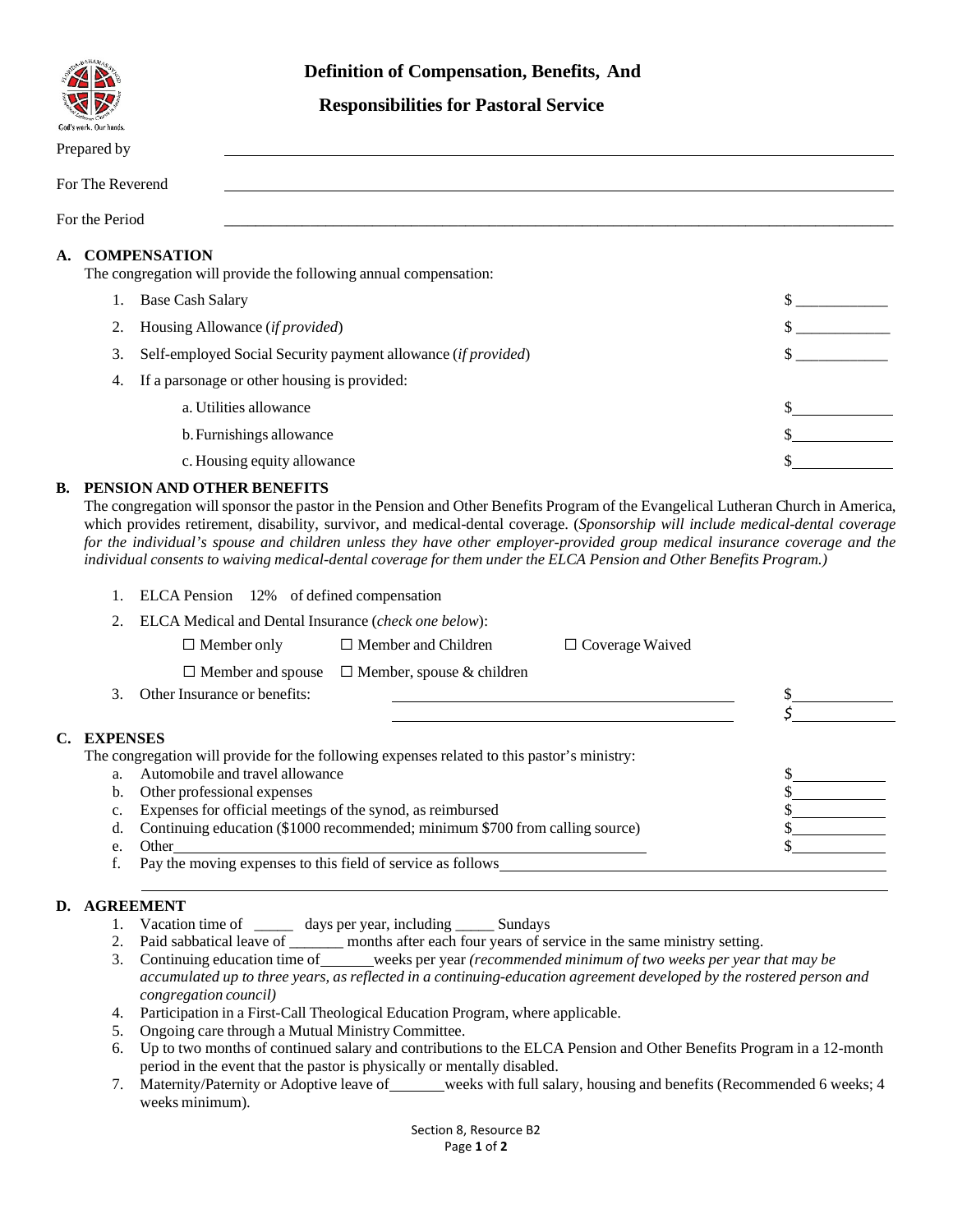#### **E. OTHER PROVISIONS**

Special emphases of the pastor and special encouragement by the congregation:

1. During this time, the pastor will give special attention to the following:

2. The congregation will encourage and support this pastor's ministry in the following ways:

#### **F. OTHER MATTERS**

Such as accountabilities, service on synodical or churchwide boards and committees, work in church camp programs, or other such details.

#### **G. POST CALL RETREAT WITH NEW PASTOR**

The Congregation Council in consultation with the new senior pastor will schedule a two-day retreat (evening Day 1, morning to afternoon Day 2) within three months of the arrival of the senior pastor. This retreat should be led by an outside resource person. At least 20% of the congregation should attend the retreat for it to be successful throughout the congregation. Please contact the Assistant to the Bishop for Leadership for resources.

#### **H. COTERMINOUS CALLS**

Calls of staff pastors are coterminous with the ending of the call of the senior/lead pastor and staff pastors will not be available for lead pastor call. See attached document on Team Ministry Calls for additional details.

#### **I. FIRST CALL THEOLOGICAL EDUCATION**

The FCTE ministry site is asked to: (a) Provide time for the first call leader to participate in all components of the FCTE program; (b) Budget for and provide at least \$500 annually to fund the events the leader will attend: (c) Participate in a Formative Review with the leader and representatives from the synod office 6-12 months into the leader's new call.

We, the undersigned, certify that the necessary approvals of the congregation and congregational council have been granted for the provisions set forth above.

Congregation President

Council Secretary

Date: **Date:** 

I certify that I accept the above statement:

The Reverend Date of signature:

Section 8, Resource B2 Page **2** of **2**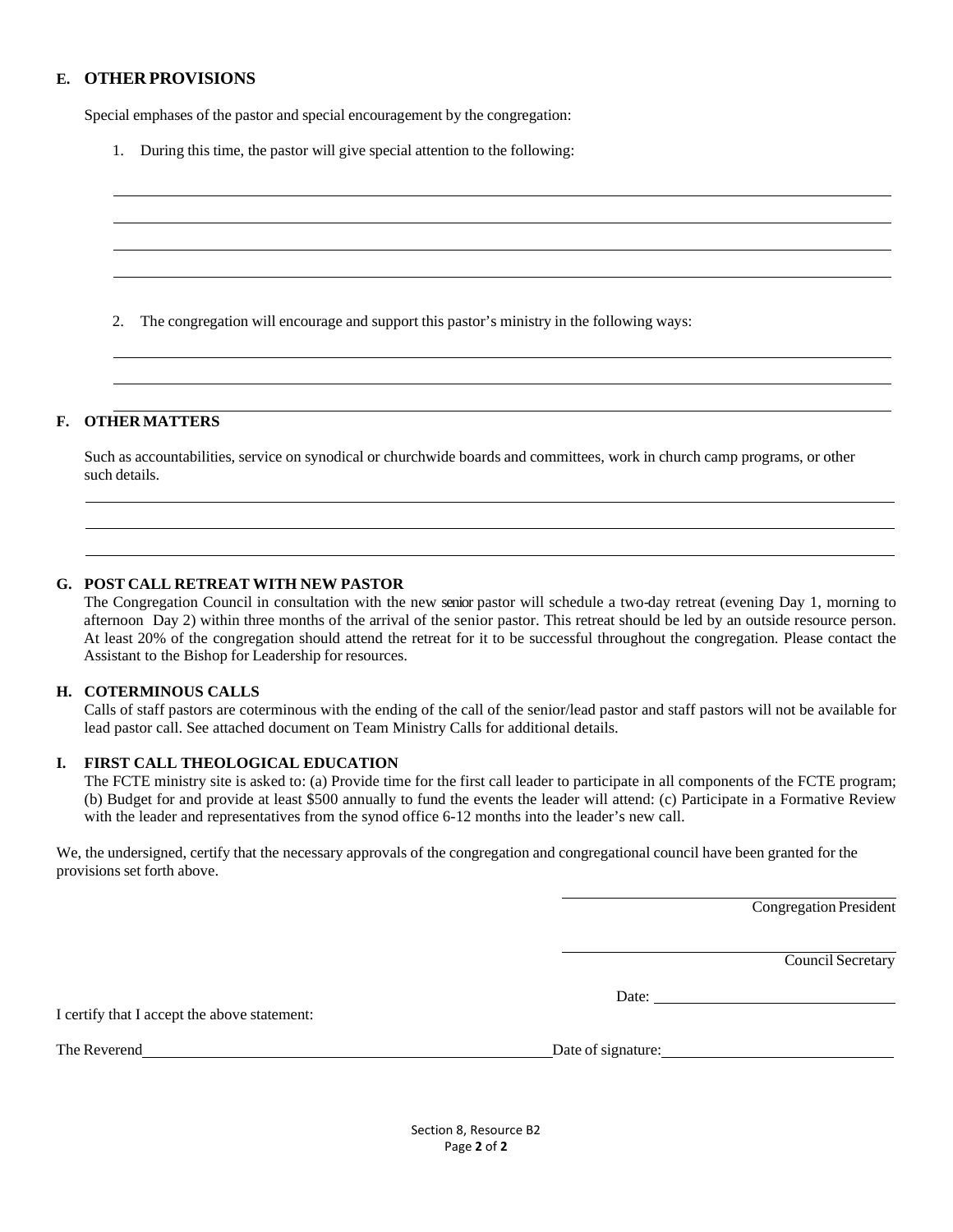of the Pastor STEPS TO COMPLETE: Definition of Compensation, Benefits, and Responsibilities



**Evangelical Lutheran Church in America** God's work. Our hands.

| FIRST LINE:         | Prepared by      | (Name and address of congregation)                                   |
|---------------------|------------------|----------------------------------------------------------------------|
| <b>SECOND LINE:</b> | for the Reverend | (Name of pastor)                                                     |
| THIRD LINE:         |                  | for the period: (Duration-normally for one year, with annual review) |

## A. COMPENSATION

- LINE A.1.: List the base cash salary.
- LINE A.2.: List the dollar amount of housing allowance beyond base salary. Designation of the percentage and amount of salary devoted to housing allowance must be done in an annual resolution of the congregation council's minutes. The individual pastor is finally responsible for any tax implications of the housing allowance.

Compensation does not include every expense or benefit connected with a particular ministry.

- LINE A.3.: List dollar amount of any payment allowance (if provided) for "Selfemployed Social Security."
- LINE A.4.: If a parsonage or other housing is provided, consider costs of a utilities allowance (if provided) or other allowances (if any).

## B. PENSION AND OTHER BENEFITS

The Pension and Other Benefits Program of the Evangelical Lutheran Church in America was established to provide the pastor with retirement, disability, survivor, and medical-dental coverage.

- LINE B.1.: Indicate the percentage of contribution on the basis of the defined compensation of the pastor (salary and housing). The percentage is based on current requirements of the plan and the policy of the synod for Letters of Call.
- LINE B.2.: Sponsorship will include medical-dental coverage (where applicable) for the pastor's spouse and children unless they have other employerprovided group medical insurance and the pastor consents to waiving medical-dental coverage under the ELCA Pension and Other Benefits Program.
- LINE B.3.: List amounts of other insurance or benefits, if any, to be provided to the pastor, beyond those that are part of the pension and benefits contributions made by the congregation for the types of coverage provided under the ELCA Pension and Other Benefits Program (retirement, disability, survivor, and medical-dental coverage).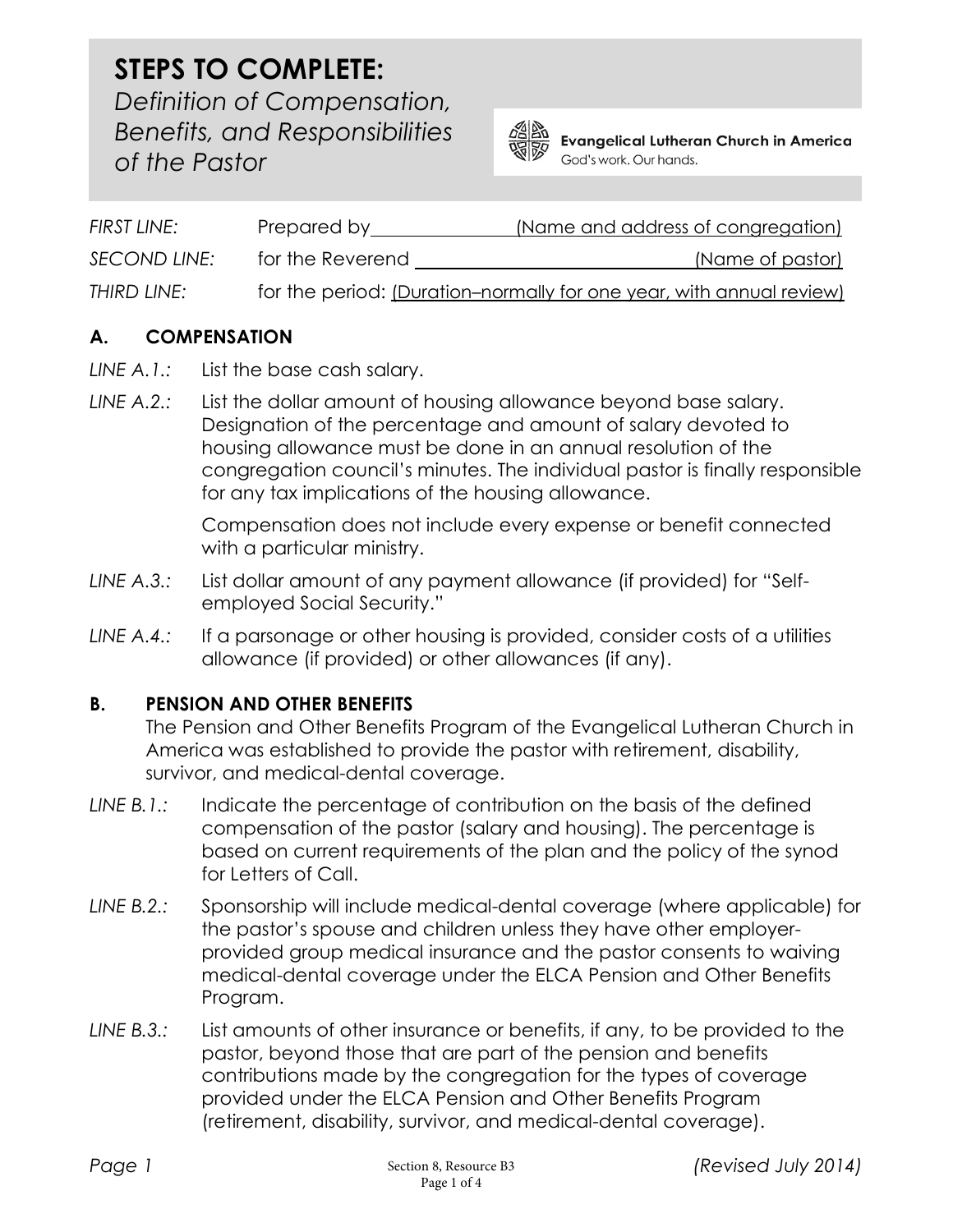## C. EXPENSES

Expenses are NOT part of the pastor's compensation. Rather, these items represent payment of costs related to the carrying out of this ministry.

LINE C.1.: Automobile expenses may be covered by a specified total annual amount or on an actual recorded mileage basis.

Other travel allowance provisions would be noted here as well.

- LINE C.2.: Indicate amount (if any) to be provided for other professional expenses, such as an allowance for theological books and periodicals.
- LINE C.3.: Coverage of expenses for official meetings of the synod is required.
- LINE C.4.: Indicate amount provided for continuing education.
- LINE C.5.: List other items and amounts to be provided for them.
- LINE C.6.: For pastor accepting a call, define arrangements and reimbursements for moving expenses. Moving expenses normally are paid in full by the calling congregation.

## D. AGREEMENT

- LINE D.1.: Enter vacation time. Normally four weeks per year encompassing four Sundays is provided.
- LINE D.2.: Enter time for continuing education. Minimum recommendation is indicated on the form.
- LINE D.3.: Provision must be made for the "First-Call Theological Education Program" for recent seminary graduates.
- LINE D.4.: This provides a reminder of the congregation's commitment to the care exercised by a Mutual Ministry Committee (C13.04. in the Model Constitution for Congregations).
- LINE D.5.: Disability leave provisions are coordinated with the ELCA Pension and Other Benefits Program and with Social Security.
	- a. Up to two months of continued salary, housing, and contributions to the pension program in a 12-month period are to be provided by the congregation.
	- b. Provision may be made for further unpaid time for disability recovery as agreed by the congregation, but with the stipulation that unused accumulated sick leave will not be compensated at the end of the call.
- LINE D.6.: Where applicable, maternity/paternity or adoptive leave is noted.

 $\sim$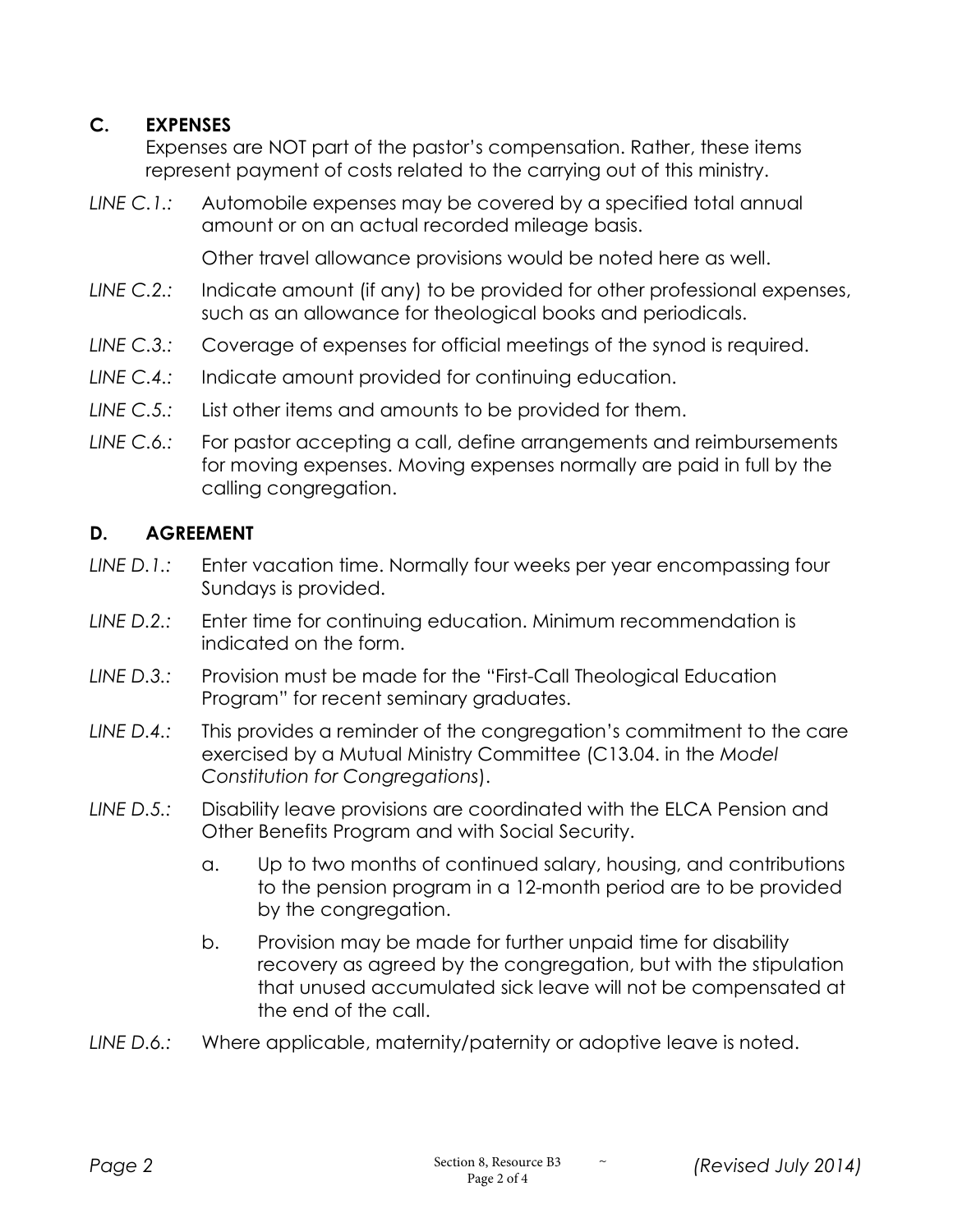## E. OTHER PROVISIONS

A description of the particular responsibilities of the position may be attached or a list may be included here indicating the areas to which the pastor will give special attention and the ways in which the congregation will offer encouragement.

### F. OTHER MATTERS

Additional detail may be inserted here related to the broader responsibilities that a pastor may carry in the life of the church.

### **SIGNATURES**

Normally, the president or vice president of the congregation signs and dates the document.

When accepting the agreement, the pastor signs and dates the document.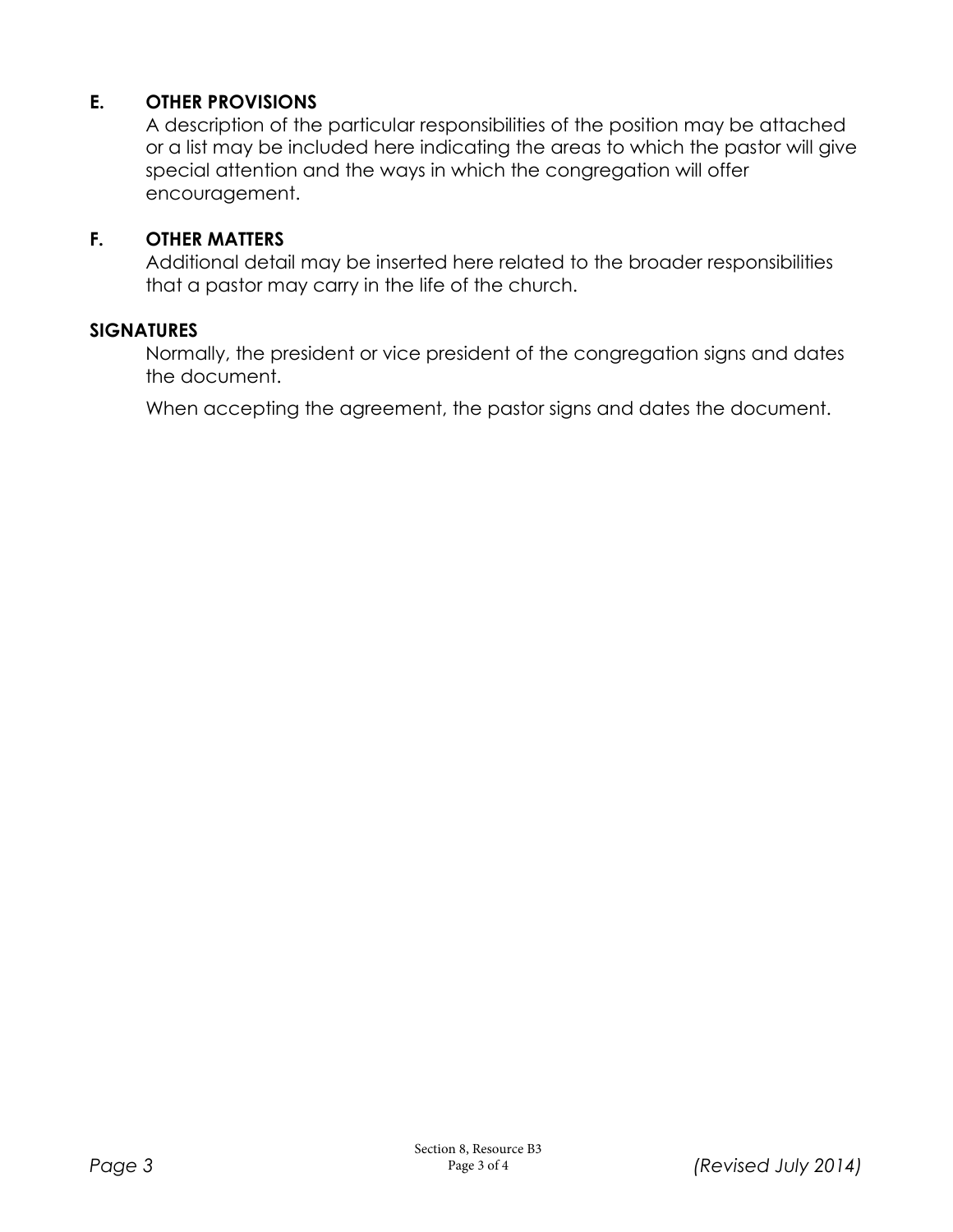Intentional Blank Page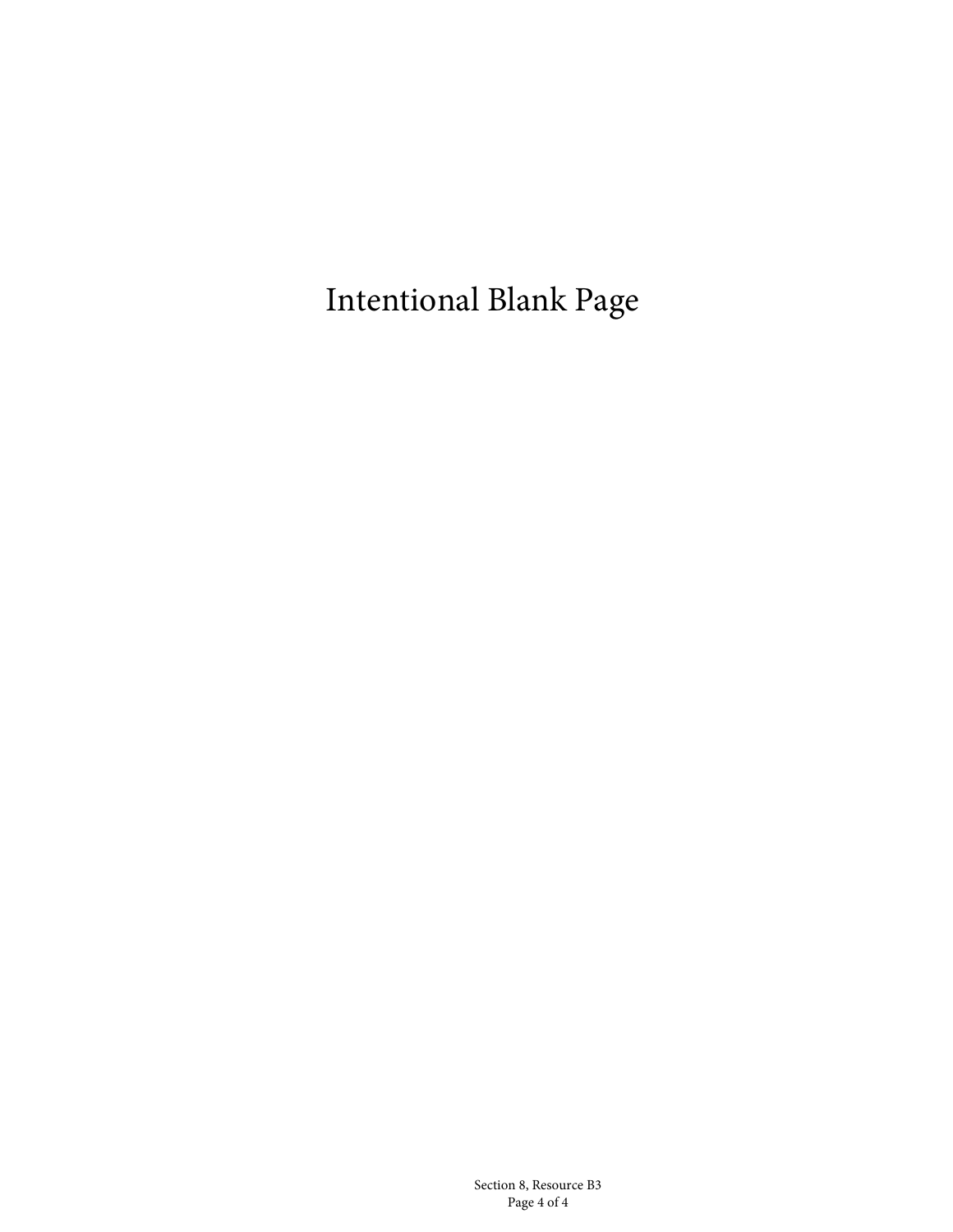

## *Resource C Notes in Preparation for a Congregation Meeting to Call a Pastor*

The congregation meeting to call a pastor is an extremely important event in the life of a congregation. In order to make it run as smoothly as possible and avoid any technical problems, the following notes will benefit the congregation council and the meeting chair.

- 1. The meeting must be properly called. Check your congregation's constitution C10.03. to determine what kind of notice is necessary. Make sure that the meeting announcement states that only one vote will be taken to call Pr. \_\_\_\_\_. (This one vote will also ratify the compensation package as approved and presented by the congregation council.) Remember that in a special meeting of the congregation, the only business that may be transacted is that which is specified in the meeting announcement (C10.02).
- 2. Check your constitution chapter C10.04. to determine what constitutes a quorum. The secretary of the congregation shall be present with a list of voting members. Associate members **do not** have voting rights (C8.02.d), but may be granted voice at this meeting.
- 3. Check chapter C9.01. to determine the percentage of those present and voting necessary to issue the call.
- 4. Remember that synod guidelines require a representative of the Office of the Bishop to be present at all call meetings. Be sure to contact your Dean or Deployed Assistant to the Bishop well in advance so that a representative may be appointed.
- 5. Voting at this meeting must be by written ballot. Prepare ballots for the motion to call Rev. as Pastor (Senior Pastor, Associate Pastor, etc.) of \_\_\_\_\_\_\_\_ Lutheran Church. Make a place for two voting options: yes and no. (The motion has already been made by the council. The congregation is voting on the motion.)
- 6. You will need three tellers to distribute, collect and count the ballots. Normally the ballots are counted in the room where the meeting is taking place, in view of the congregation. As ballots are counted, they are numbered sequentially in order to preclude errors of double counting. Invalid ballots and ballots marked "abstain" are not included in the calculation of percentages. All ballots are to be kept for one year from the date of the meeting. Three observers will be named to monitor the tellers. Normally one of the observers will be the synod representative.
- 7. Remember that a motion to instruct the secretary to cast a unanimous ballot must allow the voters to vote by written ballot. It is usually best to avoid the call for a unanimous vote. Those who voted "no" may feel disenfranchised. The pastor being called is also deprived of very important information.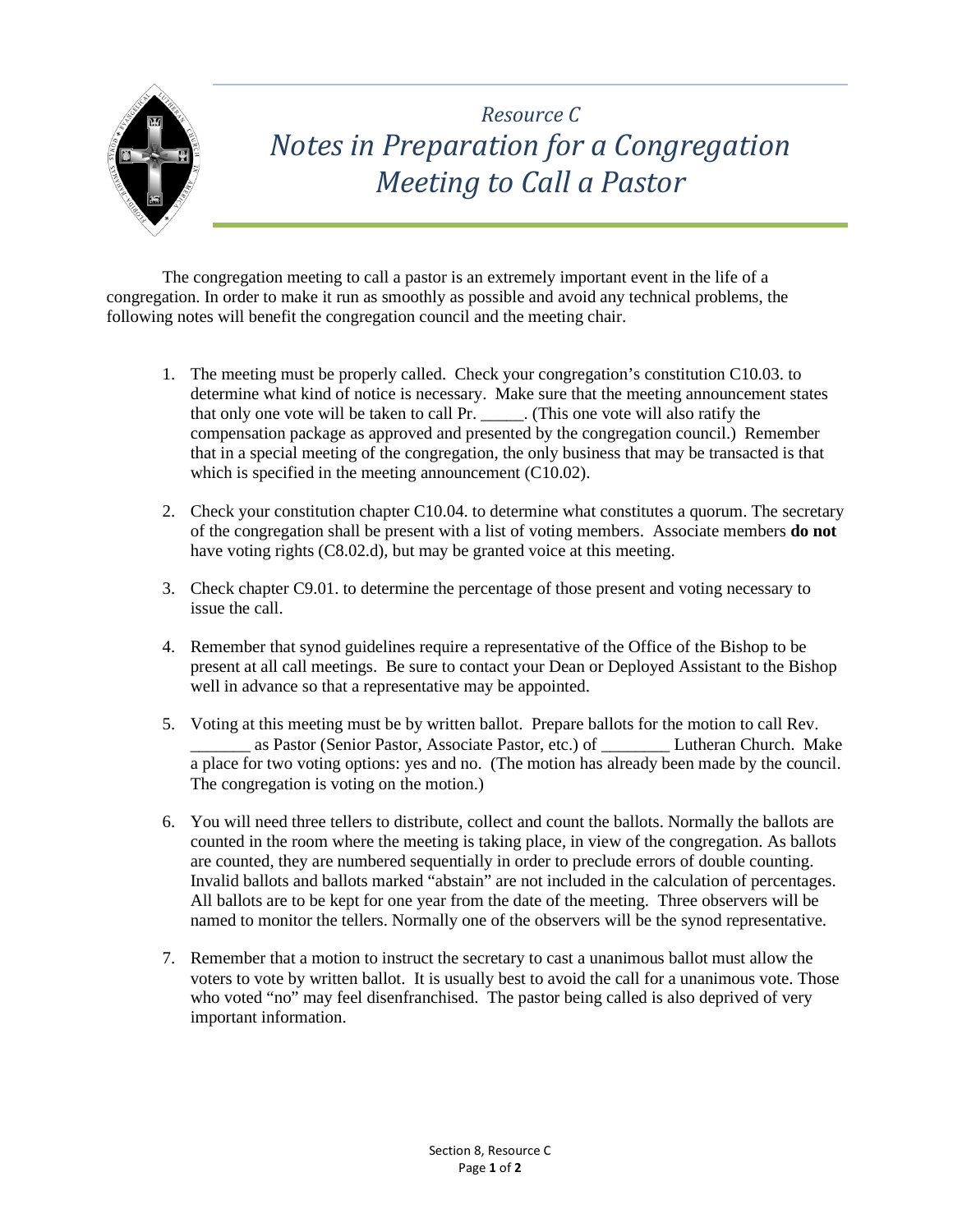# *Outline for Congregation Meeting to Call a Pastor*

1) Call the meeting to order.

\_\_\_\_\_\_\_\_\_\_\_\_\_.

- 2) Announce that the only business to be conducted at this meeting is one vote to call Rev.
- 3) Announce that our constitution in C10.04 requires \_\_\_\_\_\_\_\_ members present to constitute a quorum. Have the Secretary announce the number of voting members present. Declare the quorum if it is indeed present.
- 4) Introduce the representative of the Office of the Bishop. Invite the representative to make a brief statement and open the meeting with prayer.
- 5) Invite the Secretary of the Congregation Council to present the motion for the call of the pastor. The motion does not need a second since it comes from the Congregation Council. It is on the floor for discussion.
- 6) Following discussion, remind the voters that the vote will be taken by written ballot and requires a two-thirds majority to issue the call.
	- \* Instruct the tellers to distribute the pre-printed ballots.<br>\* Only voting members shall receive ballots.
	- Only voting members shall receive ballots.
	- \* Members must be present to vote. No absentee votes will be accepted.
	- Instruct voters to mark their ballots and pass them to the tellers. When everyone has passed their ballots to the tellers, declare the voting closed and instruct the tellers to count the ballots and report the results to the chair.
- 7) Announce the vote tally and declare the results of the voting.
- 8) If the necessary two thirds majority has been achieved, remind the congregation that the Congregation Council will now proceed to sign the Call Documents and forward them to the Bishop who will sign them and pass them on to the Pastor. The Pastor has thirty days to respond.
- 9) If the two-thirds majority is not achieved, announce that the call has not been issued. Assure the congregation that the Dean or the Assistant to the Bishop will be meeting with the reconvened Call Committee to plan its continued process. Adjourn the meeting with prayer.
- 10) All business now being completed, adjourn the meeting with prayer.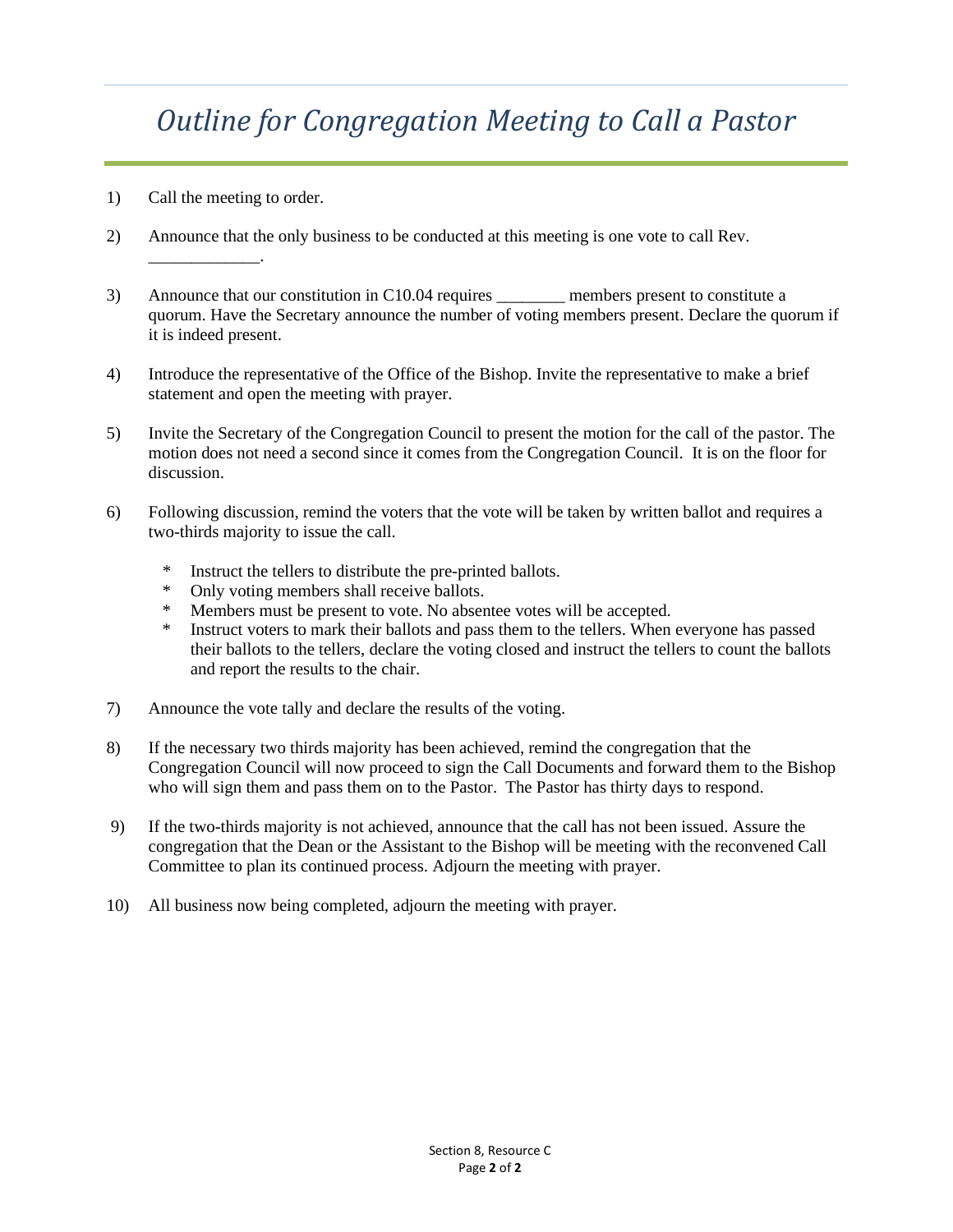## Resource D **Sample** Letter of Call

| <b>JETTER OF CALL</b>                                                                                                                                                                                                                                                                                                                                                                                                                                                                                                                                                                                                                                                                                                                                                                                                  |
|------------------------------------------------------------------------------------------------------------------------------------------------------------------------------------------------------------------------------------------------------------------------------------------------------------------------------------------------------------------------------------------------------------------------------------------------------------------------------------------------------------------------------------------------------------------------------------------------------------------------------------------------------------------------------------------------------------------------------------------------------------------------------------------------------------------------|
| TO AN ORDAINED MINISTER OF THE EVANGELICAL LUTHERAN CHURCH IN AMERICA                                                                                                                                                                                                                                                                                                                                                                                                                                                                                                                                                                                                                                                                                                                                                  |
| IN THE NAME OF THE FATHER,<br>AND OF THE SON, AND OF THE HOLY SPIRIT. AMEN.                                                                                                                                                                                                                                                                                                                                                                                                                                                                                                                                                                                                                                                                                                                                            |
| (Name)                                                                                                                                                                                                                                                                                                                                                                                                                                                                                                                                                                                                                                                                                                                                                                                                                 |
| With prayer for the guidance of the Holy Spirit to do God's will,<br>(Congregation, Location)                                                                                                                                                                                                                                                                                                                                                                                                                                                                                                                                                                                                                                                                                                                          |
| a congregation of the<br>(Synod Name)<br>of the Evangelical Lutheran Church in America<br>meeting on<br>(Date)                                                                                                                                                                                                                                                                                                                                                                                                                                                                                                                                                                                                                                                                                                         |
| extends to you this call to serve as<br>(Position)                                                                                                                                                                                                                                                                                                                                                                                                                                                                                                                                                                                                                                                                                                                                                                     |
| We call you to exercise among us the ministry of Word and Sacrament which God has established and which<br>the Holy Spirit empowers: To preach and teach the Word of God in accordance with the Holy Scriptures and<br>the Lutheran Confessions; to administer Holy Baptism and Holy Communion; to lead us in worship; to proclaim<br>the forgiveness of sins; to provide pastoral care; to speak for justice in behalf of the poor and oppressed; to<br>encourage persons to prepare for the ministry of the Gospel; to impart knowledge of the Evangelical Lutheran<br>Church in America and its wider ministry; to endeavor to increase support given by our congregation to the work<br>of our whole church; to equip us for witness and service; and guide us in proclaiming God's love through word<br>and deed. |
| In accepting this call, you hereby promise to fulfill this pastoral ministry in accord with the standards and poli-<br>cies for ordained ministers of the Evangelical Lutheran Church in America. Therefore, be diligent in the study<br>of Holy Scripture, in use of the means of grace, in prayer, in faithful service, and in holy living.                                                                                                                                                                                                                                                                                                                                                                                                                                                                          |
| With this call, we pledge our prayers, love, esteem, and personal support for the sake of the ministry entrusted<br>to you by God and for our ministry together in Christ's name. Specific responsibilities, compensation, benefits,<br>and conditions of this call are contained in a document related to this call.                                                                                                                                                                                                                                                                                                                                                                                                                                                                                                  |
| $(Date)$ day<br>In testimony of this call, we have subscribed our names on behalf of the congregation on this<br>$(Month)$ , A.D. $(Year)$<br>οf                                                                                                                                                                                                                                                                                                                                                                                                                                                                                                                                                                                                                                                                       |
|                                                                                                                                                                                                                                                                                                                                                                                                                                                                                                                                                                                                                                                                                                                                                                                                                        |
| President                                                                                                                                                                                                                                                                                                                                                                                                                                                                                                                                                                                                                                                                                                                                                                                                              |
| Secretary                                                                                                                                                                                                                                                                                                                                                                                                                                                                                                                                                                                                                                                                                                                                                                                                              |
|                                                                                                                                                                                                                                                                                                                                                                                                                                                                                                                                                                                                                                                                                                                                                                                                                        |
| Bishop of the _                                                                                                                                                                                                                                                                                                                                                                                                                                                                                                                                                                                                                                                                                                                                                                                                        |
|                                                                                                                                                                                                                                                                                                                                                                                                                                                                                                                                                                                                                                                                                                                                                                                                                        |
|                                                                                                                                                                                                                                                                                                                                                                                                                                                                                                                                                                                                                                                                                                                                                                                                                        |

Section 8, Resource D Page 1 of 2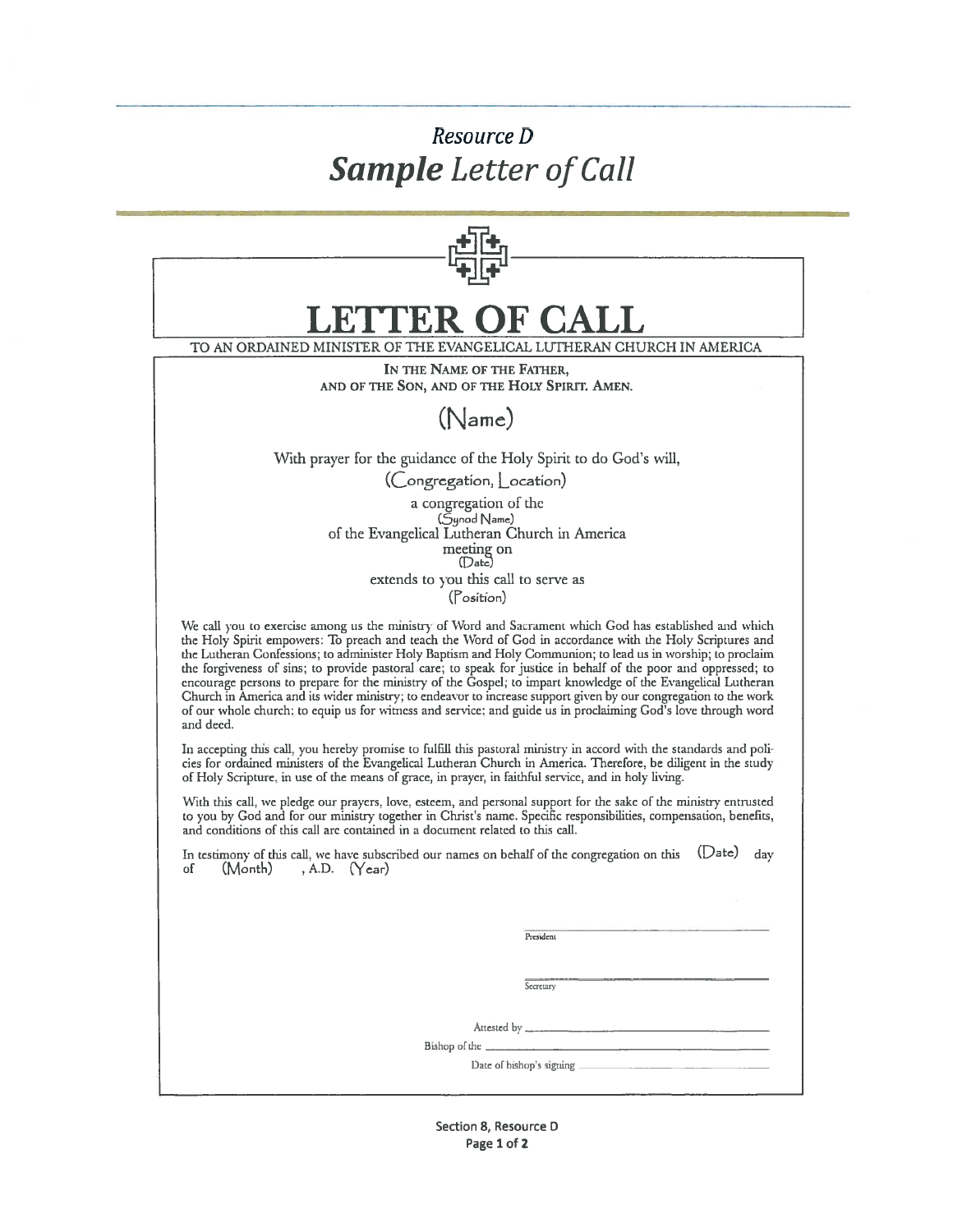# **Intentional Blank Page**

Section 8, Resource D Page 2 of 2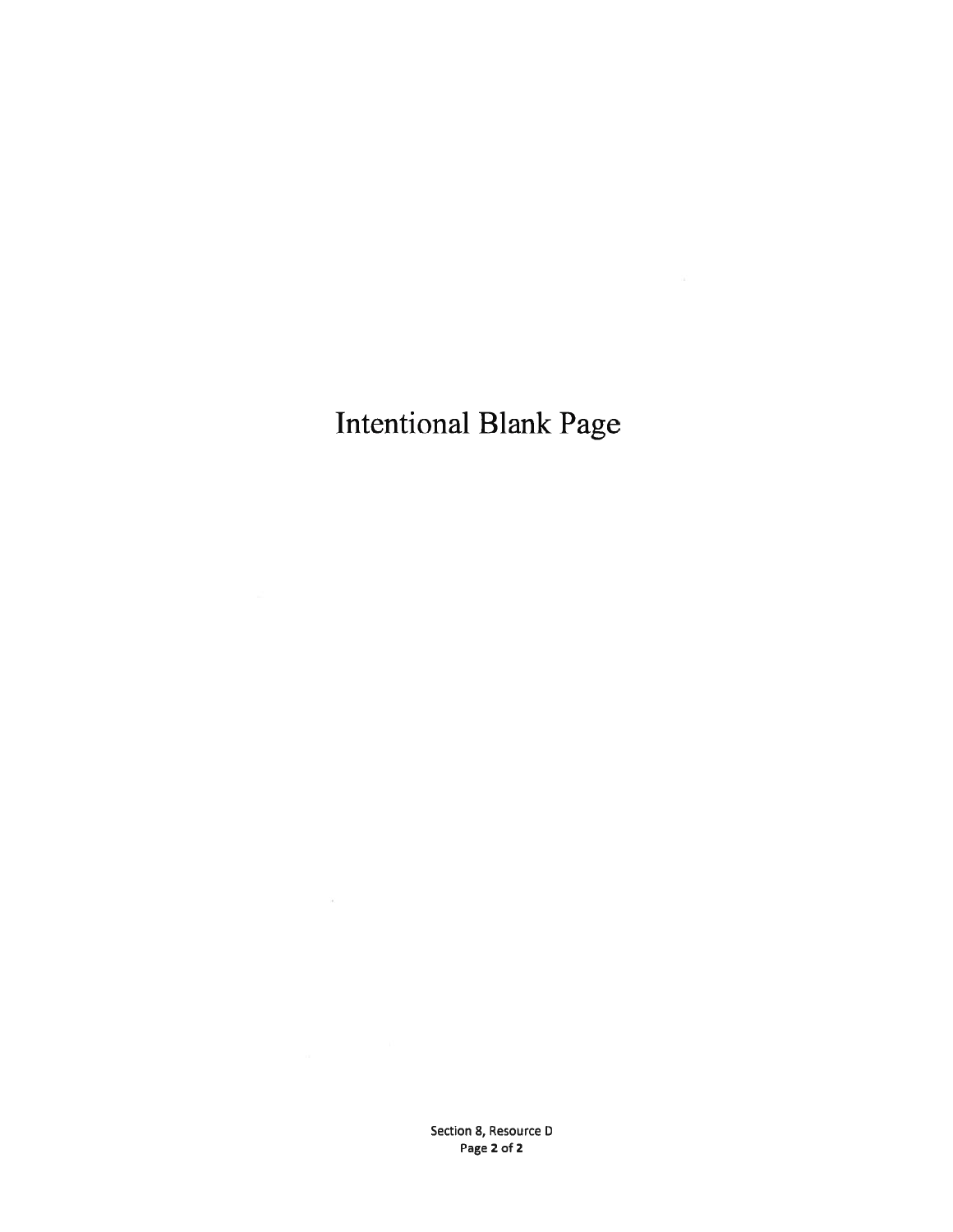## *Resource E Sample Letter Informing Pastor of Call*

Date

The Reverend Jane Pastor Address City, State, Zip

Dear Pastor

*"The gifts God gave are that some would be apostles, some prophets, some evangelists, some pastors and teachers, to equip the saints for the work of ministry, for building up the body of Christ, until all of us come to the unity of the faith and of the knowledge of the Son of God, to maturity, to the measure of the full stature of Christ." (Eph. 4:11-13)* 

Having sought the guidance of the Holy Spirit and believing that God has called us to share in a continuing mutual relationship and commitment, the people of (Name of Congregation) of (City, State) voted on (date of vote), at a regularly called Congregation Meeting, to call you to become our pastor and teacher, effective (starting date).

With this call, we pledge our prayers, love, esteem and personal support for the sake of the ministry entrusted to you by God and for our ministry together in Christ's name. Specific responsibilities, compensation, benefits and conditions of this call are described in the Letter of Call and compensation document.

May God grant the Holy Spirit to guide you in the consideration of this call. We eagerly await your prayerful decision.

We are hopeful for a significant and fruitful ministry together in Christ's name.

Sincerely,

Name of Letter Writer President, Congregation Council Name of Church

cc – Bishop of the Florida-Bahamas Synod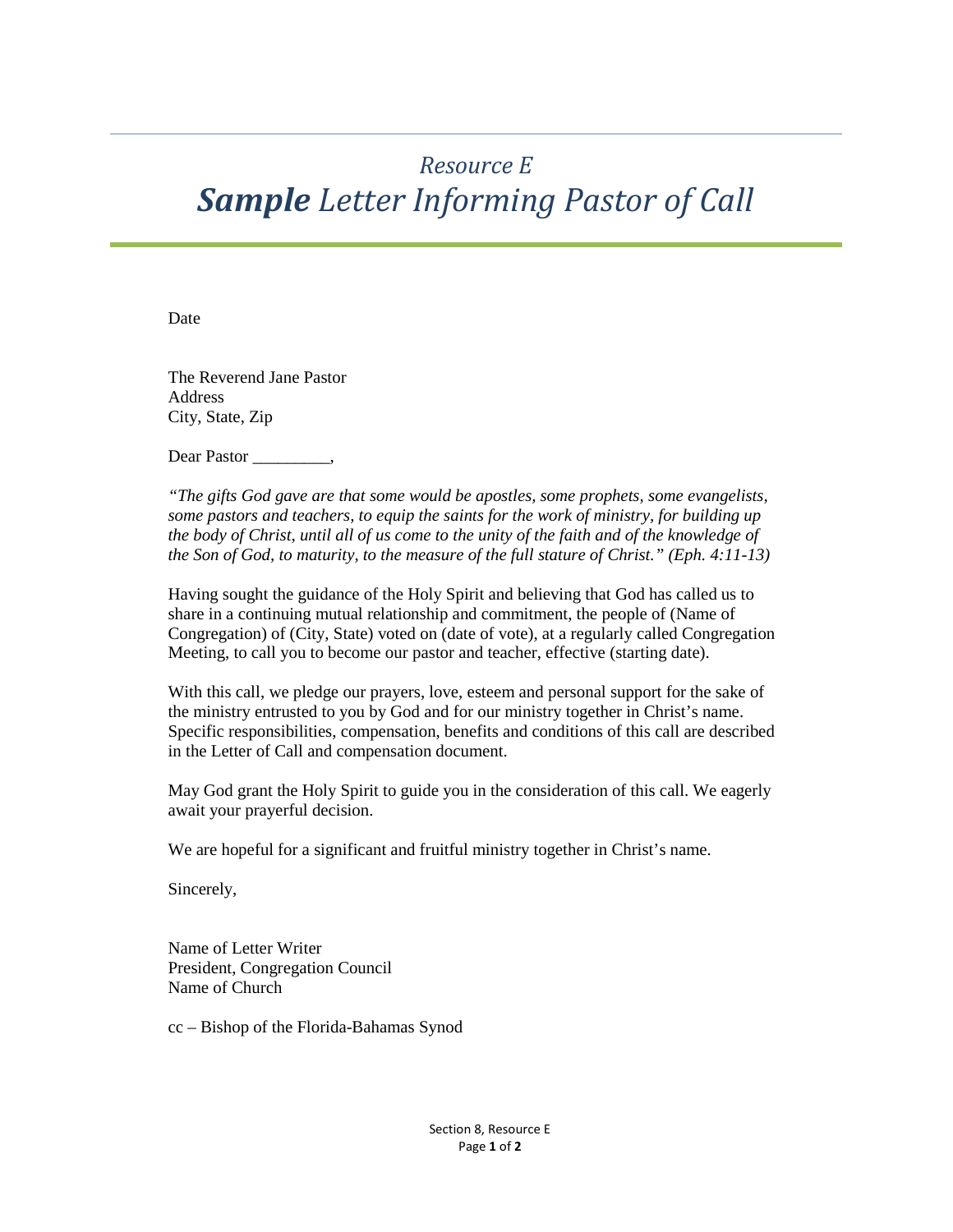Intentional Blank Page

Section 8, Resource E Page **2** of **2**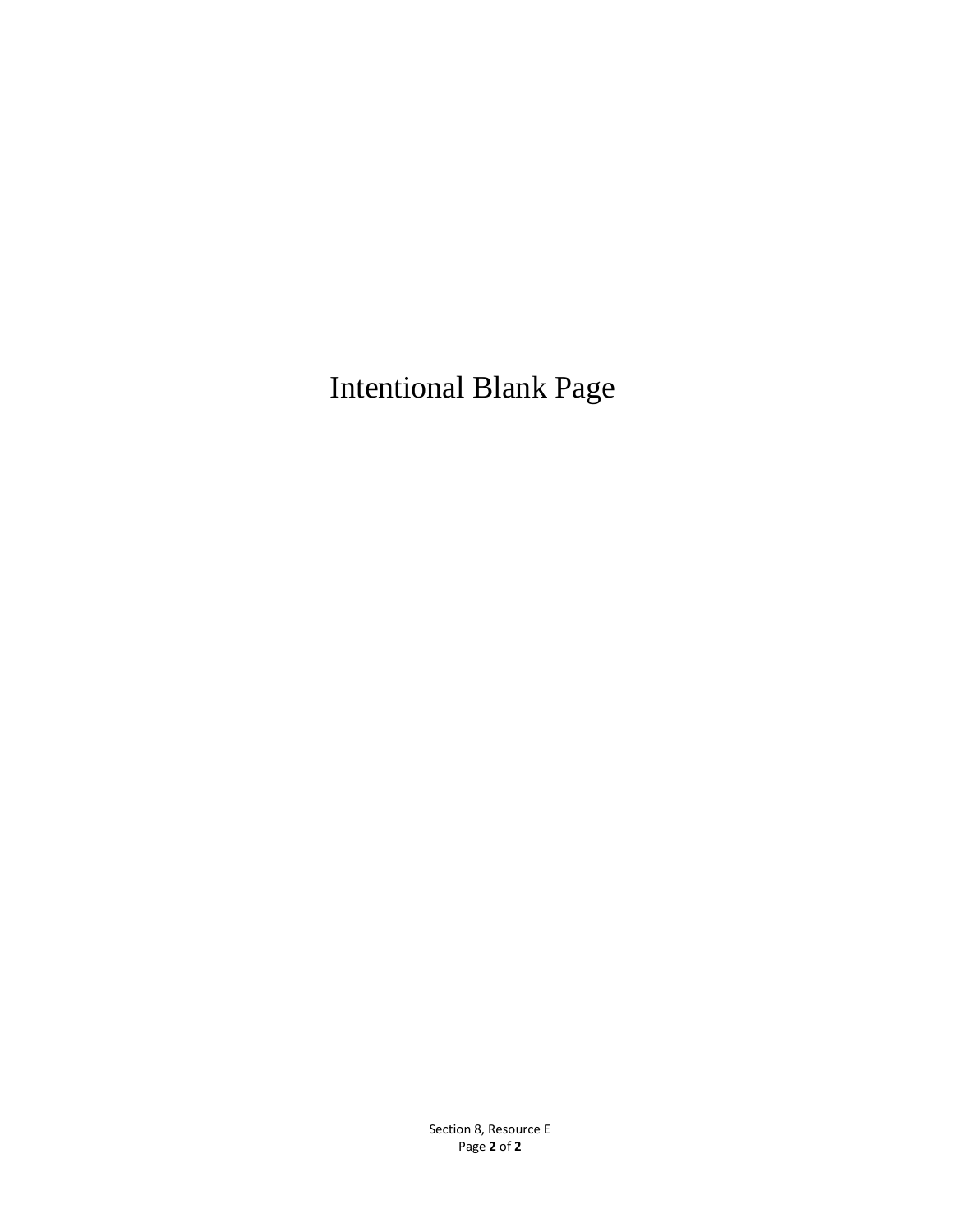## *Resource F*

# *Sample Letter Informing Pastor Call Is Not Extended*

Date

Dear Pastor \_\_\_\_\_\_\_\_\_\_\_\_\_\_\_\_\_\_\_\_

At the congregation's meeting on (date), the congregation council presented your name to the congregation for call as pastor. Unfortunately, following discussion, the vote did not result in attaining the required positive numbers needed for approval. The vote was (vote results).

Reflected in the congregation's vote was/were the following topic(s) that we share with you in hopes that it can be helpful to you as you continue your search for God's call. (Constructively insert reason(s) for the congregation's vote to decline the call.)

Thank you for engaging thoroughly with us in the interview process. We will continue to pray for you in your search and hope that you will continue to pray for us in our search.

Blessings,

Letter writer name Council President Congregation's name

cc – Bishop of the Florida-Bahamas Synod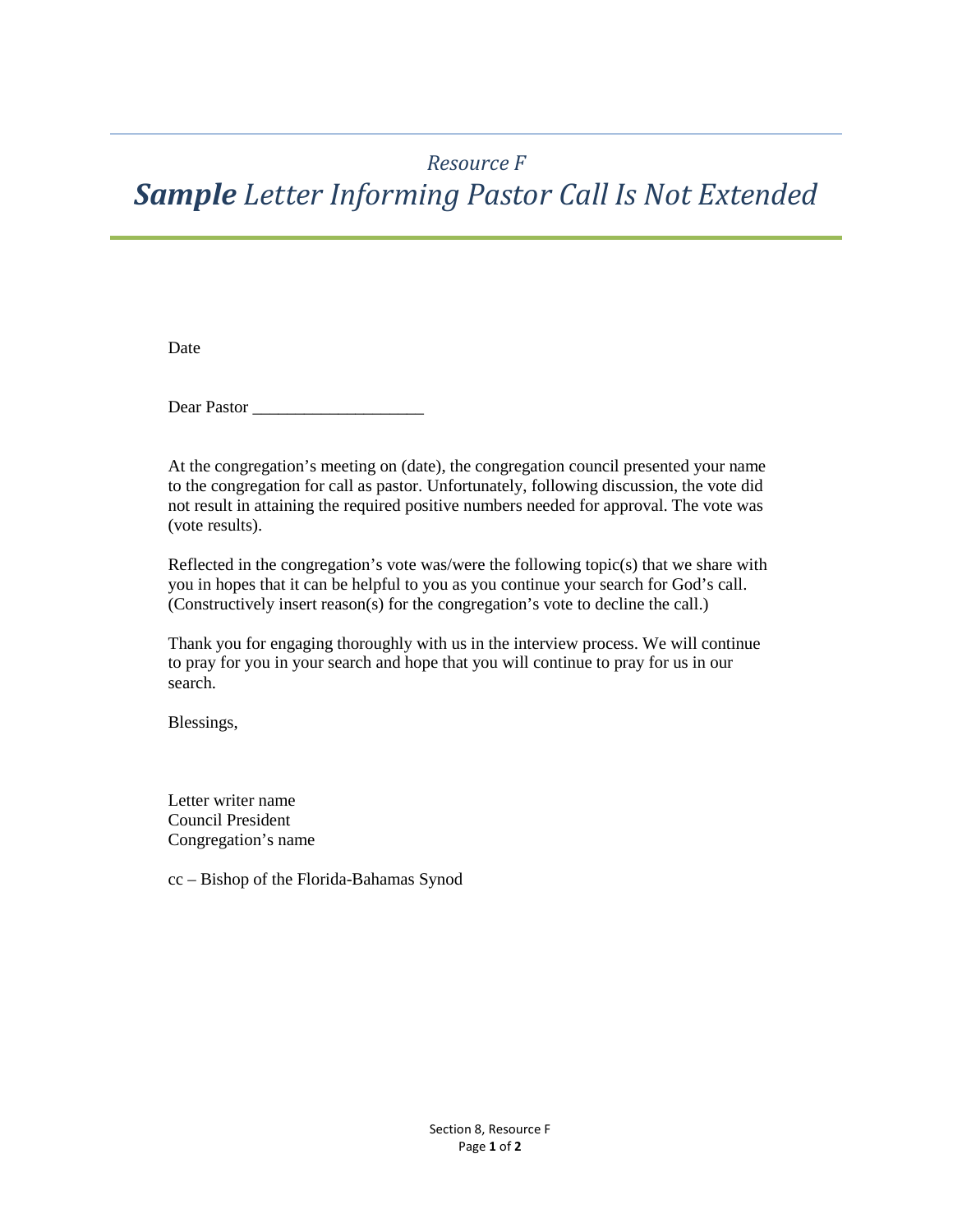Intentional Blank Page

Section 8, Resource F Page **2** of **2**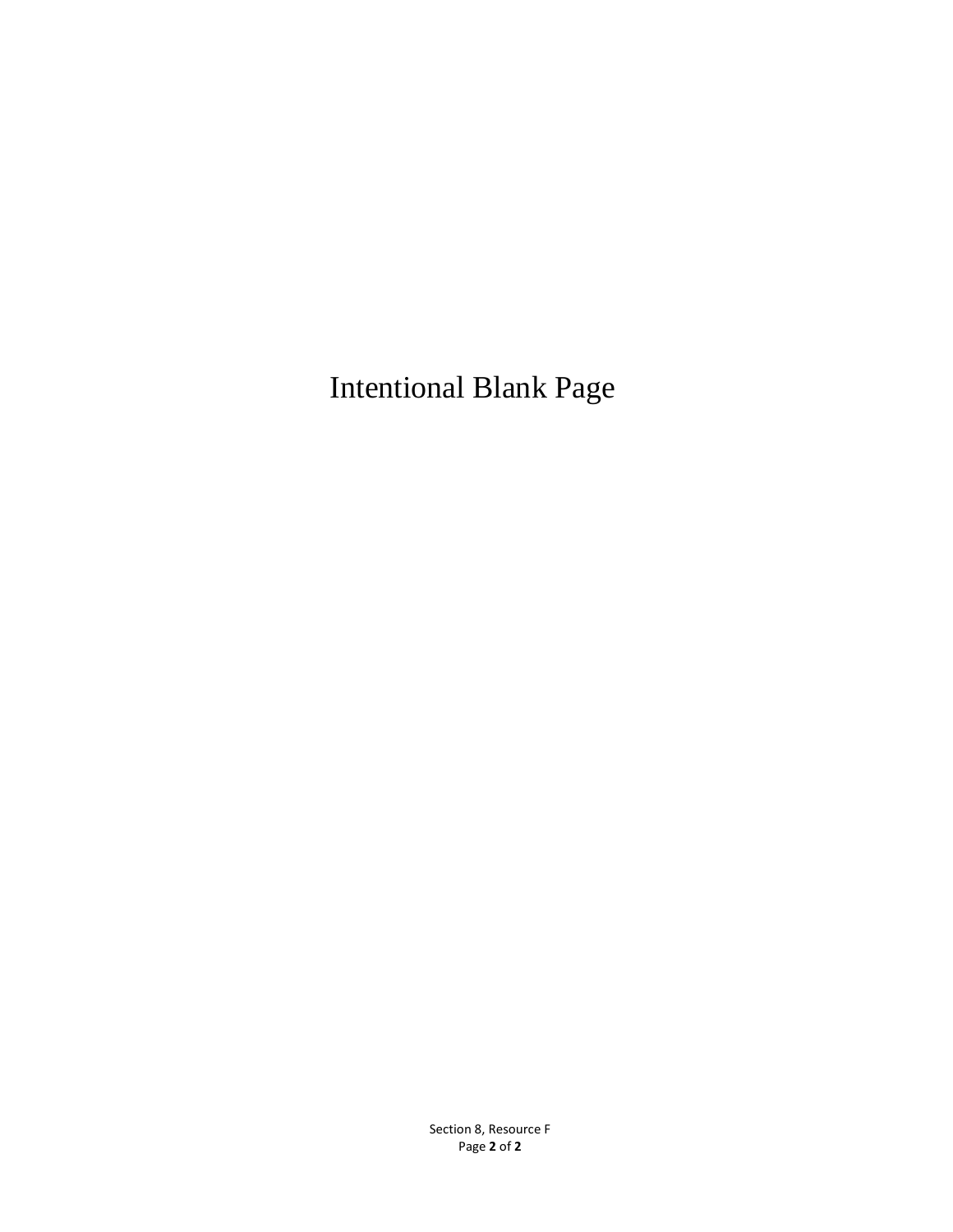

## *Resource G Pastor's Salary and Benefits and Balancing Congregational Budgets*

In legal terms, when a congregation issues a call and a pastor accepts, they have a contract. In ELCA terms, when a congregation issues a call and a pastor accepts, they have a "continuing mutual relationship and commitment." [See, C9.05]

Looked at either way, the terms of the call can be modified only by agreement between the pastor and the congregation. The congregation cannot unilaterally amend the call (e.g. by reducing the agreed compensation, benefits) any more than the pastor could unilaterally amend the call (e.g. by taking two months' vacation instead of four weeks).

Now ordinarily, the terms of the call do get modified when the congregation adopts a new budget because the pastor agrees to the new compensation package in the budget (which is typically an increase). But when the pastor does not agree because compensation is proposed to decrease, then the compensation amount is not amended, and the pastor is entitled to continue receiving compensation at the prior year's level. In other words, a congregation cannot balance its budget by decreasing the salary and/or benefits of the pastor without the pastor's agreement.

Together the congregation and pastor are faced with difficult questions regarding stewardship and the financial funding of the congregation's mission and ministry. The congregational leadership should give consideration to all potential directions and possibly seek the input of appropriate outside financial and stewardship consultants.

If the congregation still feels that it truly cannot afford to continue the pastor's compensation at the previously agreed level (and the pastor still does not agree to a reduction and refuses to resign the call), then the congregation may initiate a process for the Bishop to investigate and make a recommendation.

The provisions of the constitution [C9,05] require the appropriate meetings and votes, intervention of the Office of the Bishop with a bishop's committee to make recommendations, and then a decision by the congregation and pastor to agree to these recommendations. If both the pastor and congregation still do not agree to the Bishop's recommendations, the congregation may proceed toward ending the call to the pastor as defined in the constitution.

If all parties agree to the bishop's recommendations, which may include a recommendation that the present call situation and agreement be terminated, the recommendations become the agreed upon direction for the congregation and pastor. Appropriate decisions may then be made about proceeding with a new call (to that pastor or another pastor) offering a new level of salary and benefits that the pastor being called would need to agree to before accepting the call to the congregation.

#### **Sources:**

Florida-Bahamas Synod, ELCA Model Constitution for Congregations Evangelical Lutheran Church in America

> Section 8, Resource G Page **1** of **2**